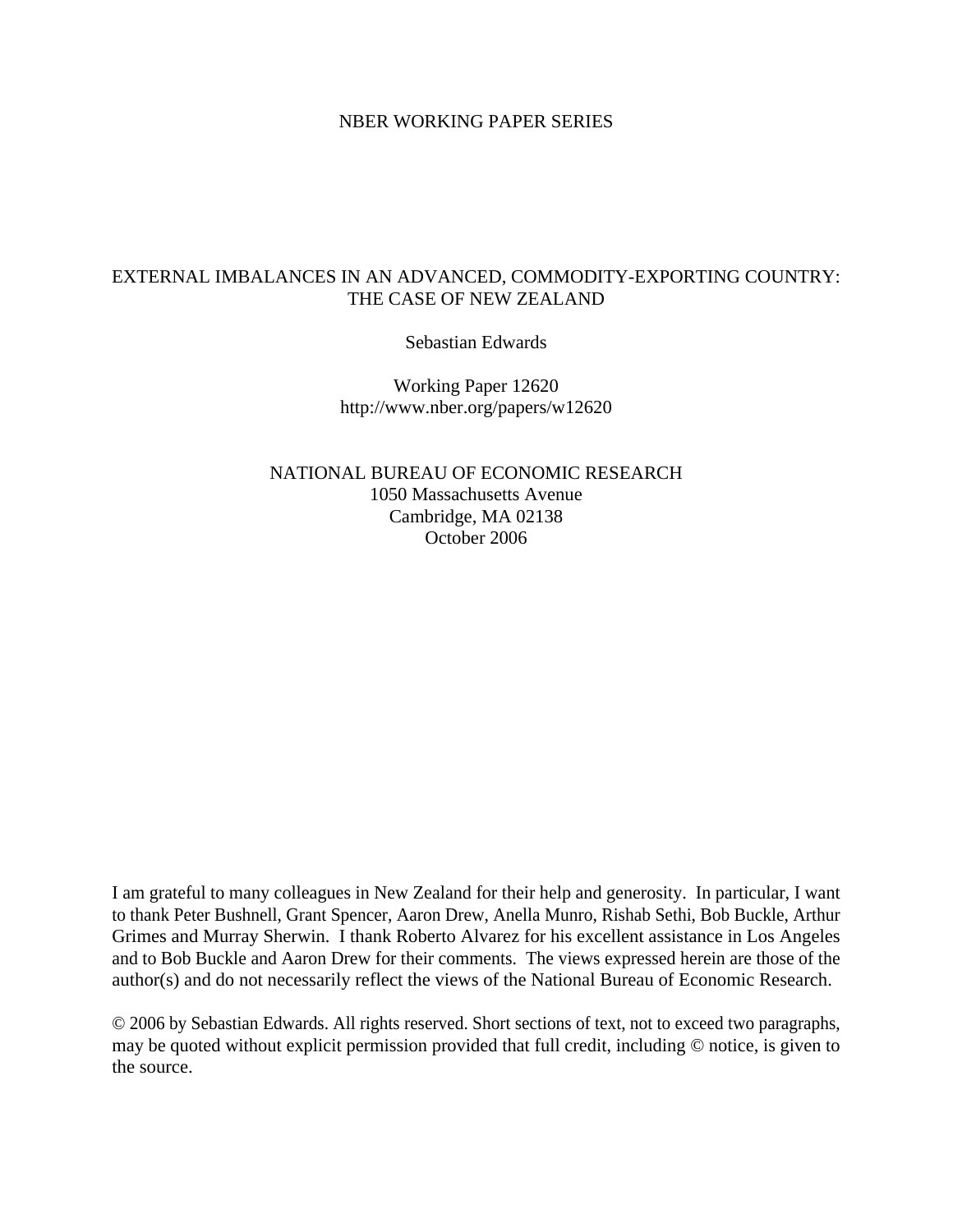External Imbalances in an Advanced, Commodity-Exporting Country: The Case of New Zealand Sebastian Edwards NBER Working Paper No. 12620 October 2006 JEL No. F1,F14,F31,F32

#### **ABSTRACT**

֖֖֧ׅ֧֧֧֧֧֧֧֧֧֧֧֧֚֚֚֚֚֚֚֚֚֚֚֚֚֚֚֚֚֡֝֝֝֝֝֝֝֝֝֓֝֬֝֓֝֬֝֓֝֬֝֓֝֬֝֓֞֝֬֝֓֝֬֝֓֝֬֝֬֝֓֝֬֝֬֝֬֝֓֝֬֝֬֝֞֝֬ During the last three years New Zealand has faced increasingly large external imbalances. The current account deficit has increased from 4.3% of GDP in 2003 to almost 9.0% of GDP in 2005. During the same period the country's net international investment position (NIIP) went from a negative level equivalent to 78.5% of GDP to negative 89% of GDP. In this paper I analyze the potential consequences of New Zealand's external imbalances. More specifically, I investigate what is the probability that New Zealand will undergo a costly adjustment characterized by an abrupt and large current account reversal. I find that to an important extent the (very) negative NIIP and (very) large current account deficit may be explained by New Zealand's very close economic relationship with Australia. The econometric results suggest that the rapid growth in the deficit during the last few years has (greatly) increased New Zealand's vulnerability to "contagion." It has also increased the advantage of the country's current floating exchange rate regime.

Sebastian Edwards UCLA Anderson Graduate School of Business 110 Westwood Plaza, Suite C508 Box 951481 Los Angeles, CA 90095-1481 and NBER sebastian.edwards@anderson.ucla.edu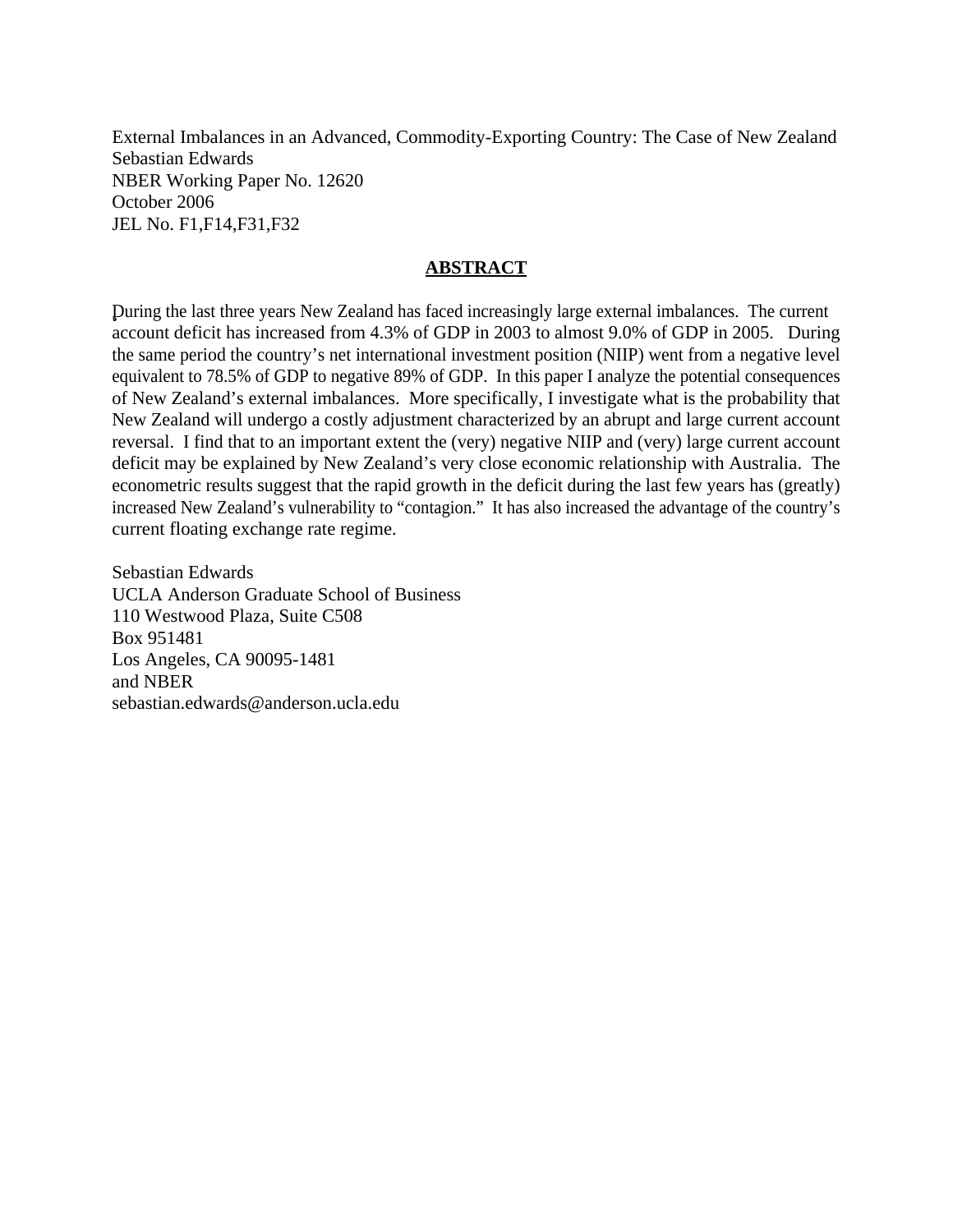#### **I. Introduction**

During the last three years New Zealand has faced increasingly large external imbalances.<sup>1</sup> The current account deficit has increased from 4.3% of GDP in 2003 to almost 9.0% of GDP in 2005. During the same period the country's net international investment position (NIIP) has gone from a negative level equivalent to 78.5% of GDP to negative 89% of GDP. Also, some of the most important macroeconomic variables – including interest rates and the exchange rate – have experienced a higher degree of volatility than in other commodity countries such as Australia and Canada. Much of the growth in New Zealand's external imbalances has been fuelled by a rapid real estate boom that has allowed consumers to withdraw significant amounts of money from their homes' equities, and increase consumption.<sup>2</sup> These developments have generated concerns among experts and observers. According to a recent article in the *Financial* Times (March 31<sup>st</sup>, 2006, emphasis added):

"Countries with large external imbalances such as Iceland and *New Zealand*, as well as Hungry…Turkey, Australia and South Africa, are seen as most vulnerable as foreign investors head for the exits."<sup>3</sup>

In an effort to cool down the economy, and to reign-in the rapid growth of housing prices, the Reserve Bank of New Zealand has raised its official policy interest rate (the OCR) several times since January 2003. At 7.25%, New Zealand currently has one of the highest policy interest rates in the world. According to JP Morgan's *Global Data Watch*, in mid-2006, only Brazil, Indonesia, the Philippines and Turkey, among all large countries monitored by the investment banks, had higher policy interest rates than New Zealand.

Although during the last few months the macroeconomic picture has changed somewhat – the NZD has weakened and increases in housing prices have moderated – a

<sup>&</sup>lt;sup>1</sup> See the IMF 2004 most recent reports for a broad analysis of New Zealand's macroeconomic position and challenges; IMF (2006a, 2006b). See also IMF (2004a, 2004b).

 $2^2$  See, for example, Robinson, Scobie and Hallinan (2006).

<sup>&</sup>lt;sup>3</sup> Financial Times, "Iceland Acts to Head off Currency Crisis," March 31<sup>st</sup>, 2006. In http://news.ft.com/cms/s/9d6a950e-c053-11da-939f-0000779e2340.html. Emphasis added.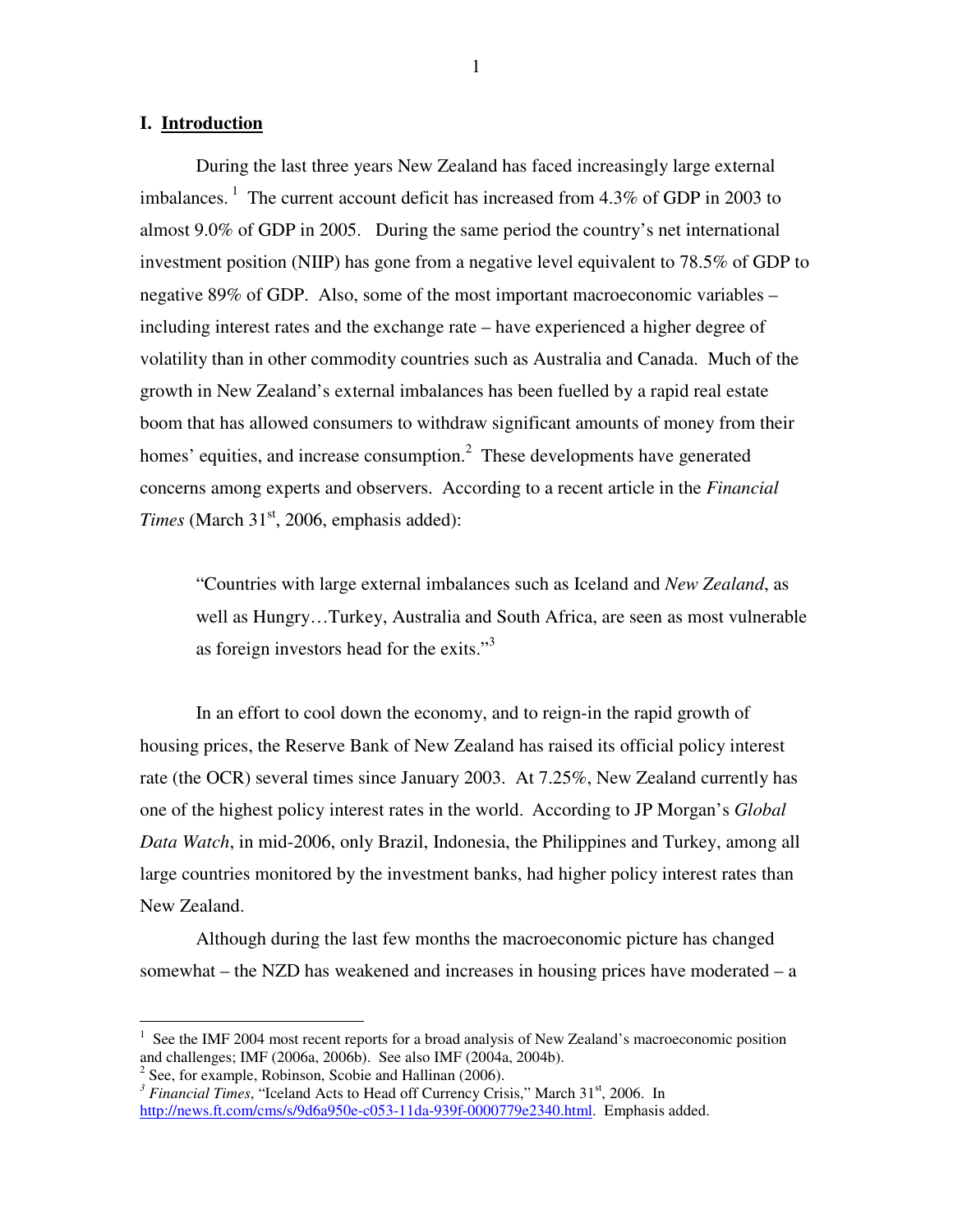number of important policy questions remain. Perhaps the most important one is whether the very large current account deficit of 9% of GDP is sustainable. If it is not – as many analysts have argued --, the next question is how will adjustment look like. Will it be smooth and gradual, and thus with little or no real costs? Or, will it be abrupt and severe? Another way of putting this issue is whether New Zealand faces a (relatively) high probability of experiencing a "*sudden stop*" in capital inflows, and an abrupt reversal in the current account deficit. 4

Other important policy issues are related to the relationship between economic policy and external imbalances. In particular, has macroeconomic policy contributed to the creation of these external disequilibria? And, has monetary policy lost some of its power in the last few years? This latter question emerges from the fact that, in spite of the increase in the OCR policy rate by 225 basis points between January 2004 and December 2005, longer term rates – including interest rates on mortgages -- have barely changed. A central question, thus, is whether New Zealand should contemplate some changes in its monetary policy framework, and/or on monetary policy implementation. Other specific questions that have emerged from recent economic developments and debates include:

- Is the higher volatility in exchange rates and interest rates observed in New Zealand the result of a lack of synchronization between the New Zealand business cycle and the business cycle in the major economies (e.g. the G-3), or is it a reflection of structural weaknesses in New Zealand, including the fact that it is a very small, very open, commodity-exporting economy?
- Does the close economic relationship between New Zealand and Australia play a role in explaining the large and persistent imbalances?
- Should a small country such as New Zealand adopt the Greenspan view on asset prices, and ignore a property boom when conducting monetary policy?

<sup>&</sup>lt;sup>4</sup> The most recent IMF reports on New Zealand ask wheterh the current account poses macroeconomic risks to New Zealand; IMF (2006a, 2006b). On "sudden stops" and external adjustment see, for example, Edwards (2004) and Calvo et al (2004).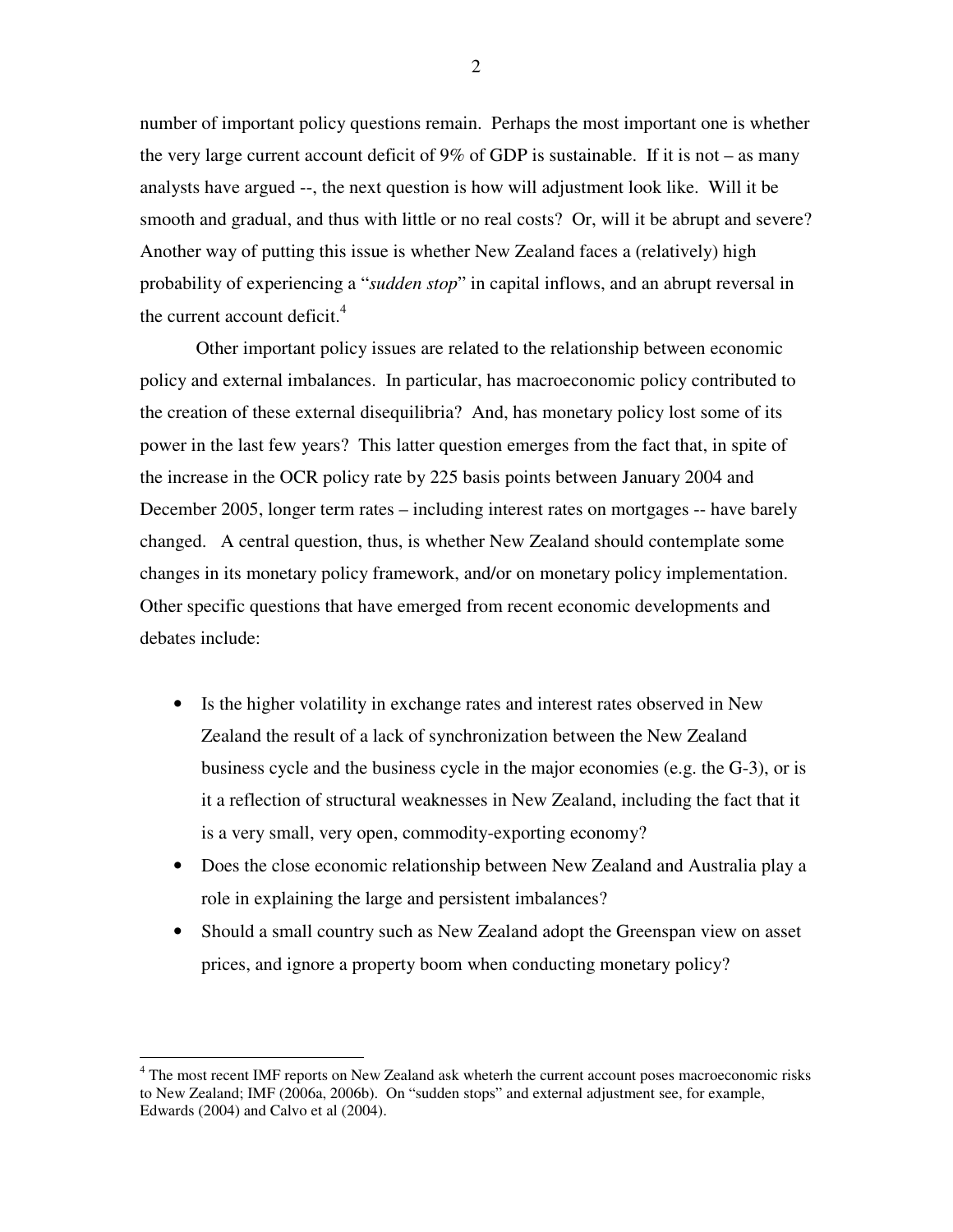The purpose of this paper is to analyze the potential consequences of New Zealand's external imbalances. A particularly important issue addressed in the paper is the possible nature of future external adjustments. More specifically, I investigate what is the probability that New Zealand will undergo a costly adjustment characterized by an abrupt and large current account reversal. This is an important question, since, as I argue in Section II, there are strong indications that the current magnitude of the external imbalance in New Zealand is not sustainable through time. In order to achieve sustainability, the current account deficit will have to decline by 3 to % percentage points of GDP. It makes a difference whether this adjustment is gradual or abrupt; there is ample evidence that suggests that abrupt current account adjustments (or reversals) are costly, in terms of lower GDP growth. I deal with the question of the probability of experiencing an abrupt adjustment in the following way: I analyze the main characteristics of countries that in the past have suffered "sudden stops" and abrupt current account reversals. More specifically, I use random-effect probit models to estimate the determinants of the probability of experiencing a major reversal. Once that is done, I estimate the estimated probability of reversals using New Zealand specific data at different points in time: I compute this probability using New Zealand data for the early 2000s -- when the current account deficit was 2.8% of GDP, a figure slightly lower than what many analysts consider to be sustainable -- and 2006, when the current account deficit is expected to be 9& of GDP. This exercise allows me to evaluate whether, according to this model, the probability of New Zealand experiencing an abrupt and costly reversal has increased significantly in the last few years. The paper also deals with monetary policy and its effectiveness in a context of large external deficits.

The rest of the paper is organized as follows: In Section II I analyze the evolution of New Zealand's current account balances during the last two decades (the starting point of the analysis is 1985, when the NZD was floated). I deal with real exchange rate trends, and with the evolution of different external accounts. I focus on the recent evolution of New Zealand's net international investment position (NIIP), and I discuss some recent computations on the sustainable level for New Zealand's current account. In Section III I provide an international comparative analysis of New Zealand's current account balance. I show that the persistence and magnitude of New Zealand's deficit has

3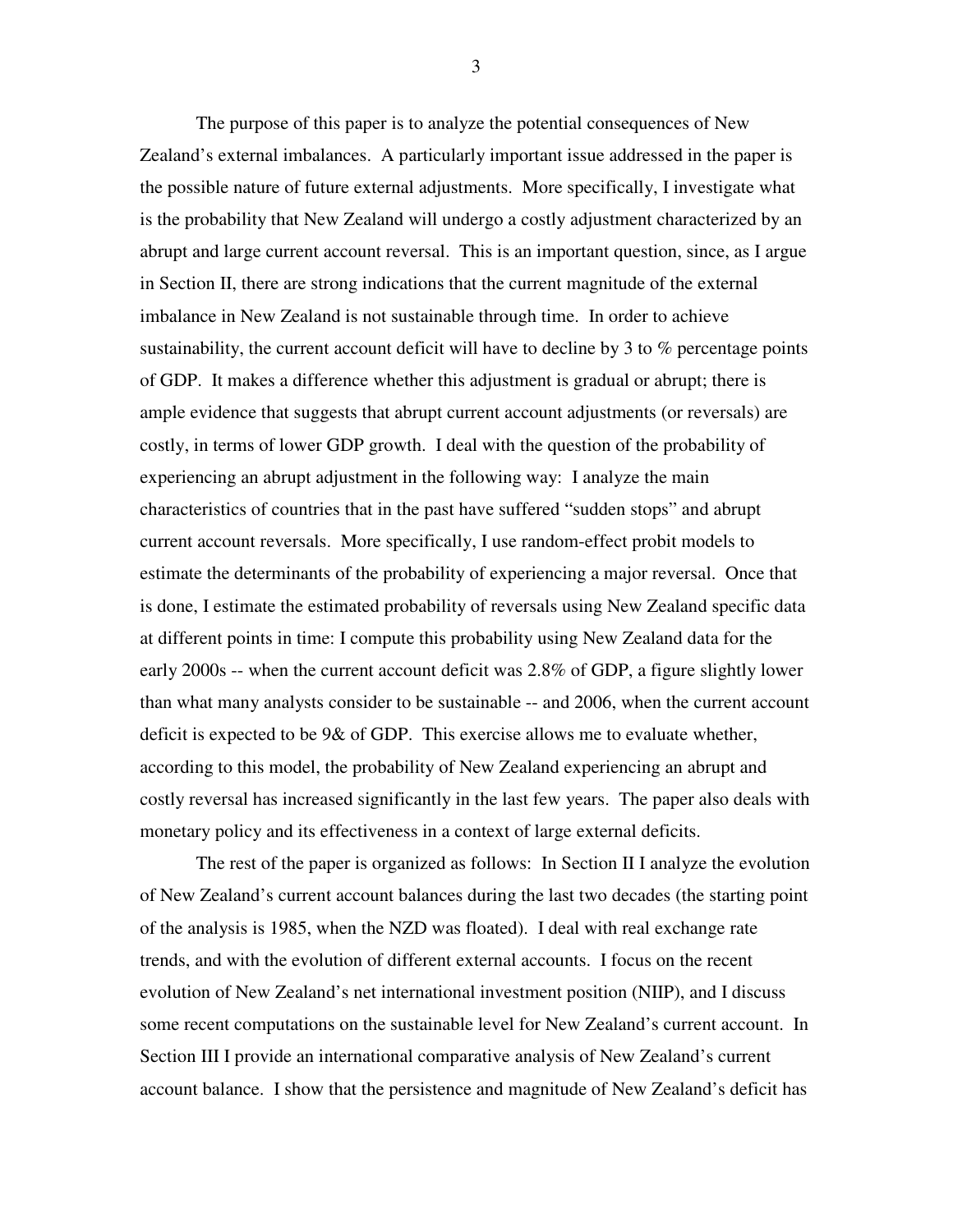virtually no comparison in the world. I also provide some computations on the consolidated current account deficit of Australia-New Zealand. I show that although this consolidated deficit is still large from an international perspective, it is smaller than the current New Zealand deficit. Section IV asks whether New Zealand's large external imbalances should be a cause for concern. Recent evidence presented in Calvo et al (2004), Edwards (2004, 2004a, 2005a, 2005b) and Frankel and Cavallo (2004) suggests that countries that experience *sudden* declines in capital inflows and/or *abrupt* current account reversals have suffered significant reductions in the rate of economic growth. In this section I use a multi-country data set to evaluate the probability that New Zealand will face an abrupt reversal in its current account in the near future. Finally, in Section V I offer some concluding remarks. In this concluding section I touch briefly on other policy options, including the merits of New Zealand and Australia having a common currency.

# **II. Twenty Years of Current Account Balances and the Exchange Rate Behavior in New Zealand**

In this section I analyze the evolution of New Zealand's current account and trade weighted real exchange rate. The analysis starts with 1985, the year New Zealand adopted a floating exchange rate. The section is divided in three parts: <sup>5</sup> First, (Subsection II.1) I discuss the evolution of the real exchange rate (RER) and current account during the last two decades. I argue that it is possible to divide the last twenty years of RER behavior into seven distinct phases. Second, in Subsection II.2, I discuss the most recent data on New Zealand's current account, including its sources of financing. Here I point out that in New Zealand, as opposed to the U.S. for example, the income account (which measures net interest, dividend, profits remittances and transfers to the rest of the world) has been the main source of disequilibria. More recently, however, New Zealand has experienced an important deterioration in its trade account balance. In Subsection II.3 I deal with the recent evolution of New Zealand's net international investment position.

4

An interesting question – but one that is beyond the scope of this paper – is to compare exchange rate volatility (both unconditional and conditional) in New Zealand to that of other commodity currencies such as the Australian dollar and Canadian dollar.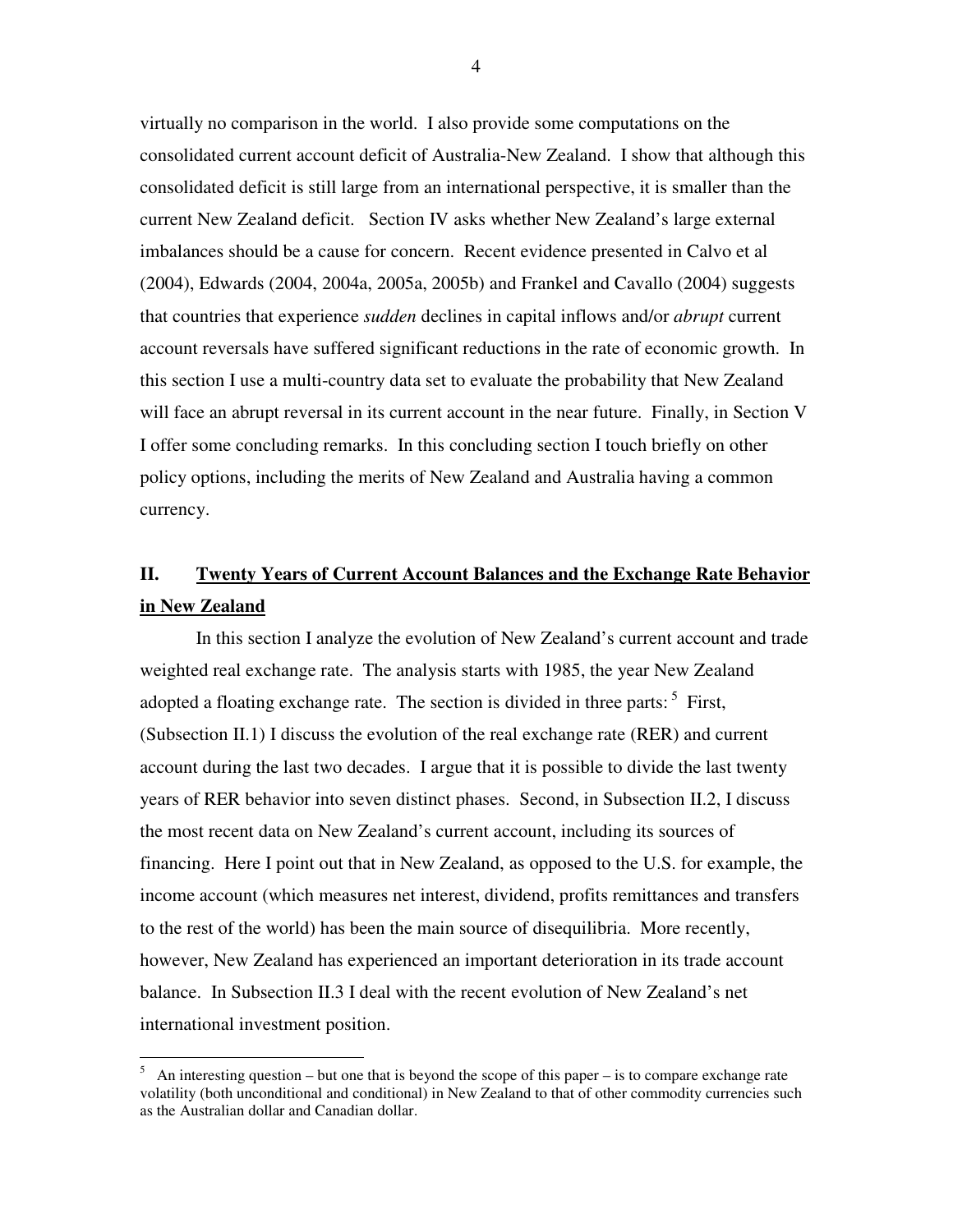## *II.1 The Current Account Deficit and Seven Phases of Real Exchange Rate Behavior in New Zealand*

In Figure 1 I present quarterly data for New Zealand's current account balance as percentage of GDP, as well as on the evolution of the trade-weighted index of the NZ dollar real exchange rate for the period 1985-2005. In this Figure – as in the rest of this paper --, an increase in the RER index represents a real exchange rate appreciation, while a decline in the index captures a depreciating trend. Several interesting features emerge from Figure 1:

- First, it shows that deficits have been a "normal" state of affairs in New Zealand for the last 20 years. In fact, going back for another ten years, one finds that in the second half of the 1970s current account deficits exceeded the 12% of GDP mark!
- Second, this Figure shows that while recent deficits have been very large indeed – in the order of 9% of GDP in late 2005 --, they have historical precedents. Current account deficits reached that level (briefly) in early 1986.
- Third, in the last twenty years there have been *four* episodes of retrenchment in the current account deficit.
	- o The first of these retrenchment episodes took place between March 1986 and March 1989, when the deficit shrunk from 8.7% of GDP to a mere 0.7% of GDP; this has been one of *the largest current account reversals* in the modern economic history of advanced countries.
	- o The second external adjustment episode was brief and modest, and occurred between June 1990 and December 1991, when the deficit went from 4.2 to 2.8% of GDP.
	- o The third retrenchment was in the September 1997-June 1999 period; the deficit declined from 6.7 to 4.0% of GDP.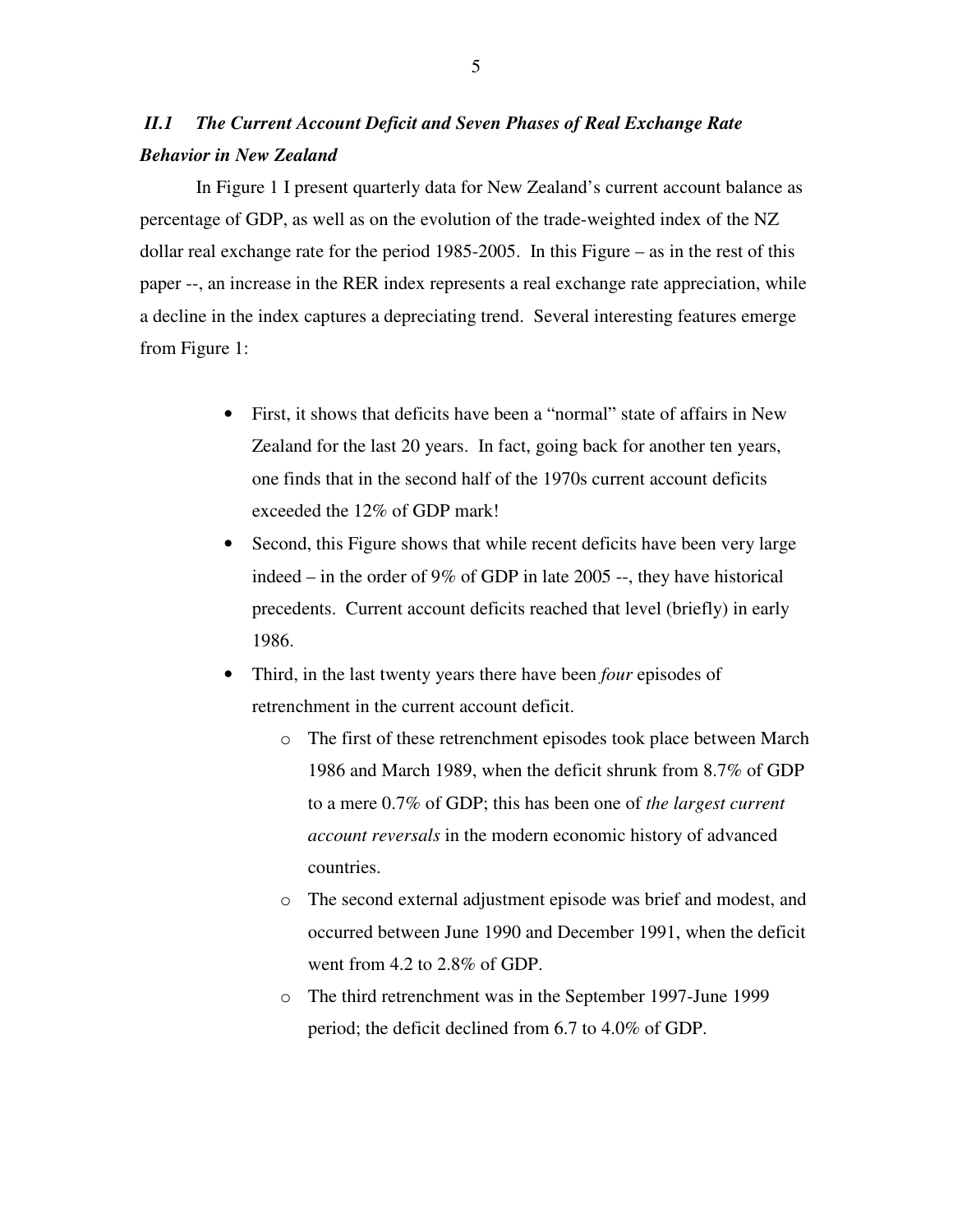- o And the final deficit reduction episode took place during June 2000 and December 2001, when the deficit declined from 6.5% to 2.8% of GDP.
- It is interesting to note that two of the current account retrenchment episodes discussed above were significant, exceeding 3.5% of GDP; these adjustment episodes, however, were stretched over a period of several years.
- Figure 1 also shows that during the period under study the RER index experienced significant movements: its mean was 91.0, its minimum 71.3, and its maximum was 108.0. The standard deviation of the RER index was 8.9.
- Figure 1 shows a pattern of mild negative correlation between the tradeweighted real value of the NZ dollar and the current account balance. Periods of strong dollar have, overall, tended to coincide with periods of (larger) current account deficits. The contemporaneous coefficient of correlation between the (log of the) RER index and the current account balance is –0.22; when lead-lag structures are considered, the correlation coefficient declines. This correlation between the trade weighted value of the currency and the current account is lower in New Zealand than in the U.S., where the contemporaneous correlation coefficient is -0.53, and the three quarters lagged correlation is -0.60. This may be explained by the fact that in New Zealand the main component of the current account deficit is the incomes account, while in the U.S. it is the trade account. In New Zealand the simple contemporaneous correlation between the (log of the) real exchange rate and the trade account to GDP ratio is -0.41.

An analysis of the data in Figure 1 indicates that it is possible to distinguish *seven* distinct phases in New Zealand dollar real exchange rate behavior for the twenty-year period 1985-2005. A brief analysis of these seven phases provides a summary of the history of New Zealand's external sector since the inception of floating in 1985:

6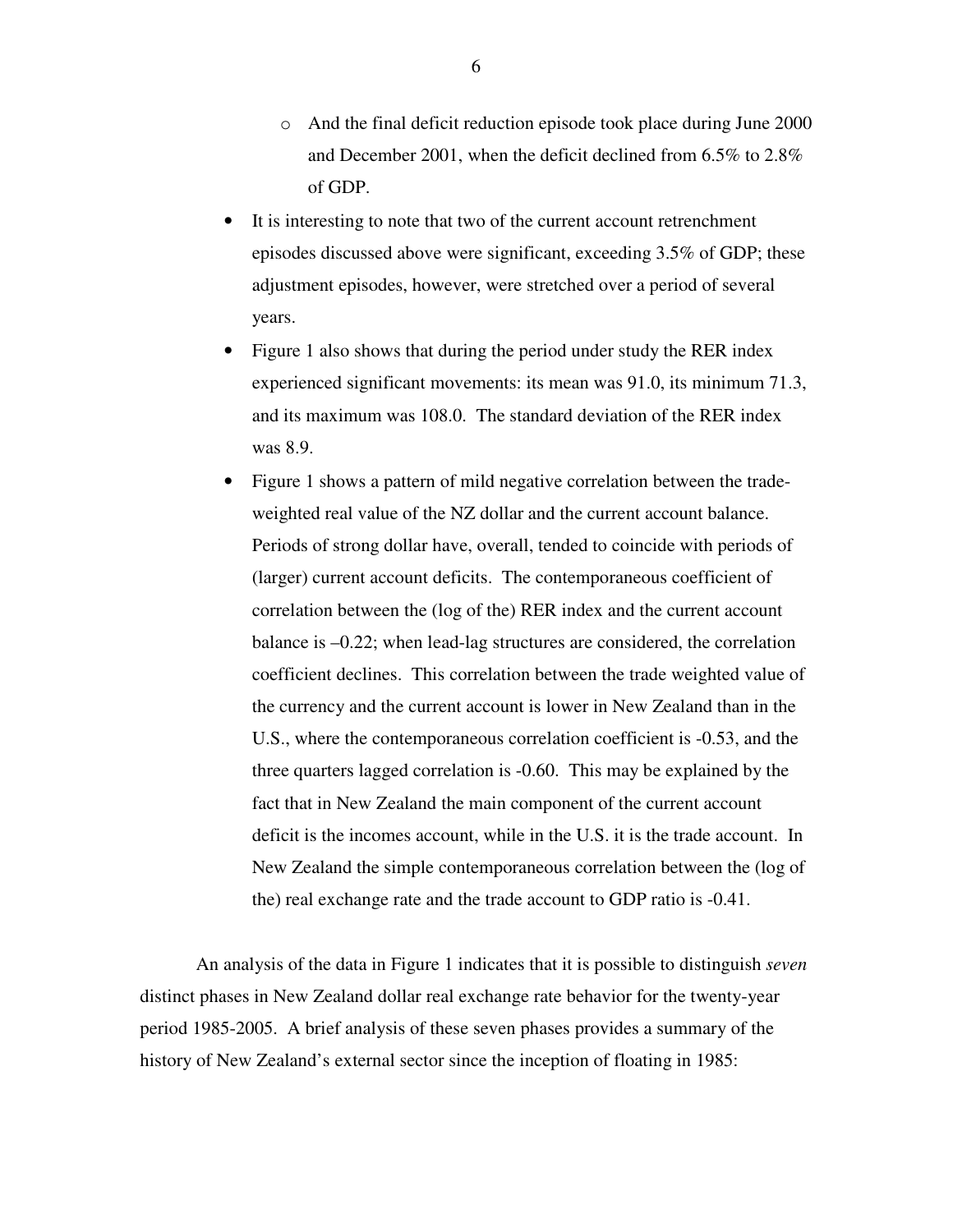- *Phase I*: March 1985-December 1985. This phase was very short and includes the early months of floating. It was characterized by a steep accumulated appreciation of the NZD of 17.3%. During this short phase the current account deficit was very large.
- *Phase II*: *December 85-December 86*. This was also a very short phase. During these 12 months the NZD experienced a 9.4% cumulative depreciation. During this phase the current account deficit began to decline.
- *Phase III*: *December 1986-June 1988*. This is the last of the "short" phases that occurred during the early years of floating. During this period the NZD real exchange rate experienced a rapidly *appreciating* trend. The trough-topeak change in the index was 22.3%. Real exchange rate volatility – measured as the standard deviation of the monthly log differences of the RER index – was 0.023. Interestingly, during this phase the NZD strengthen in real terms at the same time as the current account deficit was declining in a very significant fashion.
- *Phase IV*: *June-1988-March 1993*. This is the first of four "long" phases in RER behavior; it is a depreciating phase. As may be seen from Figure 1, between December 1988 and September 1990 the RER was quite stable, having reached a (temporary) plateau of sorts. At that point, however, the depreciating trend resumed. The peak-to-trough accumulated change in the trade weighted RER index during this period was -22.4%. During the early part of this Phase the current account deficit widened. Starting in late 1990, however, the deficit stabilized at slightly below the 4% of GDP mark. During this period the standard deviation of the monthly log differences of the RER index was 0.022.
- *Phase V*: *March 1993-Match 1997*. This is phase is characterized by a trough-to-peak real exchange rate *appreciation* of 28.9%. The strengthening of the currency was accompanied by a significant widening of the current account deficit. Interestingly, during this phase real exchange rate volatility declined significantly; the standard deviation of the monthly log differences of the RER index was 0.011. This is significantly lower than (real) exchange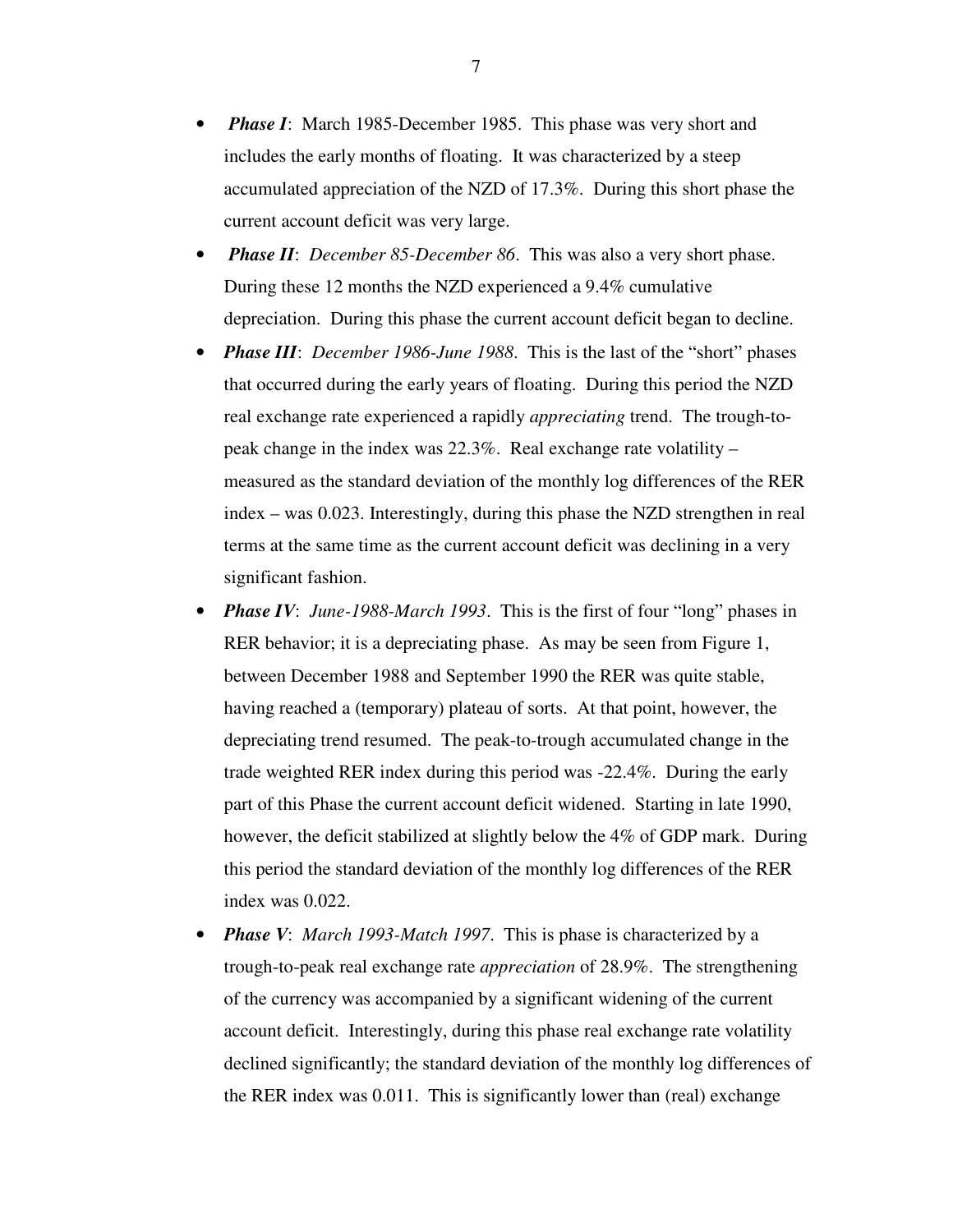rate volatility in other commodity countries such as Canada and Australia (Edwards 2006).

- *Phase VI*: *March 1997-December 2000*. This is phase is characterized by a trough-to-peak real exchange rate *depreciation* of 32.4%. During the early part of this phase the current account deficit retrenched to 3.9% of GDP in December 1998. It then widened until it reached 6.5% in June 2000. During this period unconditional real exchange rate volatility increased to 0.023.
- **Phase VII:** *December 2000-December 2005:* This phase lasted the longest. During this period the real exchange rate appreciated by an impressive 51.5%, and real exchange rate volatility increased to 0.029. From the third quarter of 2001 through December of 2005 the current account deficit increased steadily from 2.8% of GDP to almost 9% of GDP. During this phase the real exchange rate index experienced its highest degree of volatility, with a standard deviation of the log difference of 0.033.

#### *II.2 Decomposing the Current Account Balance*

*Data Decomposition*: In Figure 2 I go beyond the current account, and I present data from 1987 through 2004 for: (a) the balance of trade of goods and services as a percentage of GDP; (b) the income account, also as a percentage of GDP, and (d) the transfers account as a percentage of GDP.

A number of important facts emerge from these figures. First, as Panel A shows, until September 2004 the *trade account* was mostly in surplus. There were only two brief periods (in 1990 and 1999-2000) when there were small deficits – below 1% of GDP. However, since December 2004 (and until the time of this writing) the trade deficit has increased significantly, reaching its highest level since the adoption of floating exchange rates. This recent emergence and prominence of the trade deficit suggests that in the recent years there may have been a structural change in macroeconomic relations in New Zealand. The recent work by Kim, Hall and Buckle (2004) and Munro and Sethi (2006) suggest that a structural change in the economy's ability to "smooth consumption," may indeed have occurred. I discuss this issue in greater detail in Section IV of this paper.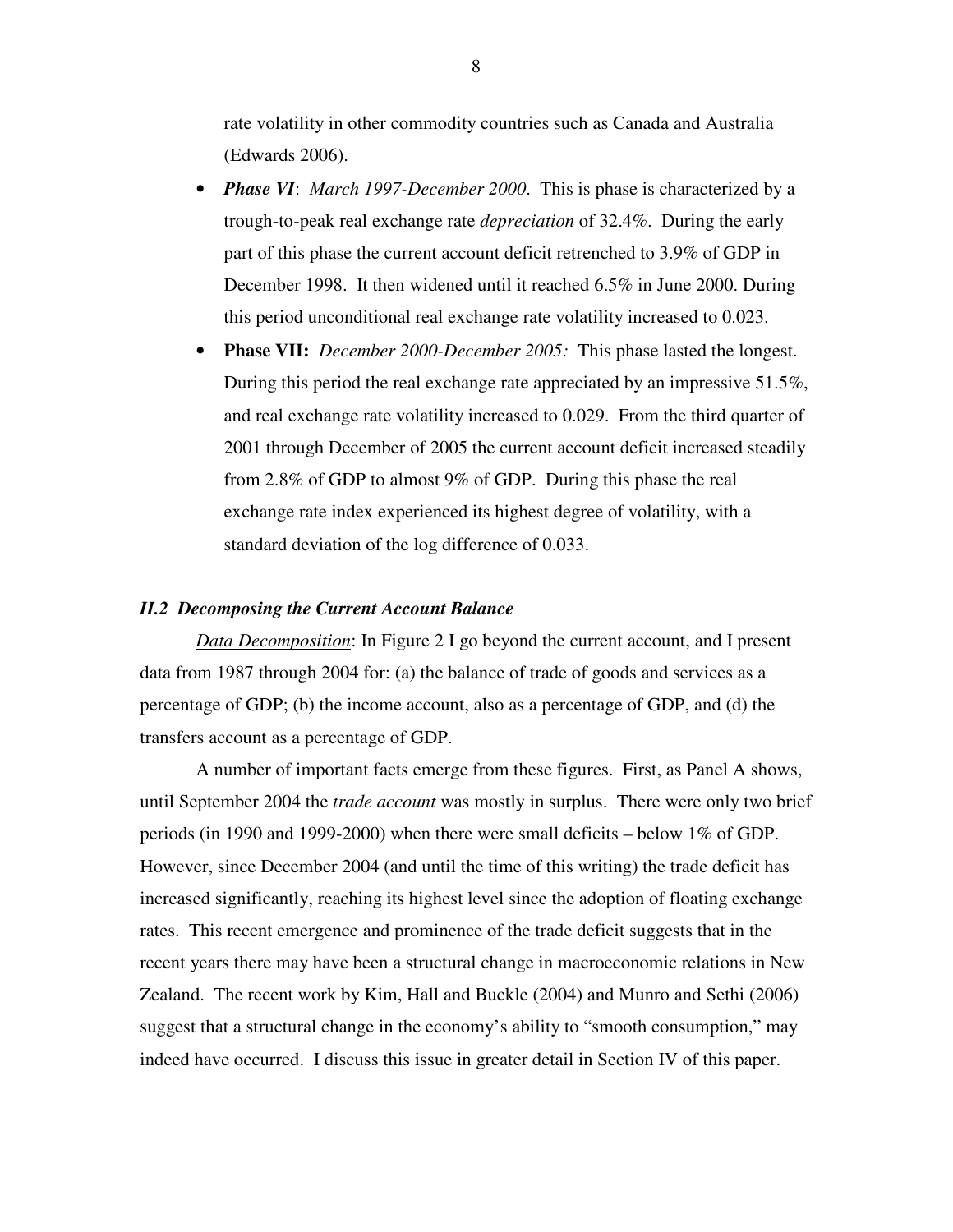Second, as may be seen in Figure 2.B, the *incomes account* has experienced very large deficits, and throughout most of the period under study it explains, more than fully, the current account deficit. Only in the last year or so the income account deficit has been lower than the overall current account deficit. The historically very large deficit in the income account in New Zealand is a reflection of the very large negative NIIP, a subject that I discuss in some detail in Subsection II.3. An important question, and one that I explore below, is to whether New Zealand's large negative incomes account balance is related to the close economic ties between New Zealand and Australia.

Finally, Panel C in Figure 2 shows that the transfer account has exhibited a relatively stable surplus throughout the period under study.

*The Evolution of Savings and the Current Account*: The worsening in the trade balance since, approximately 2002, coincides with a significant decline in net household savings; this, in turn, has been associated to a rapid increase in housing prices.<sup>6</sup> In Figure 3 I present data on the evolution of net savings for the period  $1972$ -2005.<sup>7</sup> Several trends are apparent from this Figure. Net national savings have experienced a declining trend. While during the early 1970s net national savings hovered around the 6% of GDP mark, during the last few years they have averaged less than 4% of GDP. More impressive than this, however, is the fact that (net) household savings have declined very drastically since the mid 1990s, and in particular since 2002. This rapid collapse in household savings has been partially offset by a rapid increase in government savings – which have recently surpassed 6% of GDP – and by a recovery of corporate savings since the mid 1990s. As pointed out above, the drastic decline in household savings has been related to a rapid increase in housing prices and, thus, in household wealth (See Robinson, Scobie, Hallinan, 2006)). It is precisely for this reason that a number of analysts have argued that a moderation in New Zealand's current account deficit will require a decline in housing prices.<sup>8</sup> This situation has also prompted the question of whether the Reserve Bank of New Zealand should explicitly take into account real estate prices when conducting

9

<sup>6</sup> On the recent evolution of housing prices in New Zealand see, for example, Robinson, Scobie and Hallinan (2006).

 $<sup>7</sup>$  The historical series are from Claus and Scobie (2002). I have updated them using data from Statistics</sup> New Zealand.

<sup>8</sup> See, for example, Merrill Lynch, "NZD: The Long Slide," *Foreign Exchange Strategy*, 13 April 2006.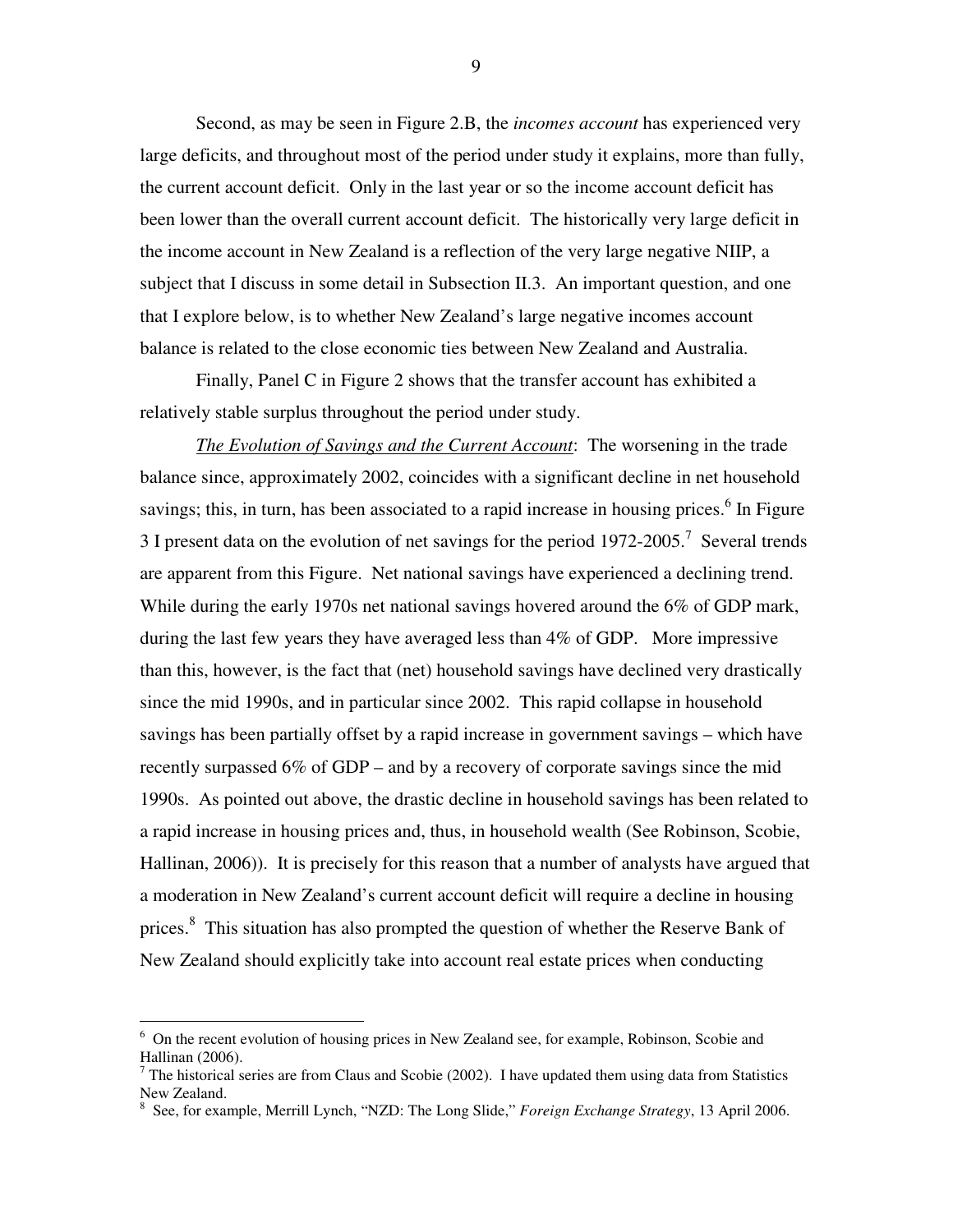monetary policy.<sup>9</sup> In the light of low savings, a significant fraction of expenditure financing has taken place through the offshore capital market, via the issuance of New Zealand dollar denominated bonds – sometimes referred as Eurokiwis, NZD Eurobonds, and NZD *Uridashis*. 10

### *II.3 The Evolution of New Zealand's Net International Investment Position and the Financing of Recent Current Account Deficits*

The counterpart to the large current account deficits of the last thirty years has been an increasingly negative Net International Investment Position (NIIP). Figure 4 presents the evolution of New Zealand's NIIP since 1970. The data have been taken from Lane and Milesi-Ferreti (2006); when alternative New Zealand data sources are used the results are similar: For instance according to New Zealand official statistics the in the period 2001-2005 the NIIP was -76%, -80%, -79%, -82%, and -86%, respectively. These figures are not very different from those depicted in Figure  $3$ .<sup>11</sup> Table 1 provides greater detail on the recent evolution of the NIIP, as well as of its most important components; naturally, the year-to-year changes in the different components of the NIIP provide information on the recent sources of financing of the current account deficit. Table 2 presents data on the recent evolution of this financing. As pointed out above, during the last few years an important fraction of foreign financing to cover the current account deficit has been obtained in the offshore bond market or market for NZD denominated Eurobonds (*Eurowiwis*) or NZD denominated *Uradishis*, purchased by retail investor in Japan (Drage et. al. , 2005; IMF 2006a, 2006b).

As I discuss in some detail in Section III of this paper, New Zealand's NIIP is one of the most negative (relative to GDP) in the world. As a point of comparison the NIIP in the U.S. is currently -30% of GDP, and that of Australia is – 57%; see Table 6 below for details. The NIIPs of most other advanced countries are, in fact, positive, denoting that these are net creditor countries. Figure 4 shows that in spite of some wave-like

<sup>&</sup>lt;sup>9</sup> This question is not unique to New Zealand. It has been addressed several times in recent discussions on U.S. monetary policy. See, for example, Ben Bernanke's "The Global Savings Glut and the U.S. Current Account Deficit," Speech delivered on March 10, 2005. It may be found at:

http://www.federalreserve.gov/boarddocs/speeches/2005/200503102/default.htm

<sup>&</sup>lt;sup>10</sup> For details on how the offshore market works, see Drage et. al. (2005).

<sup>&</sup>lt;sup>11</sup> Using the Lane and Milesi-Ferreti data has two advantages. First, they provide long time series, and second, it is easier to make comparisons across countries.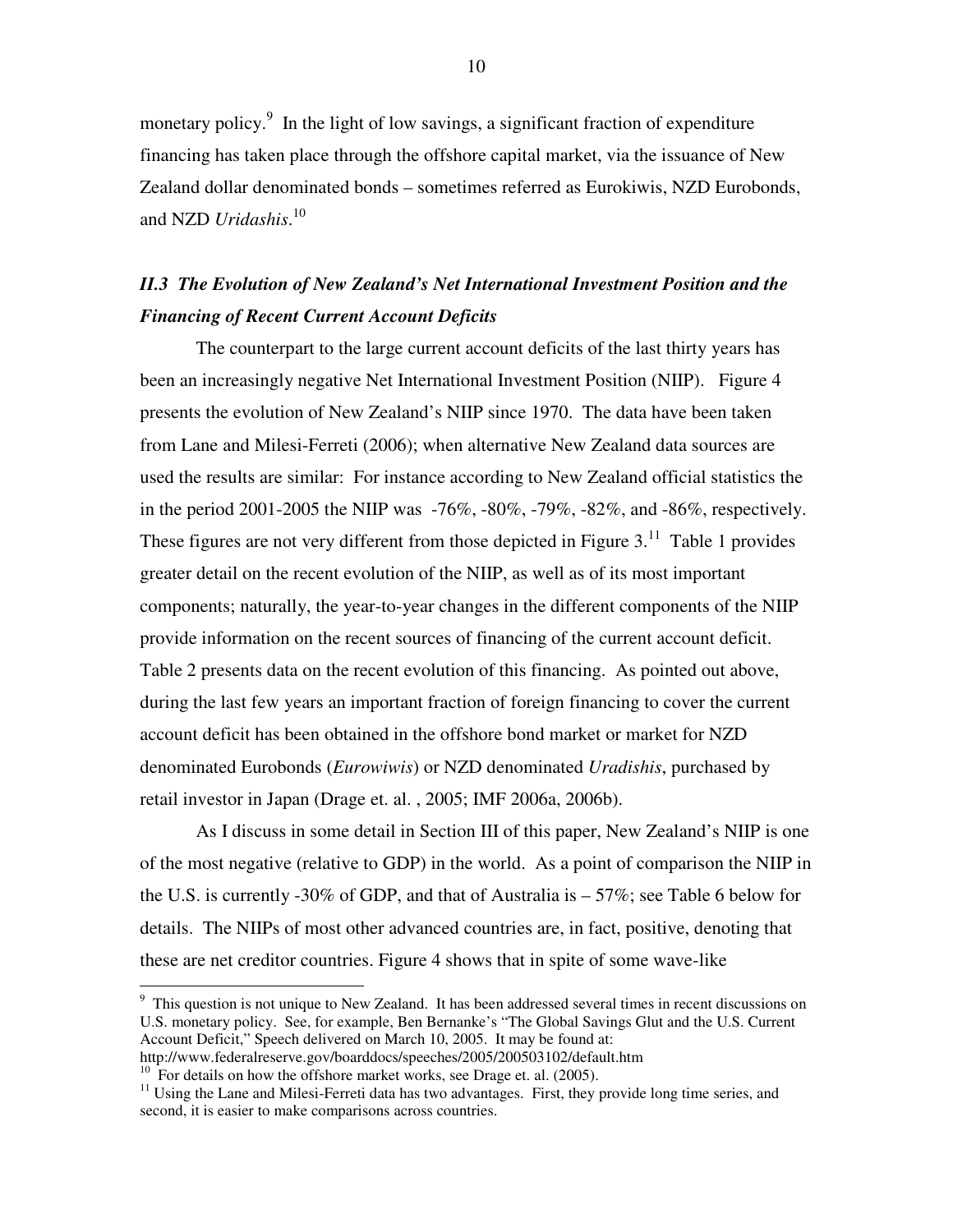movements, New Zealand's NIIP has exhibited a declining trend through time, becoming increasingly negative.

In a recent important paper Munro (2005) discusses the evolution of the NIIP in New Zealand during the last few years. Her most important findings may be summarized as follows:

- The increasingly negative NIIP of the last few years has been the result of private sector investment.
- New Zealand's public sector net international investment position (including the New Zealand Superannuation) is virtually zero.
- The importance of bank loans has increased very significantly as a source of external liabilities. Indeed, these higher bank loans have financed the real estate boom of the last few years.
- Given the currency composition of international assets and liabilities, New Zealand is not subject to significant "valuation effects" stemming from exchange rate changes.
- In the last few years the maturity of New Zealand's external liabilities has declined.

Modern analyses of *current account sustainability* are based on the notion that *in equilibrium* the ratio of the NIIP to GDP (or to some other aggregate) has to stabilize at some level.<sup>12</sup> The level at which the NIIP to GDP ratio will stabilize will depend on the attractiveness of the country's assets to international investors. If the international (net) demand for the country's securities – including debt and equity – is high, the NIIP to GDP ratio will stabilize at a high rate. The opposite will be true if this international demand is low. The sustainable current account to GDP ratio will, then, depend on this long term stable NIIP to GDP ratio, and on the country's long term trend rate of real growth and equilibrium rate of inflation. The relationship between the equilibrium and

<sup>&</sup>lt;sup>12</sup> Milesi-Ferreti and Razin (1996), Edwards (2005). For an illuminating sustainability analysis of New Zealand, see Munro (2005).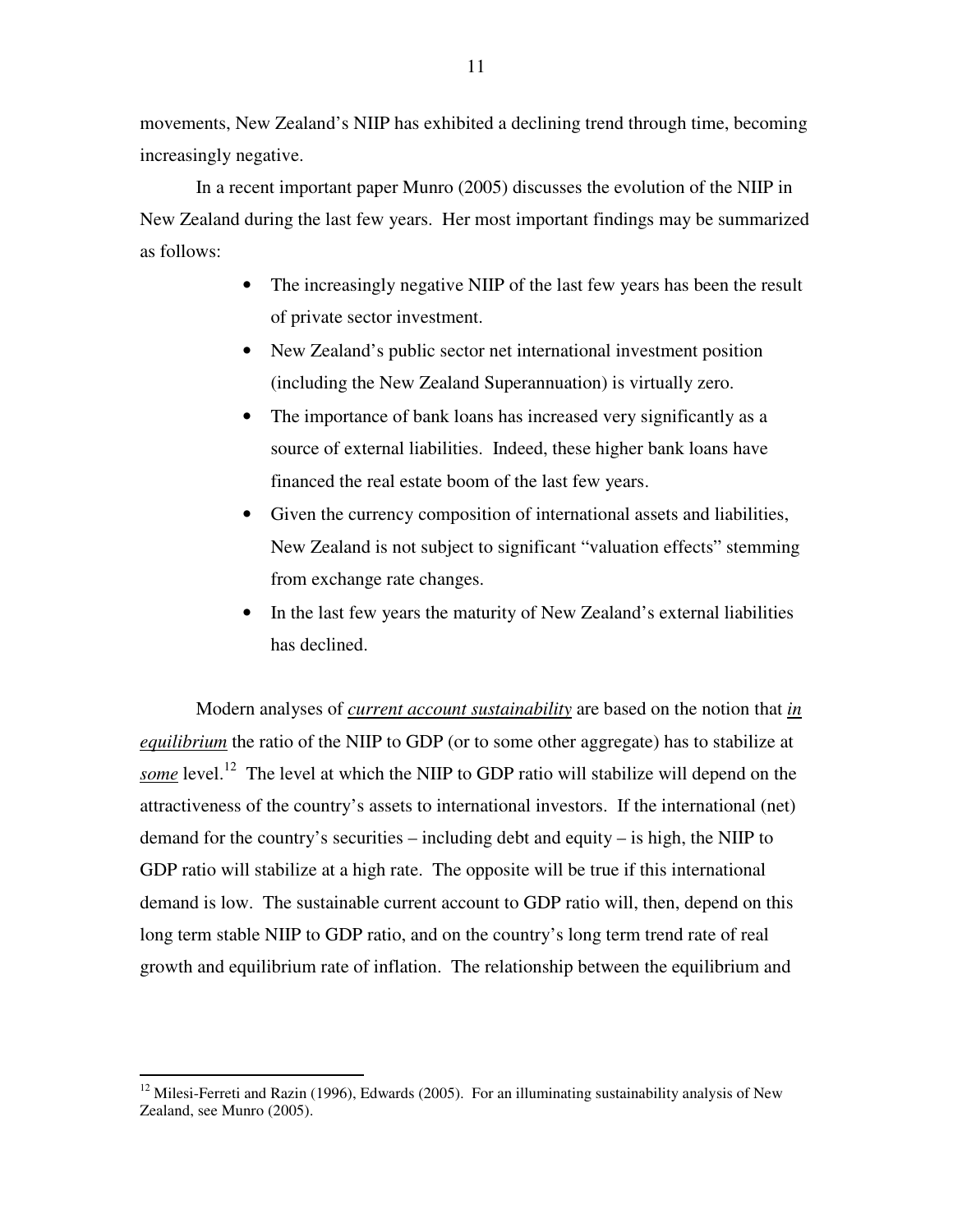stable ratio of NIIP to GDP – which I will denote as  $\gamma$  – and the sustainable current account deficit (*SCAD* ) may be written as follows:<sup>13</sup>

(1) 
$$
SCAD = \gamma (g^T + \pi),
$$

where  $(g^T + \pi)$  is the nominal rate of growth of trend GDP,  $g^T$  is the long run trend real rate of growth of GDP and  $\pi$  is the long run steady-state inflation rate (which I assume to be equal to the long run international rate of inflation). According to this simple and yet powerful equation, the sustainable current account deficit will depend on both the international demand for the country's assets  $\gamma$  and the country's nominal rate of growth.  $\gamma$ , of course, is not an invariable number; as pointed out above, it is a variable, whose value changes through time, depending on the perceived riskiness and/or attractiveness of the country in question.

Munro (2005) presents calculations for the *SCAD* under alternative values of the long run steady state NIIP ratio and nominal rate of growth. Munro's computations are reproduced in Table 3. The results in this Table are particularly interesting, in that they point out that even if the NIIP stabilizes at a significantly more negative level than the current -89%, and if nominal growth is very high by historical standards (say, 5.5% on average), the sustainable current account deficit is still significantly smaller than the current 8.9% of GDP. The implications of these calculations are simple, and yet very important: even under an optimistic scenario, where the (negative) NIIP stabilizes at a significantly more negative level (relative to GDP), and economic growth is very high, New Zealand will have to go through a substantial adjustment process where the current account deficit will have to decline significantly. For instance, if from Table 3 one takes the combination of a NIIP of -120% of GDP and nominal growth of 5.0% of GDP, the "sustainable" current account deficit is 5.7% of GDP; this means that adjustment will have to exceed 3% of GDP. But what is perhaps more telling is that these figures indicate that under rather small changes in the key parameters, the magnitude of the

<sup>&</sup>lt;sup>13</sup> See Edwards (2005) for a detailed analysis along these lines that incorporates the dynamic effects of changes in  $\gamma$ .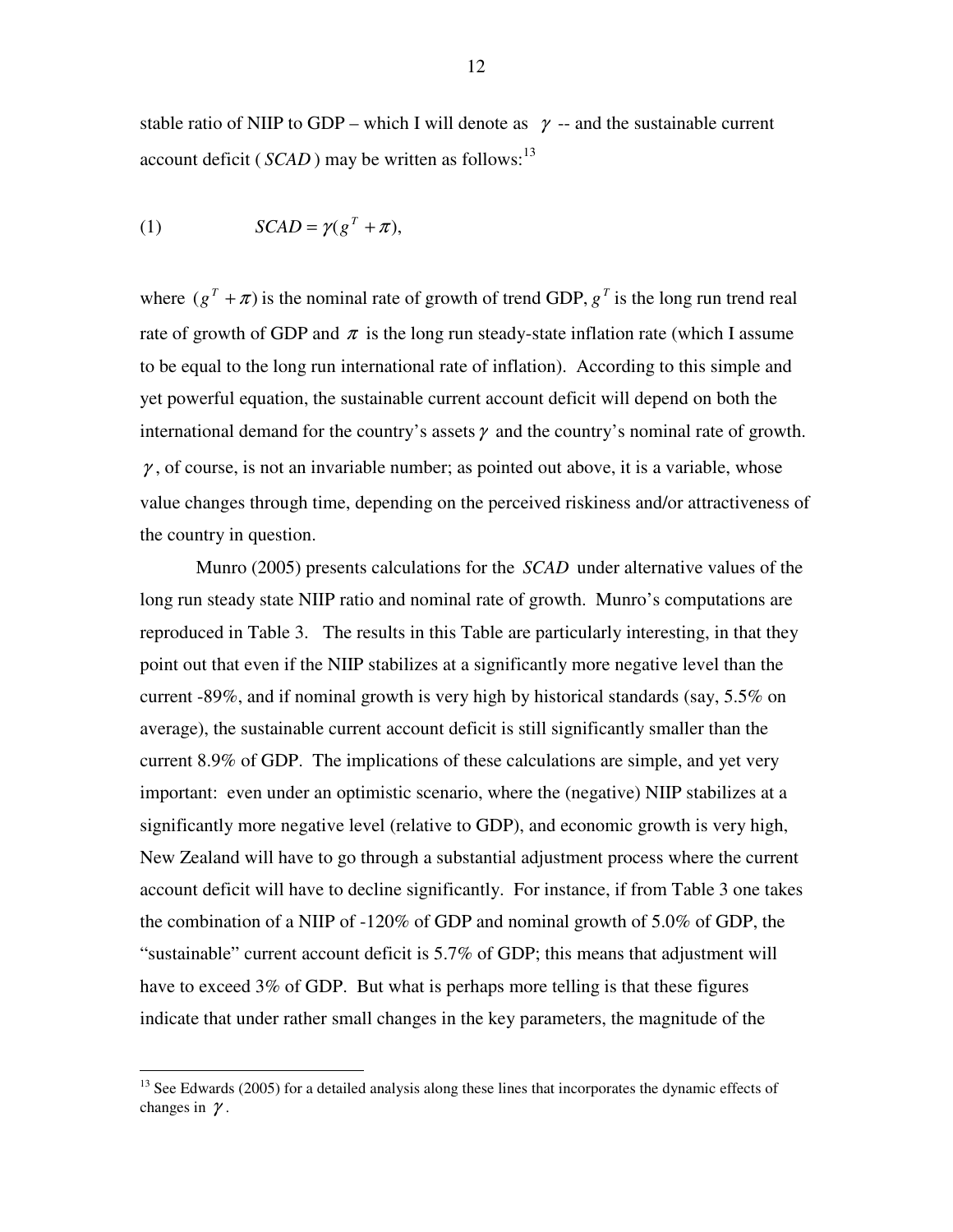external adjustment required to bring the current account deficit in line with its long run sustainable level would be nothing short than brutal. Take, for example, the case where the steady state NIIP is -80% (still a remarkably high figure from international standards) and nominal growth is 5%. This combination implies a *SCAD* of 3.8% of GDP, more than 5 percentage points below its current level!

A key question that emerges from this analysis – and one that I address in great detail in Section IV of this paper – is whether this external sector adjustment is likely to be gradual (and thus largely harmless from an economic point of view), or abrupt and costly. That is, the question is whether international investors will slowly reduce the rate at which they add New Zealand securities to their portfolios, or whether this process will come to an abrupt and sudden end. Before turning to this important issue, however, I tackle two important questions: (1) I analyze New Zealand's external position in an international comparative context, and I show that New Zealand's case is quite unique. And (2), I analyze the way in which New Zealand's special economic relationship with Australia affects the NIIP and current account statistics. I address these two questions in Section III of this paper.

# **III. The New Zealand Current Account in an International Comparative Context** *III.1 International Comparisons*

How large are New Zealand's recent current account deficits, from a comparative point of view? How does the persistence of deficits compare with that of other countries? And, how large is the (negative) net international liabilities position in New Zealand when compared, from a historical vantage, to that of other advanced countries? In Table 4 I present data on the distribution of current account balances in the world economy, as well as in six groups of nations – Advanced, Latin America, Asia, Middle East, Africa and Eastern Europe – for the period 1971-2004. As may be seen, at almost 9% of GDP New Zealand's deficit is *very large* from a historical and comparative perspective. It is in the top decile of deficits distribution for all advanced countries in the first thirty years of floating. As the data in Table 4 suggest, at this point New Zealand's current account balance looks more like a Latin American or Asian country, than like an advanced nation.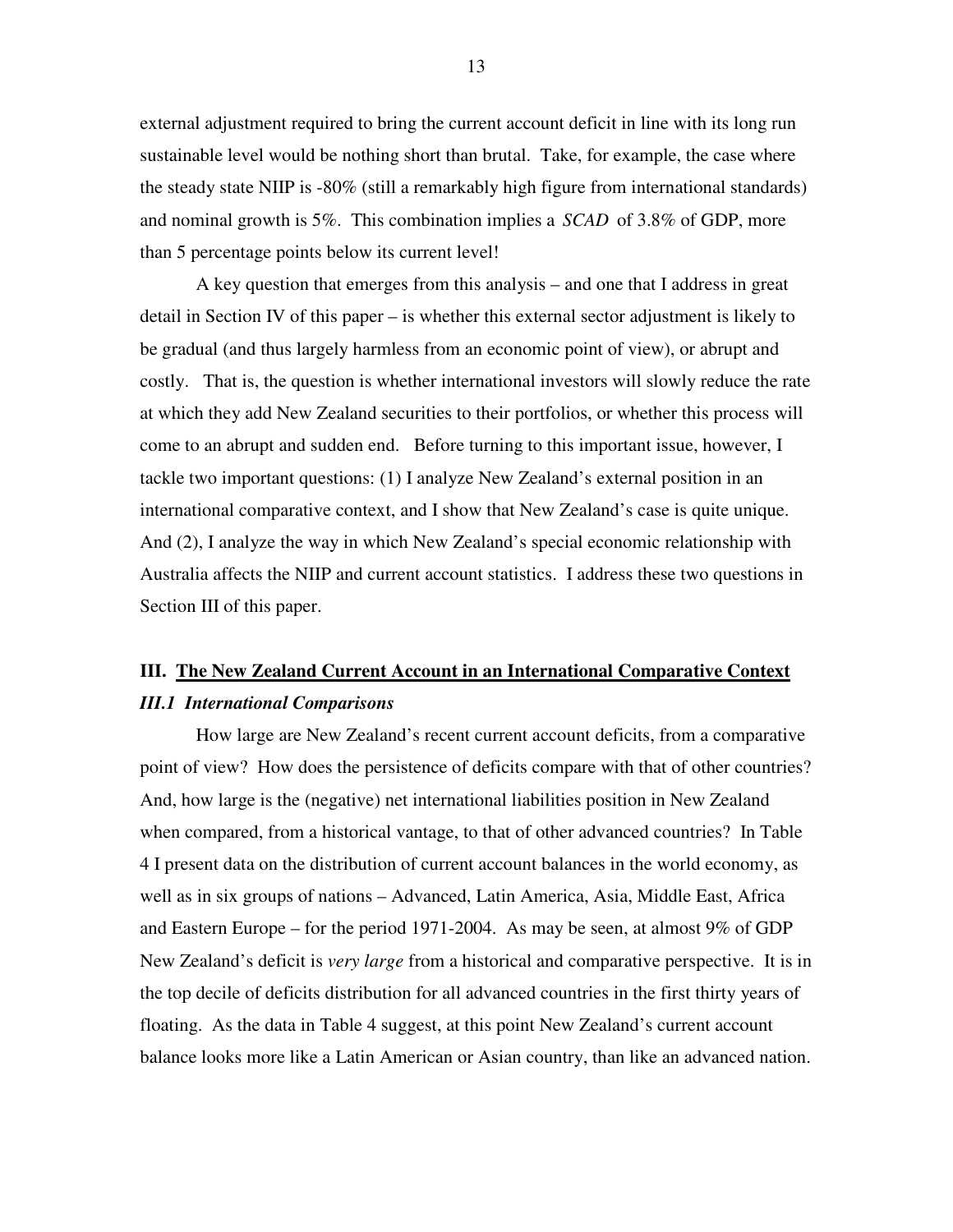During the last 30 years a number of advanced countries, in addition to New Zealand, have had current account deficits in excess of 5% of GDP: Australia, Austria, Denmark, Finland, Greece, Iceland, Ireland, Malta, Norway and Portugal. What is interesting, however, is that very few advanced countries have had current account deficits in excess of 9%: the only cases are Ireland in the 1970s and early 1980s; Malta; New Zealand; Norway and Portugal.

What sets New Zealand truly apart is the historical persistence of its large current account deficits. In Table 5 I present a list of countries with "*persistently high"* current account deficits for 1970-2004. In constructing this table I define a country as having a "*High Deficit*" if, in a particular year, its current account deficit is higher than its region's ninth decile. 14 I then defined a *persistently high deficit* country, as a country with a "*High Deficit*" (as defined above) for at least 5 consecutive years. <sup>15</sup> As may be seen in Table 5 the list of persistently high deficit countries is extremely short; only two of them are advanced countries, one of which is New Zealand during the 1980s. This illustrates the fact that, historically, periods of high current account imbalances have tended to be short lived, and have been followed by periods of current account adjustments. At the end of 2006 it is likely that U.S. will be added to this list; this would be quite remarkable, since it would be the first *large* country – either advanced or developing – to ever make it into this category. It is important to notice, however, that even if in 2006 New Zealand still has a very large deficit, it will still not be classified as a new "*persistently high episode*." The reason for this is that it requires five years of being in the top 10% of deficits.

The importance of the data on persistence in Table 5 is that they show that countries that run very large deficits don't do that for very long periods of time. Countries that move to the "*High Deficits"* category stay there for short periods of time. Their external accounts adjust, and then move back to having a more "normal" deficit. A key question is the nature of this adjustment. As a number of authors have found out, countries that go through *abrupt and sudden adjustments* tend to experience significant

<sup>&</sup>lt;sup>14</sup> Notice that the thresholds for defining *High* deficits are year and region-specific. That is, for every year there is a different threshold for each region.

<sup>&</sup>lt;sup>15</sup> For an econometric analysis of current account deficits persistence see Edwards (2004). See also Taylor (2002).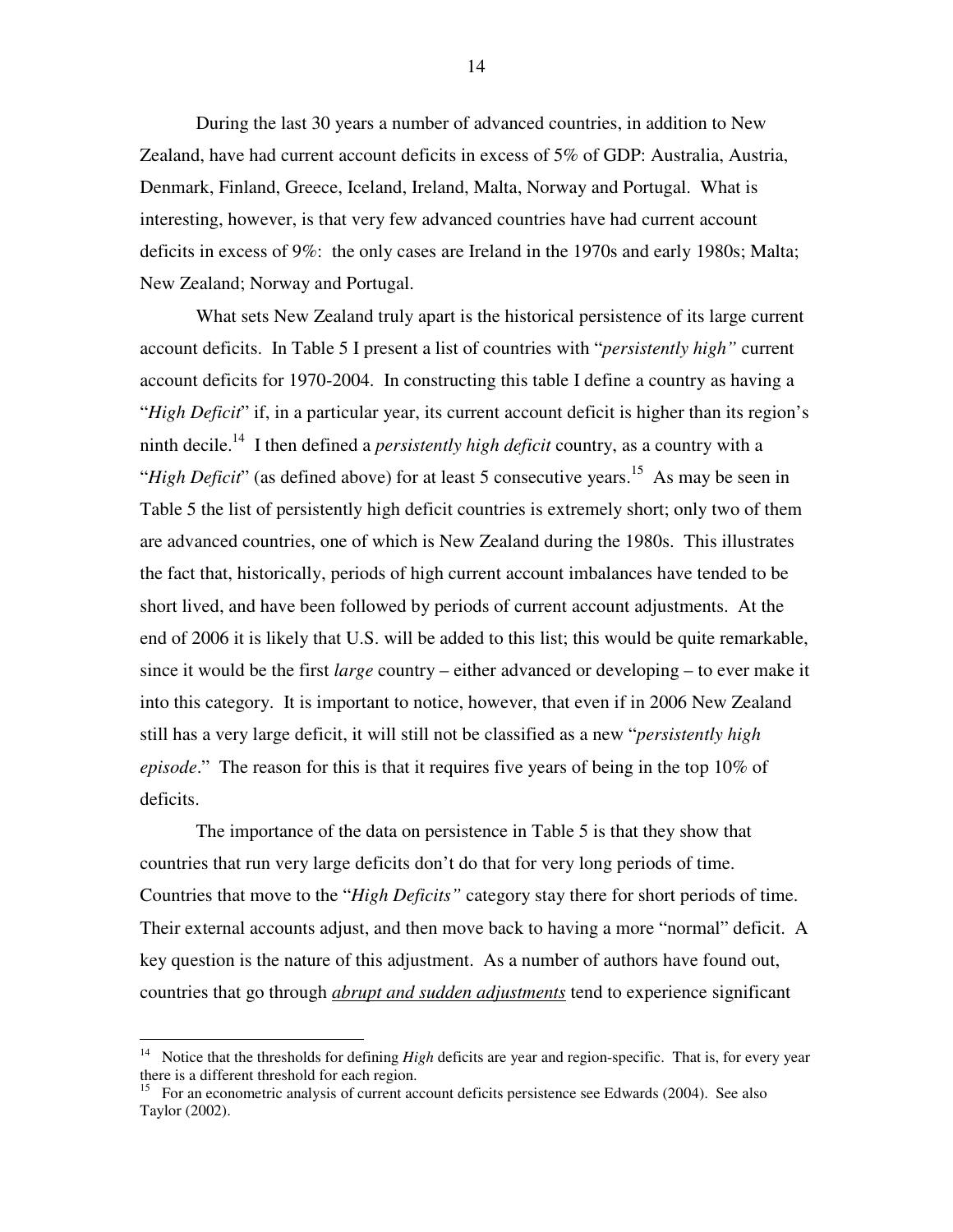declines in growth.<sup>16</sup> On the other hand, countries that experience a smooth adjustment do not suffer significant costs in their real economies.

In Table 6 I present data on net international liabilities as a percentage of GDP for a group of advanced countries that have historically had a large negative NIIP position.<sup>17</sup> The data are taken from the comparative data set compiled by Lane and Milesi-Ferreti (2006). The picture that emerges from this Table confirms that New Zealand represents a unique case in terms of its external position; together with Iceland, it currently has the largest negative NIIP among advanced countries. Moreover, New Zealand's NIIP is significantly higher than that of other advanced nations.<sup>18</sup> As pointed out in the preceding section, the level at which the NIIP ratio stabilizes determines – jointly with other variables, such as the potential or trend rate of growth, and inflation – the sustainable current account deficit. According to equation (1) above, if, for example, New Zealand's NIIP stabilizes at 100% of GDP, trend growth is 3.5% and inflation is 1.5%, the sustainable current account deficit (*SCAD*) is 5% of GDP, four percentage point below it 2005 level.

# *III.2 New Zealand's Close Economic Relation with Australia and the External Accounts*

An important characteristic of the New Zealand economy is its (increasingly) close relation to Australia. This is particularly the case with respect to investment in certain industries and sectors. For instance, Australian investors are the predominant owners of New Zealand's banking sector. An important consequence of this close relationship is that it has an impact on the external accounts, and may make the situation appear more difficult than what it really is. At the heart of this issue is the treatment in

<sup>&</sup>lt;sup>16</sup> Frankel and Cavallo (2004).

<sup>17</sup> For the U.S. the data are from the Bureau of Economic Analysis. For the other countries the data are, until 1997, from the Lane and Milessi-Ferreti data set. I have updated them using current account balance data. Notice that the updated figures should be interpreted with a grain of salt, as I have not corrected them for valuation effects.

<sup>&</sup>lt;sup>18</sup> During March-May 2006 international investors began to question the sustainability of Iceland's external accounts. This resulted in a decline in the demand of Iceland securities and in a drastic loss in value of the currency. The central bank was forced to face this situation by substantially hiking interest rates. See, for example, Bloomberg, "Iceland's Central Bank Raises Key Rate to 12.25%," May 18, 2006. Story may be found in:

http://www.bloomberg.com/apps/news?pid=10000085&sid=as0W.Z2\_ykUA&refer=europe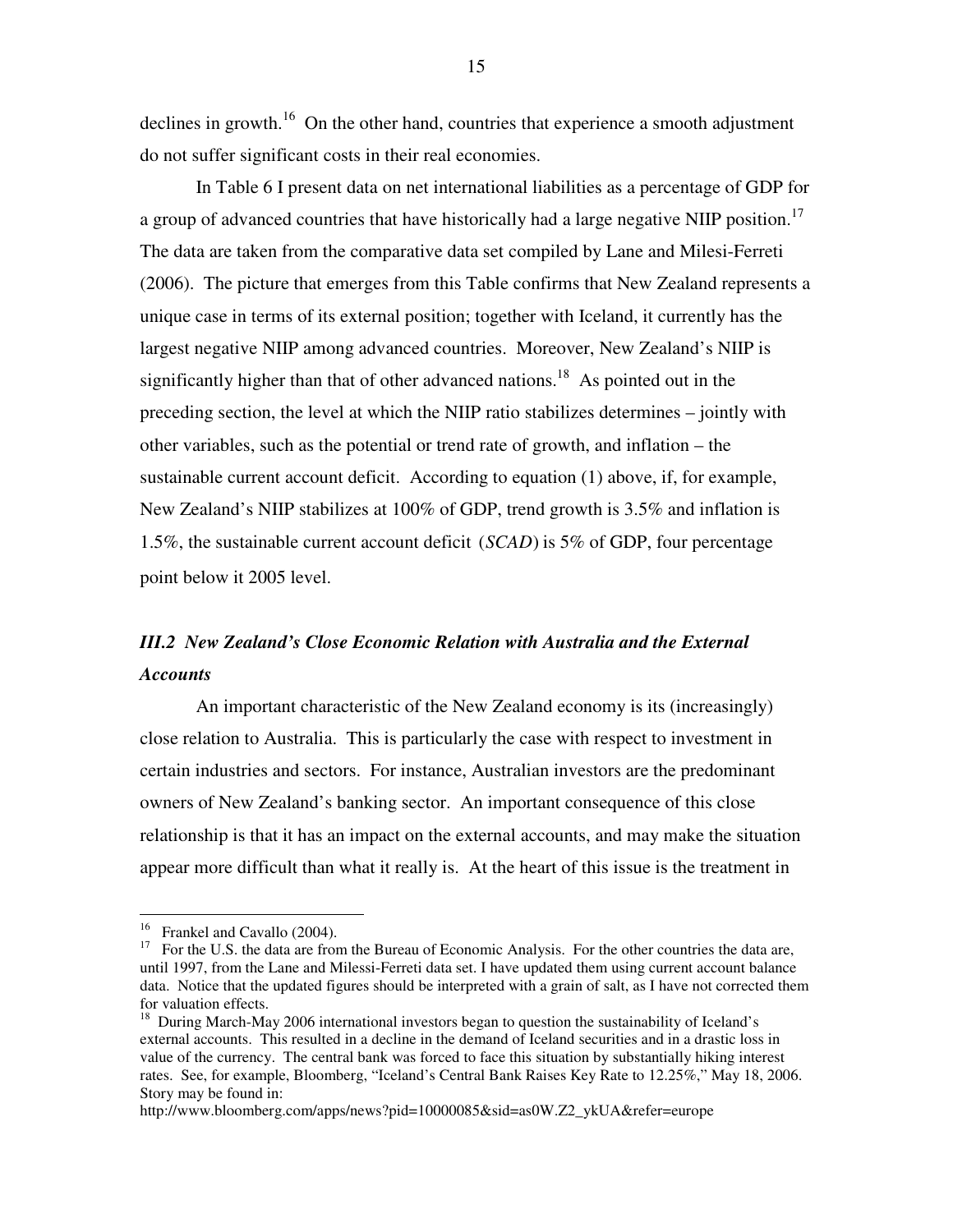Balance of Payments accounting of reinvested earnings. These are automatically (and simultaneously) recorded as an outflow in the *investment income account* and an inflow in the *capital account*. This means that if firms use retained earnings as a recurrent source for financing their expansion in the normal course of their business activity, the external accounts will reflect a large current account deficit.

As a way to gauging the importance of the "*Australian connection*" in explaining the magnitude and evolution of New Zealand's current account deficit I analyzed the *consolidated* Australia-New Zealand NIIP, as well as the behavior of New Zealand's current account deficit with Australia.<sup>19</sup>

Table 7 presents New Zealand's NIIP, explicitly detailing Australia's net holdings of New Zealand assets. Three main points emerge from this table: first, New Zealand's NIIP vis-à-vis Australia is negative and equivalent to 24% of GDP; second, the share of the bilateral NIIP relative to Australia (as a proportion of total NIIP) doubled in merely four years; and third, the vast majority of Australia's holdings of New Zealand assets are FDI (almost 50%). This fact is particularly important, as it provides support to the notion discussed above regarding the long-run and ingrained relationship between the two countries. In particular, the predominance of FDI suggests that Australian investments in New Zealand are unlikely to be subject to moody and knee-jerk reactions, and/or to sudden stops. 20

Table 8 presents the consolidated NIIP for Australia-New Zealand. As may be seen, at  $-61\%$  of GDP the combined NIIP is still negative and large. It is, however, significantly smaller than New Zealand's NIIIP  $(89\%)$ <sup>21</sup> Figure 5 presents the evolution of the current account deficit between New Zealand and Australia, and Figure 6 displays the components of the bilateral current account deficit between New Zealand and Australia. As may be seen, during the 2000-2003 the bilateral deficit with Australia more than explained the aggregate deficit. Also, Figure 6 shows that the bilateral investment income deficit is the more important component of the bilateral imbalance between New

<sup>&</sup>lt;sup>19</sup> I am grateful to Anella Munro for discussing with me this issue and, in particular, for providing me with the calculations on the Australian-New Zealand external accounts.

 $20$  Whether that is the case of other investments is less clear-cut.

<sup>&</sup>lt;sup>21</sup> Naturally, it is larger than Australia's NIIP of 57% in 2005. However, since New Zealand economy is smaller than the Australian economy, the increase in the combined NIIP relative to Australia's is not too large.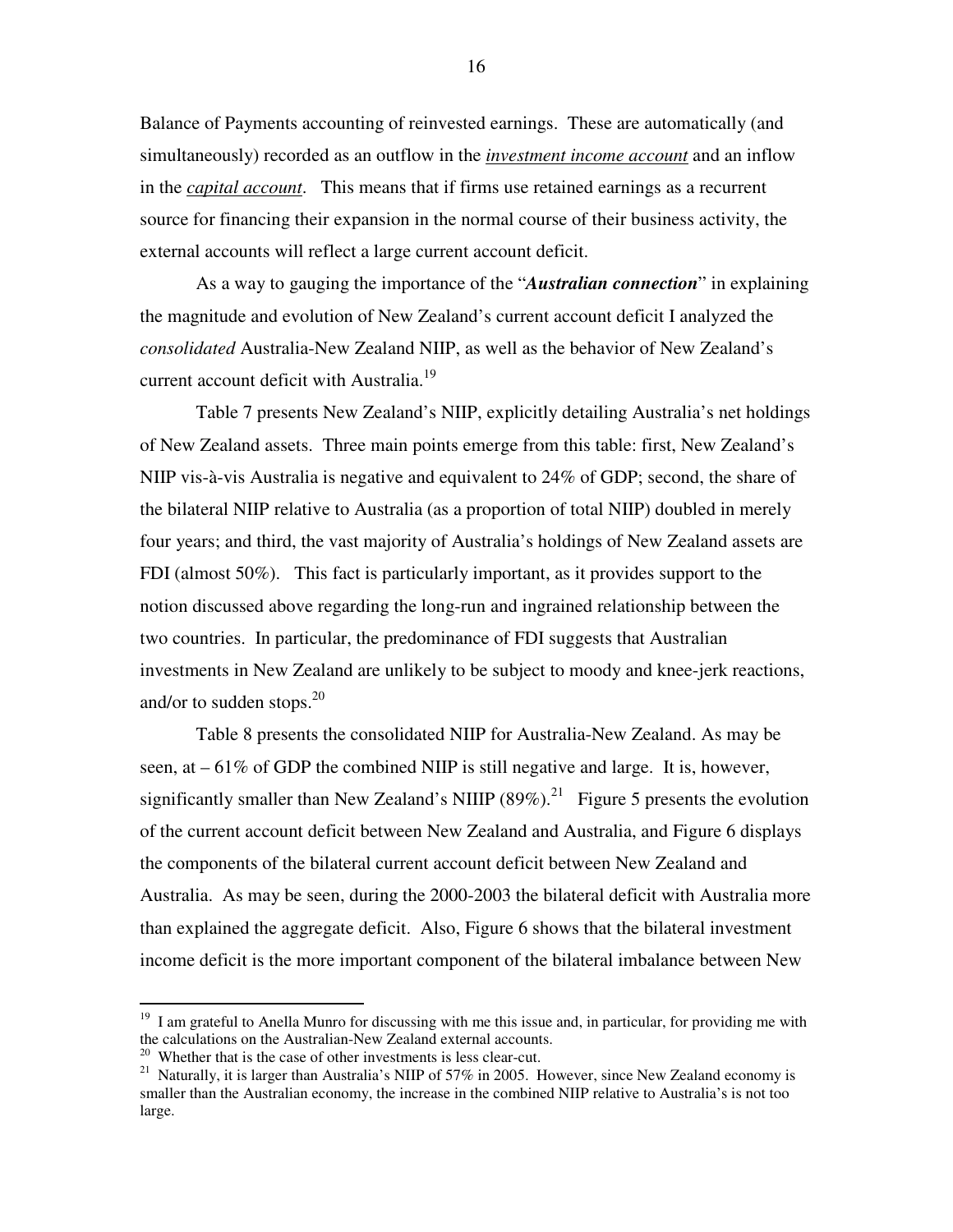Zealand and Australia. The main conclusion of this "consolidated analysis" is that once the trans-Tasman relationship is taken into account, New Zealand's external imbalances don't look as large; they are still significant, but not as large as they appear when the aggregate data are considered.

#### **IV. Should New Zealand's Large External Imbalance be a Cause for Concern?**

In the preceding Sections I have analyzed New Zealand's external conditions. Six aspects stand out from this analysis.

- First, New Zealand has historically exhibited very large current account deficits. According to official New Zealand data the *average* deficit for the two first decades of floating was 4.8% of GDP. The smallest deficit was 0.7% of GDP in March 1989, and the largest was 8.9% of GDP, a level achieved in December 2005. According to IMF data the *average* deficit was somewhat larger, at 5.4% of GDP. But deficits have not only been large, they have also been persistent. As shown in Table 5, New Zealand has been one of the few countries in the world that has had "persistently high" deficits.
- Second, at this time New Zealand has one of the highest current account deficits in the world. In 2005, among the advanced countries, only Iceland and Portugal had comparable deficits.<sup>22</sup>
- Third, the most important component of New Zealand's large current account deficit is the investment income account. In contrast with the U.S., until recently New Zealand's trade balance was in surplus. Only in 23004 the trade balance turned into a deficit. 23
- Fourth, New Zealand's NIIP is one of the most negative among advanced nations. In part, this negative NIIP is attributable to the special relationship between New Zealand and Australia. However, even when data for these two countries are consolidated the NIIP is very high from a comparative perspective.
- Fifth, New Zealand's bilateral current account deficit with Australia is very high. During 2001-2003 this bilateral deficit explained more than 100% of the overall

 $22$  Recent data suggests that in 2006 Spain will be added to this group.

<sup>&</sup>lt;sup>23</sup> This assertion refers to the recent time. During 1999-2000 the trade balance was slightly negative.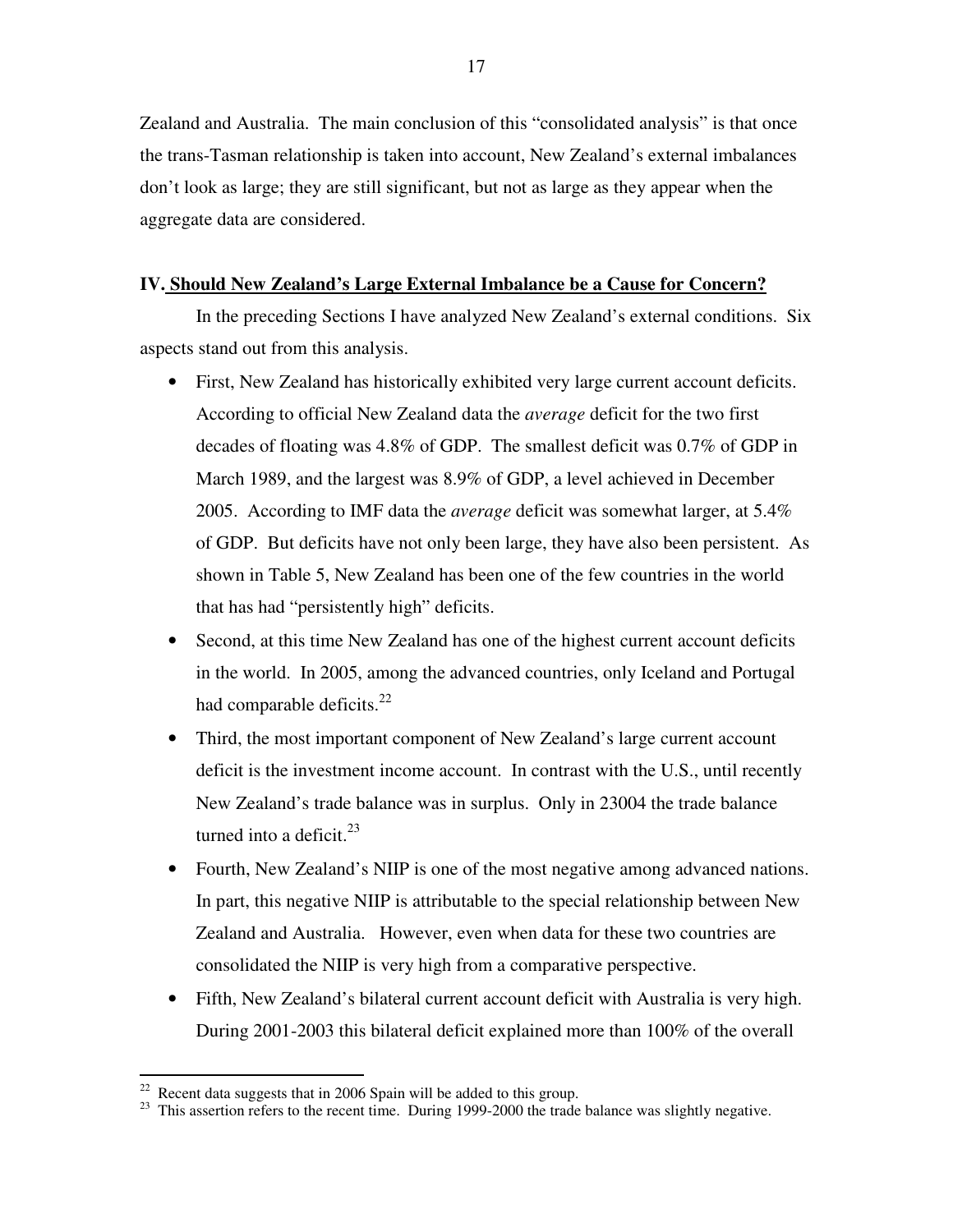current account deficit. The most important component of this bilateral deficit is the *investment income account*. This reflects the fact that Australian nationals have very large investments in New Zealand, and is (partially) the consequence of the accounting treatment given to retained earnings.

• Sixth, most analysts believe that New Zealand's sustainable current account deficit is significantly lower than its 2005 level. Although it is almost impossible to know what the precise level of the sustainable level is, most studies put it at between 4.5% and 5.5% of GDP.<sup>24</sup> This number is approximately 4% of GDP lower than the current account balance in 2005.

Given the points made above, it is reasonable to ask whether the current very high deficit of the current account is a cause for concern. A number of authors – most notably Max Corden (1994) have argued that very large current account deficits "don't matter," as long as they are the result of higher (private sector) investment and not the consequence of higher public sector deficits. This is known as the "*Lawson Doctrine*," or as the "*consenting adults*" view of the current account. Since for many years New Zealand has run significant fiscal surpluses, this view implies that the large current account deficit of the last few years should *not* be a cause for concern. According to this view adults know what they are doing, and thus are unlikely to overreact. This means that the likelihood that there will be a sudden change in sentiments in capital markets is small, as is the probability of either a "sudden stop" or an abrupt and costly "current account reversal."

An elegant way of empirically addressing the question of whether large external deficits are worrisome is to investigate if they are consistent with intertemporal optimizing models that posit that savings and investment decisions (and thus the current account) are the result of *optimal* decisions by the private sector. An important and powerful implication of intertemporal models is that, at the margin, changes in national savings should be fully reflected in changes in the current account balance (Obstfeld and Rogoff 1996). Empirically, however, this prediction of the theory has been

 $24$  See Munro (2005) for a discussion on alternative estimates for current account sustainability in New Zealand.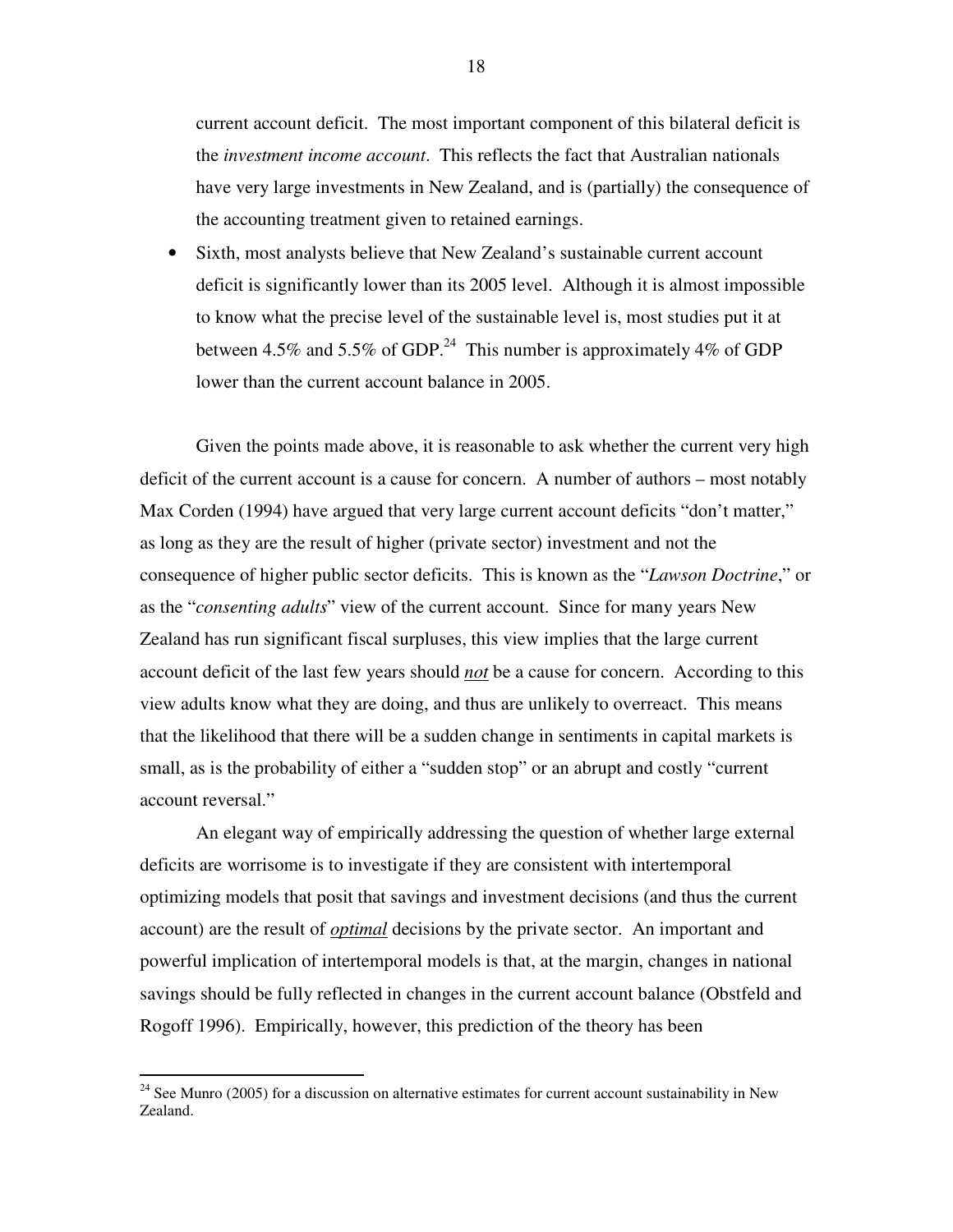systematically rejected by the data. $25$  Typical analyses that have regressed the current account on savings have found a coefficient of approximately 0.25, significantly below the hypothesized value of one. Many numerical simulations based on the intertemporal approach have also failed to account for current account behavior. According to these models a country's optimal response to negative exogenous shocks is to run *very high* current account deficits, indeed much higher than what is observed in reality. Obstfeld and Rogoff (1996), for example, develop a model of a small open economy where under a set of plausible parameters the steady state trade surplus is equal to 45 percent of GDP, and the steady state debt to GDP ratio is equal to  $15.^{26}$  The common rejection by the data of the intertemporal (or Present Value) model of the current account has generated an intense debate among international economists. Some have argued that there is a group of "usual suspects" explain this outcome (Nason and Rogers 2006); others have argued that the problem resides on the low power of traditional statistical tests (Mercereau and Miniane 2004).

In a recent paper using New Zealand quarterly data for 1982-1999, Kim, Hall and Buckle (2004) find that the implications of the intertemporal, present value model, of the current account cannot be rejected. More specifically, they find that there is no evidence of consumption-tilting towards the present in New Zealand. The authors' main conclusions from this research are:

"[1] Despite substantial deterioration in New Zealand's current account deficits during the late 1990s, its current account movements over our sample period as a whole have been consistent with its intertemporal budget constraint and hence its formal external solvency condition has been satisfied; (2) The data is not consistent with consumption-tilting towards the present; (3) The current account paths predicted by our intertemporal optimisation models have satisfactorily reflected the actual directions and turning points for the consumption smoothing component of the current account." (p. 25-26).

<sup>&</sup>lt;sup>25</sup> See, for example, Ogaki, Ostry and Reinhart (1995), Gosh and Ostry (1997), and Nason and Rogers  $(2006)$ .

<sup>26</sup> Ostfeld and Rogoff (1996) do not claim that this model is particularly realistic. In fact, they present its implications to highlight some of the shortcomings of simple intertemporal models of the current account.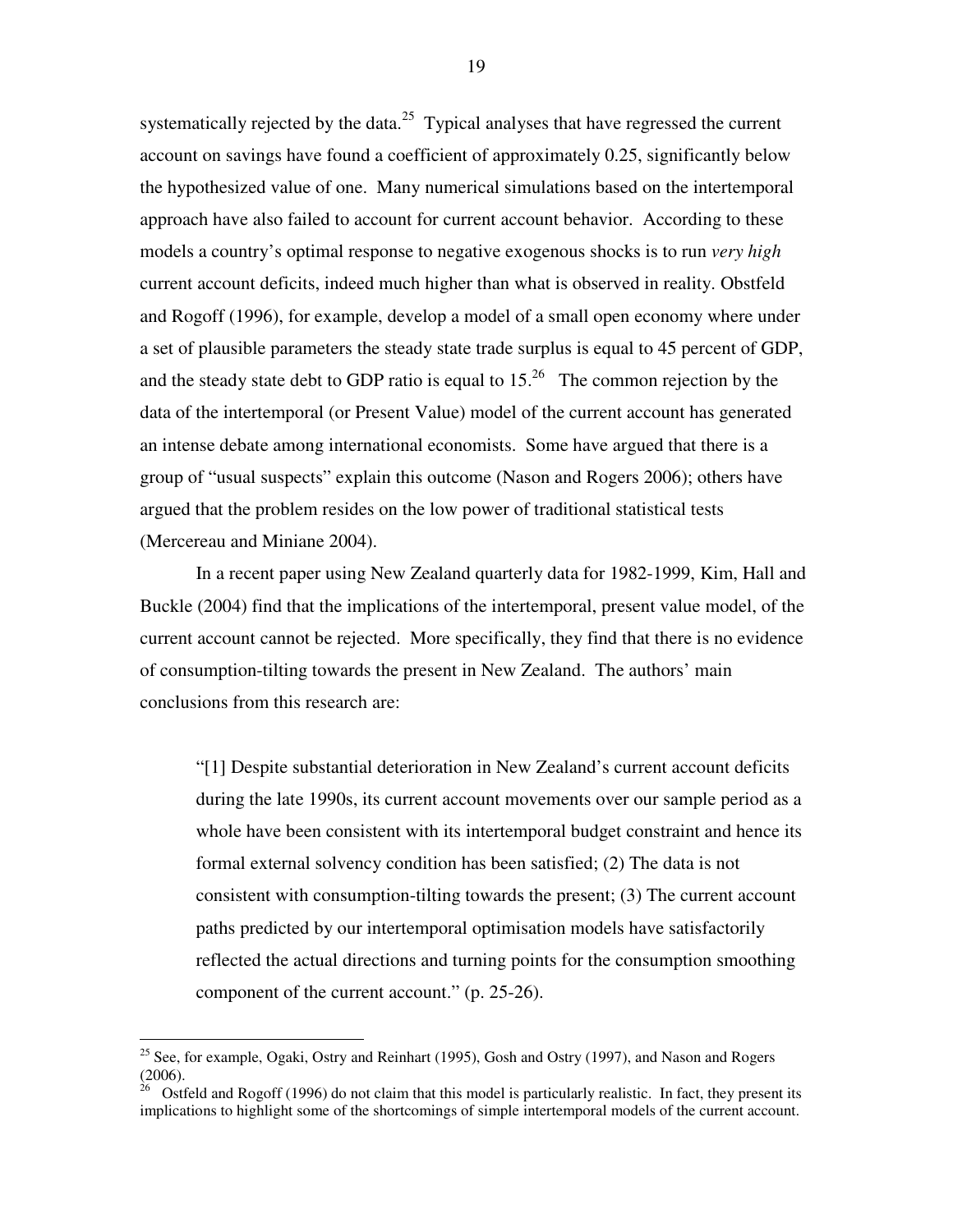These empirical findings led the authors to conclude that the available evidence suggests that the large deficits are no cause for concern. The large imbalances were the result of optimal decisions, and would revert themselves smoothly in due course.

The Kim, Hall and Buckle (2004) paper, however, did not include data for the 2000-2005 period, when the current account deficit widened significantly. In a recent paper Munro and Sethi (2006) revisit this issue, and provide new results for the estimation of the present value model of New Zealand's current account using data for 1982-2005. Their results support those of Kim, Hall and Buckle (2004), and indicate that the main implications of the present value model cannot be rejected. However, these new results by Munro and Sethi (2006) also suggest that the recent deterioration of the trade account is not consistent with the long-term solvency condition. An important implication of this finding is that New Zealand's external sector will have to go through a significant correction.

In this Section I take a somewhat different approach to the question of whether the large current account deficits in New Zealand should be a cause for concern. I use a broad multi country data set to investigate the determinants of the probability that a country experiences a sudden and large "current account reversal". I then use data on New Zealand to evaluate how likely it is that the country will face such a reversal in the near future. I also analyze the evolution of the estimated probability of a current account reversal in New Zealand during the 1999-2005 period.<sup>27</sup>

The importance of analyzing the likely nature of New Zealand's future adjustment stems from the fact that abrupt current account reversals have, historically, been associated with interest rates spikes, higher inflation, rapid currency depreciation and, more importantly, a significant decline in the rate of GDP growth.<sup>28</sup> According to Edwards (2005a), reversals have historically been associated with real depreciation ranging between 15% and 40%, and interest rates increases in the 240 to 570 basis points

<sup>&</sup>lt;sup>27</sup> The latest IMF reports on New Zealand (IMF 2006a, 2006b) analyze whether the large current account deficit poses risks for the country. Although there is no empirical investigation, the authors of the report review work on reversals. On the bases of that review the IMF (2006b", p. 11) conclude that "the current account deficit poses no immediate threat to macro stability.

 $28$  Calvo et al (204), Edwards (205b), and Frankel and Cavallo (2004). See the discussion below for a comparison of GDP growth in New Zealand during reversal and non-reversal years.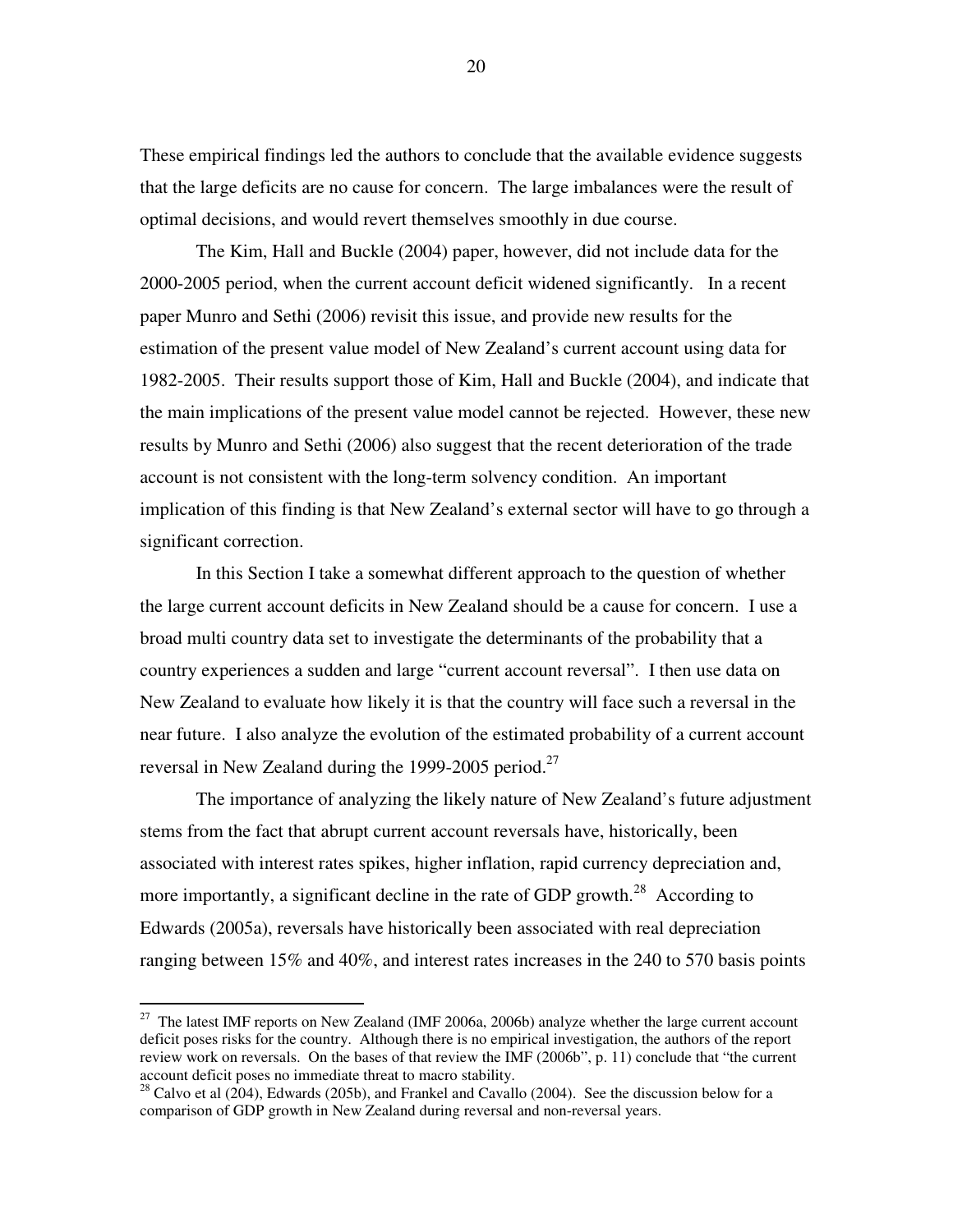range. I addition, regression analyses in Edwards (2005b) indicate that countries that experience large and abrupt current account reversals have had, on average, a decline in GDP per capita growth that ranges from 2.5% to 5.5%.

#### *IV.1 Data and Empirical Model*

In this study I define a "current account reversal" (CAR) episode as a reduction in the current account deficit of at least  $3\%$  of GDP in a one year period.<sup>29</sup> In Table 9 I present data on the incidence of current account reversals for six groups of countries. As may be seen, for the overall sample the incidence of reversals is 17.2%. The incidence of reversals among the advanced countries is smaller, however, at 5.3%. The advanced countries that have experienced current account reversals during the period under study are:

- Austria (1978, 1982),
- Canada (1982, 2000),
- Finland (1976, 1977, 1993),
- Greece (1986),
- Iceland (1978, 1983, 1986, 1993),
- Ireland (1975, 1982, 1983),
- Italy (1975, 1993),
- New Zealand (1975, 1976, 1983, 1988),
- Norway (1978, 1980, 1989),
- Portugal (1982, 1983, 1984, 1985),
- Switzerland  $(1981).^{30}$

As may be seen, during the last 35 the New Zealand experienced abrupt and significant current account reversals on four occasions; only Iceland and Portugal have

<sup>&</sup>lt;sup>29</sup> Later I also discuss results obtained when alternative definitions of reversals are considered in the probit analysis.

 $30$  In the analysis the basic cross-country data were obtained from the IMF's International Financial Statistics, and from the World Bank's World Development Indicators. The figures may be slightly different from national sources' data. See Edwards (2005b) for alternative definitions of reversals.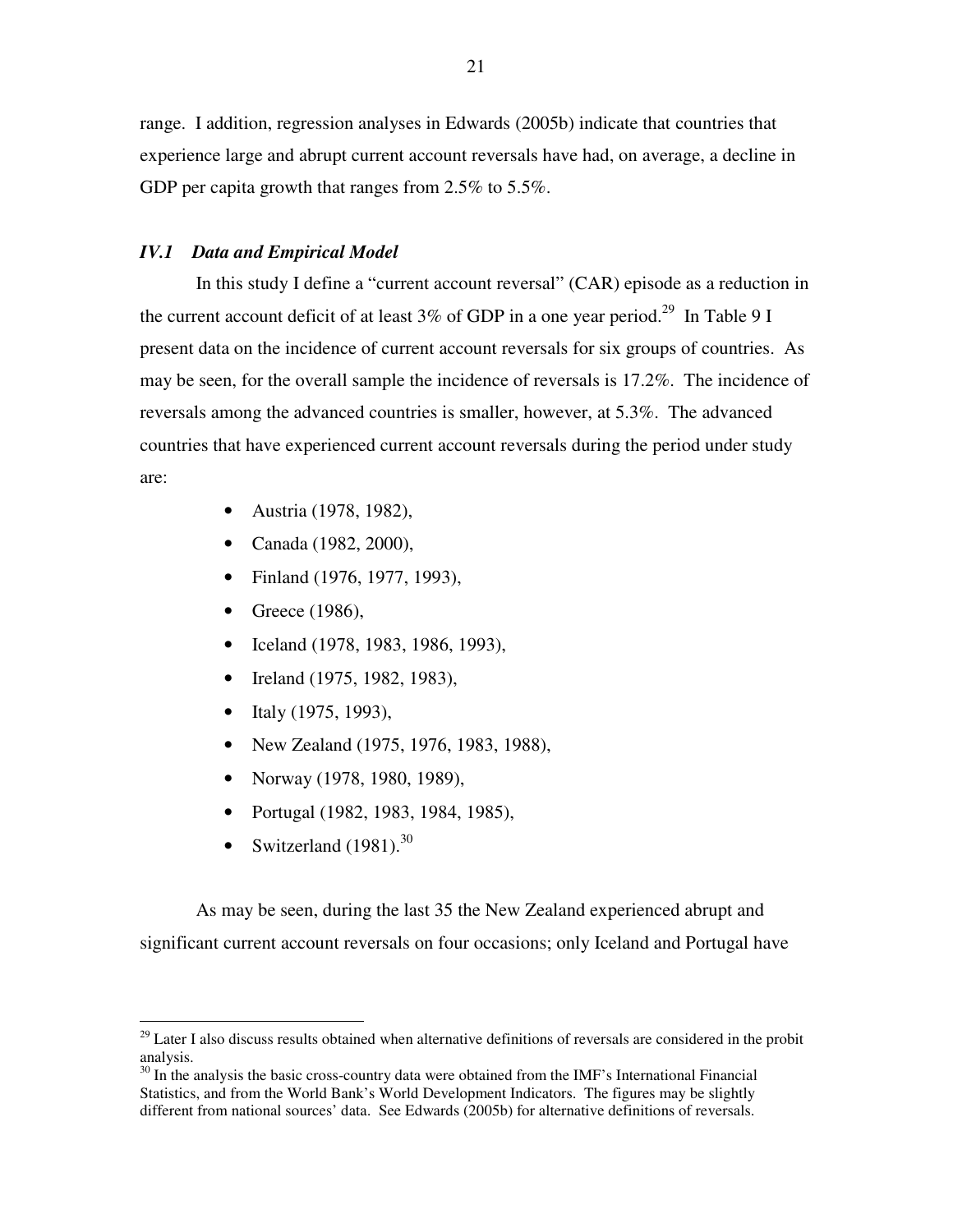experienced as large a number of reversals. $31$  It is interesting to notice that the average rate of growth of per capita GDP in New Zealand during the four reversal years – 1975, 1976, 1983 and 1988 – was negative: -0.91%. This is significantly lower than the average growth for the "non-reversal" years:  $1.5\%$ <sup>32</sup> Moreover, in New Zealand, average real GDP per capita growth was also negative (-0.26%) one year after the reversals.

In the regression analysis reported in this Section I focus on countries with a GDP in 1995 of at least USD 52 billion. This allows me to focus on a group of countries that are somewhat homogeneous. However, in the discussion presented below I also discuss results obtained when a large group of countries is included in the analysis. The basic empirical model is a variance component probit, and is given by equations (2) and (3):

(2) 
$$
\rho_{ij} = \begin{cases} 1, & \text{if } \rho_{ij}^* > 0, \\ & \\ 0, & \text{otherwise.} \end{cases}
$$

$$
(3) \t\t\t\t\rho_{ij}^* = \alpha \omega_{ij} + \varepsilon_{ij}.
$$

Variable  $\rho_{ij}$  is a dummy variable that takes a value of one if country j in period t experienced a current account reversal (as defined above), and zero if the country in question did not experience a reversal. According to equation (2), whether the country experiences a current account reversal is assumed to be the result of an unobserved latent variable  $\rho_j^*$ .  $\rho_j^*$ , in turn, is assumed to depend linearly on vector  $\omega_j$ . The error term  $\varepsilon_{ij}$  is given by given by a variance component model:  $\varepsilon_{ij} = v_j + \mu_{ij}$ .  $v_j$  is iid with zero mean and variance  $\sigma_{\nu}^2$ ;  $\mu_{ij}$  is normally distributed with zero mean and variance  $\sigma_{\mu}^2 = 1$ .

<sup>&</sup>lt;sup>31</sup> In its recent report on New Zealand the IMF (2006b) analyzes whether the reversal in Finland in 1993 (as well as the milder adjustment in Sweden) offer lessons for New Zealand.

 $32$  See Edwards (2004) for a treatment regression analysis of the effects of reversals on GDP growth.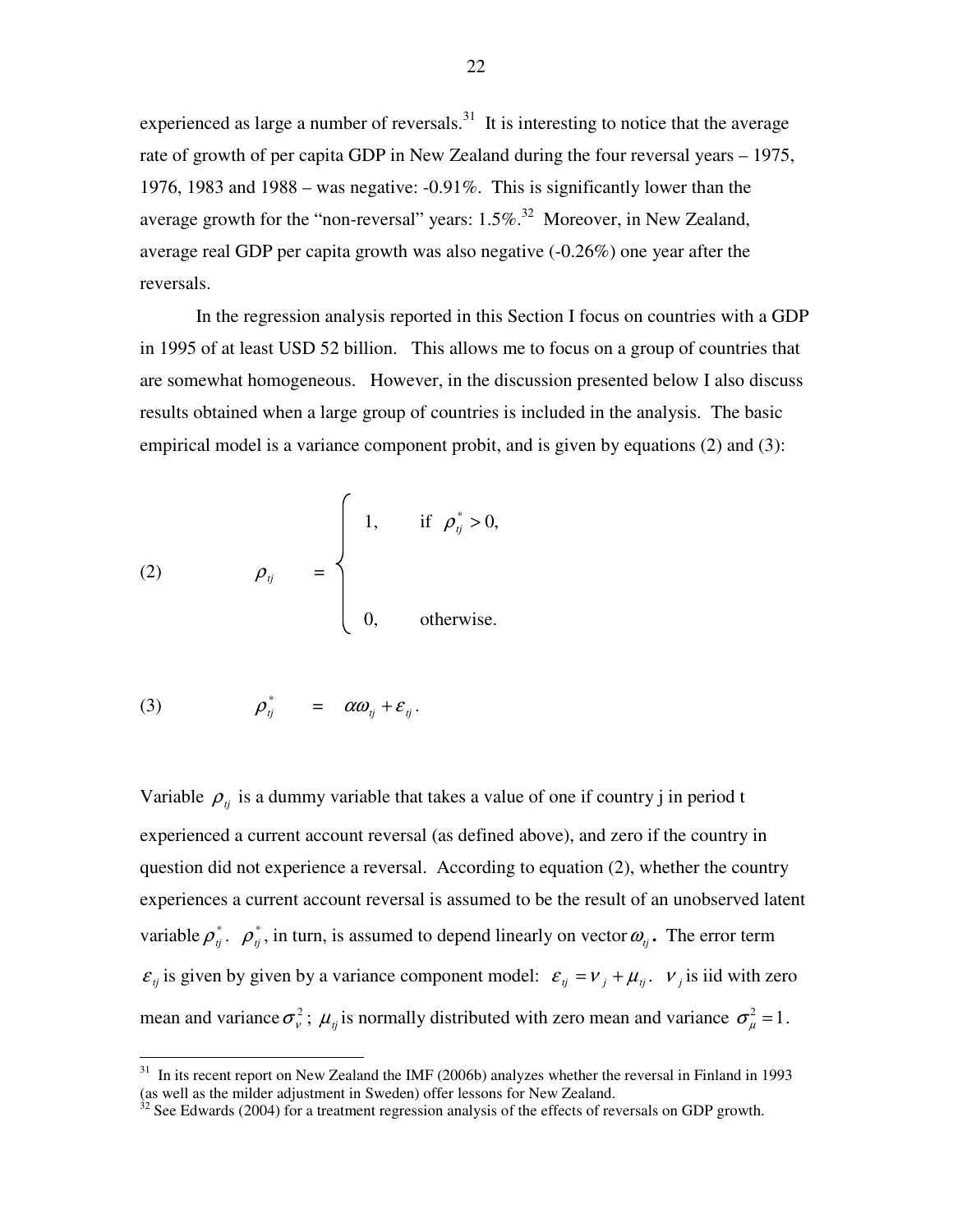The data set used covers 44 countries, for the 1970-2004 period; not every country has data for every year, however. See Edwards (2005b) for exact data definition and data sources.

In addition to the random effects model, I also estimated fixed effects and basic probit versions of the probit model in equations (2) and (3).<sup>33</sup> One of the advantages of relying on a probit model, such as the one described above is that they are highly nonlinear. More specifically, the marginal effects of any independent variable on the probability are conditional on the values of *all* covariates. This means that if the value of any of the independent variables changes, the marginal effect of any of them on the probability of the outcome variable will also change.

In determining the specification of this probit model I followed the literature on external crises, sudden stops and reversals. In the basic specification I included the following covariates, which have data for a large number of countries and years:<sup>34</sup>

- the ratio of the current account deficit to GDP, lagged one period.
- The lagged ratio of the country's fiscal deficit relative to GDP.
- An index that measures the effect of "contagion." This index is measured as the relative occurrence of sudden stops in the country's reference group of counties. It is calculated, for each year and group, as the proportion of countries that experienced a "sudden stop." In this calculation data for the country in question are excluded. In that sense, then, this "contagion" index measures the relative occurrence of sudden stops in the county's immediate reference group. For New Zealand the reference group is the "advanced countries." In the case of New Zealand, for 1970-2004 the contagion variable has an average value of 0.064, and a standard deviation of 0.047. The lowest value of the "contagion" variable for New Zealand is zero (obtained in several years) and the highest is 0.19 (1973 and 1995). I expect the coefficient of this "contagion" variable to be positive, reflecting the fact that when a similar country experiences a "sudden stop," capital flows to the country in question

 $33$  In the 'basic probit'' estimation, the error term is assumed to have the standard characteristics.

<sup>&</sup>lt;sup>34</sup> See, for example, Frankel and Rose (1996), Milesi-Ferreti and Razin (2000) and Edwards (2002).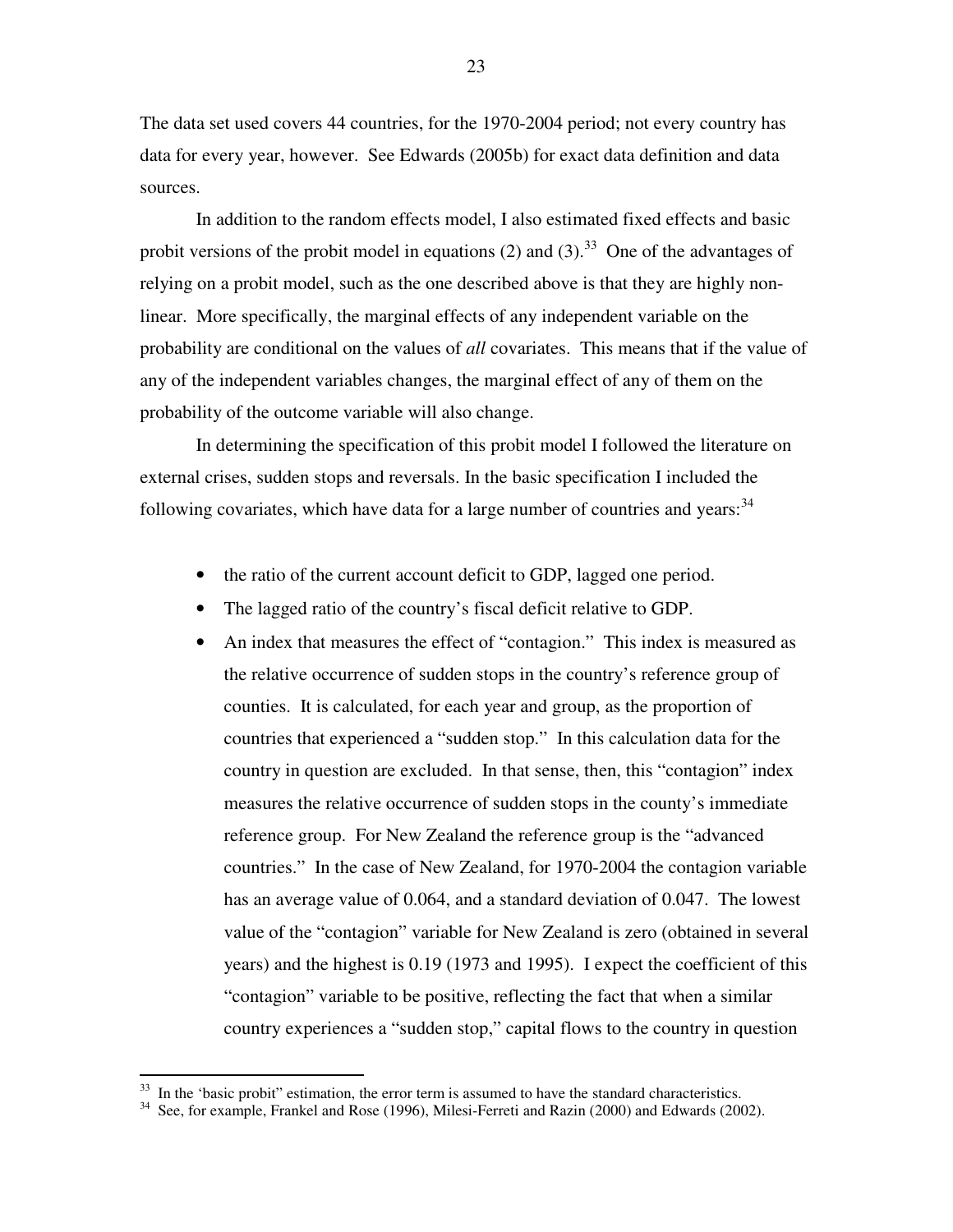will tend to decline increasing the likelihood of a massive current account correction. 35

- Change in the logarithm of the terms of trade (defined as the ratio of export prices to import prices), with a one year lag.
- The country's initial GDP per capita (in logs). This measures the degree of development of the country in question. If more advanced countries are less likely to experience a reversal, its coefficient would be negative.

In addition to the base estimates with the covariates discussed above, I also estimated a number of regressions that in addition included (some combination) of the following covariates:<sup>36</sup>

- The one-year lagged rate of growth of domestic credit. This is a measure of the monetary policy stance.
- A dummy variable that takes the value of one if that particular country had a flexible exchange rate regime, and zero otherwise.
- An index that measures the extent to which the country is dollarized. If countries subject to "original sin" – that is, countries that are unable to borrow in their own currency are more prone to experience current account reversals, its coefficient should be positive. The data for this index were taken from Reinhart, Rogoff and Savastano (2003).
- An index that measures cases of significant *real exchange rate appreciation*. This index takes the value of one if in a three year period the accumulated real exchange rate appreciation exceeds 30%.
- And, an index that takes the value of one if the country in question is a "commodity country," and zero otherwise.

Unfortunately, it is not possible to analyze formally the way in which the close relationship between two countries -- such as the one between New Zealand and

<sup>&</sup>lt;sup>35</sup> There are six groups. Five of them are strictly regional, while the sixth refers to "advanced" nations and, thus, covers more than a region. New Zealand belongs to the "advanced" countries group.

 $36$  Most of these variables have a lower number of observations than those in (a)-(e) above.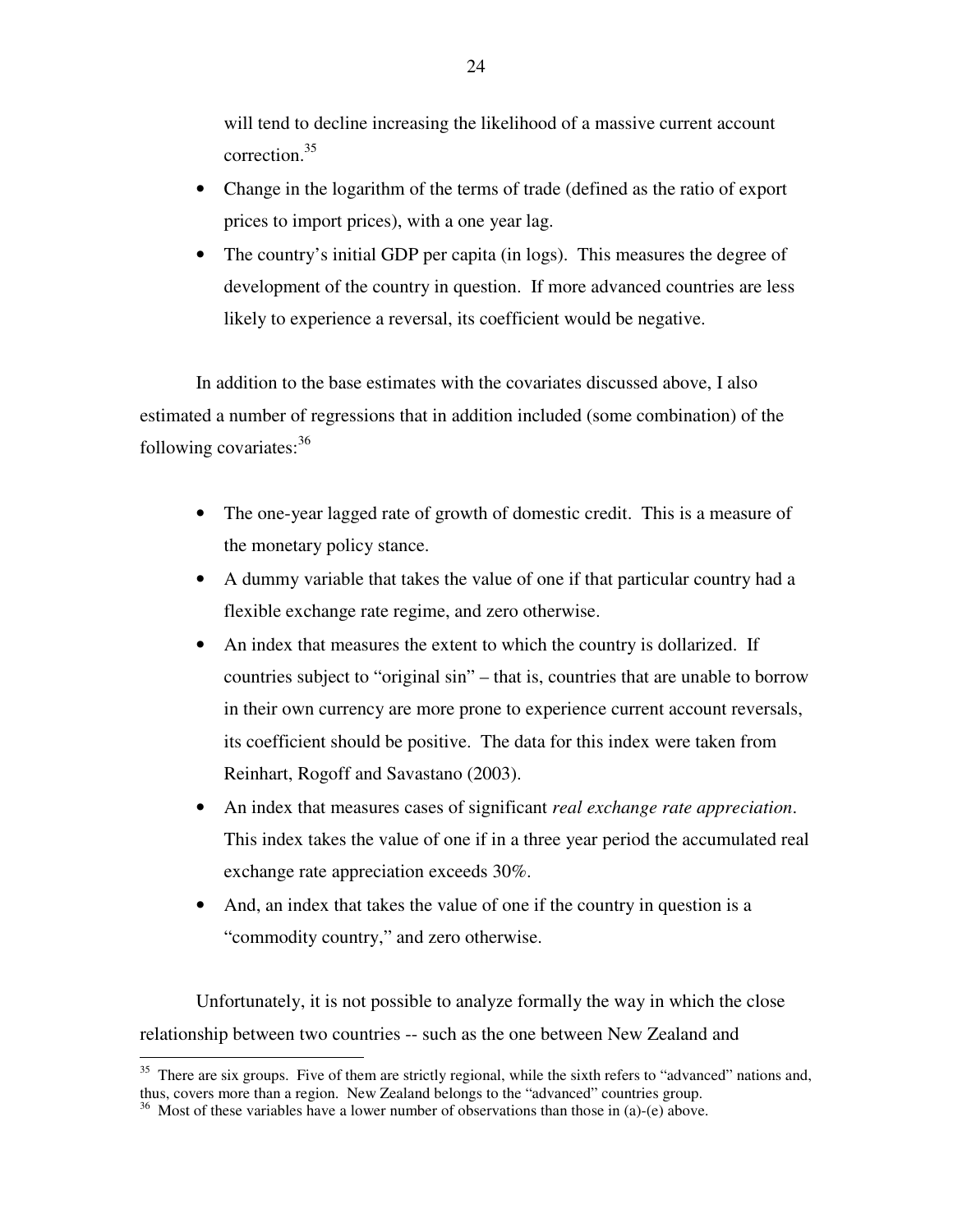Australia --, affects the probability of a current account reversal. There are no readily available data on cross-country assets holdings such as that discussed in Section III.2 of this paper. However, it is possible to perform some indirect tests on the way in which the trans-Tasman relationship between New Zealand and Australia is likely to affect the probability of a hard landing or abrupt current account reversal. I do this in Sub-Section IV.X below, where I discuss the role of FDI on these probabilities.

#### *IV.2 Basic Results*

In Table 10 I present the basic results obtained from the estimation of this probit model for a sample of 44 countries. In equations (10.1) and (10.2) the coefficients of both the current account deficit and the fiscal deficit are significantly positive, indicating that an increase in these imbalances increases the probability of the country in question experiencing an abrupt current account reversal. All the other regressors in equations (10.1) and (10.2) have the expected signs, and are significantly estimated at conventional levels. The results confirm the presence of a "contagion" effect, and that a deterioration in the terms of trade increases the probability of a reversal. These results also indicate that counties with a higher (log of) GDP per capita have a lower probability of a reversal. When these equations were estimated using a fixed effects procedure, the results were very similar.<sup>37</sup>

In equations  $(10.1)$  and  $(10.2)$  the fiscal and current account deficits variables were introduced separately in the estimation. In equation (10.3) I present estimates when *both* variables are included in the same probit equation. As may be seen, in this case the coefficient of the (lagged) current account deficit continues to be positive and significant. However, the coefficient of the fiscal deficit ceases to be statistically significant. This result is rather intuitive: higher fiscal imbalances that are *not* associated with a deterioration of the external accounts, do not affect in a significant way the probability of an abrupt current account reversal.<sup>38</sup> Equation  $(10.4)$  indicates that countries with a flexible exchange rate regime have had a lower probability of experiencing an abrupt and significant current account reversal.

<sup>&</sup>lt;sup>37</sup> In the fixed-effects estimation I used dummies for the different regions. In this case (the log of) initial GDP became insignificant. The reason for this is that the regional dummies capture income per capita differentials.

 $38$  The significant positive coefficient of the fiscal deficit in (10.2) is picking up the effect of the omitted current account variable.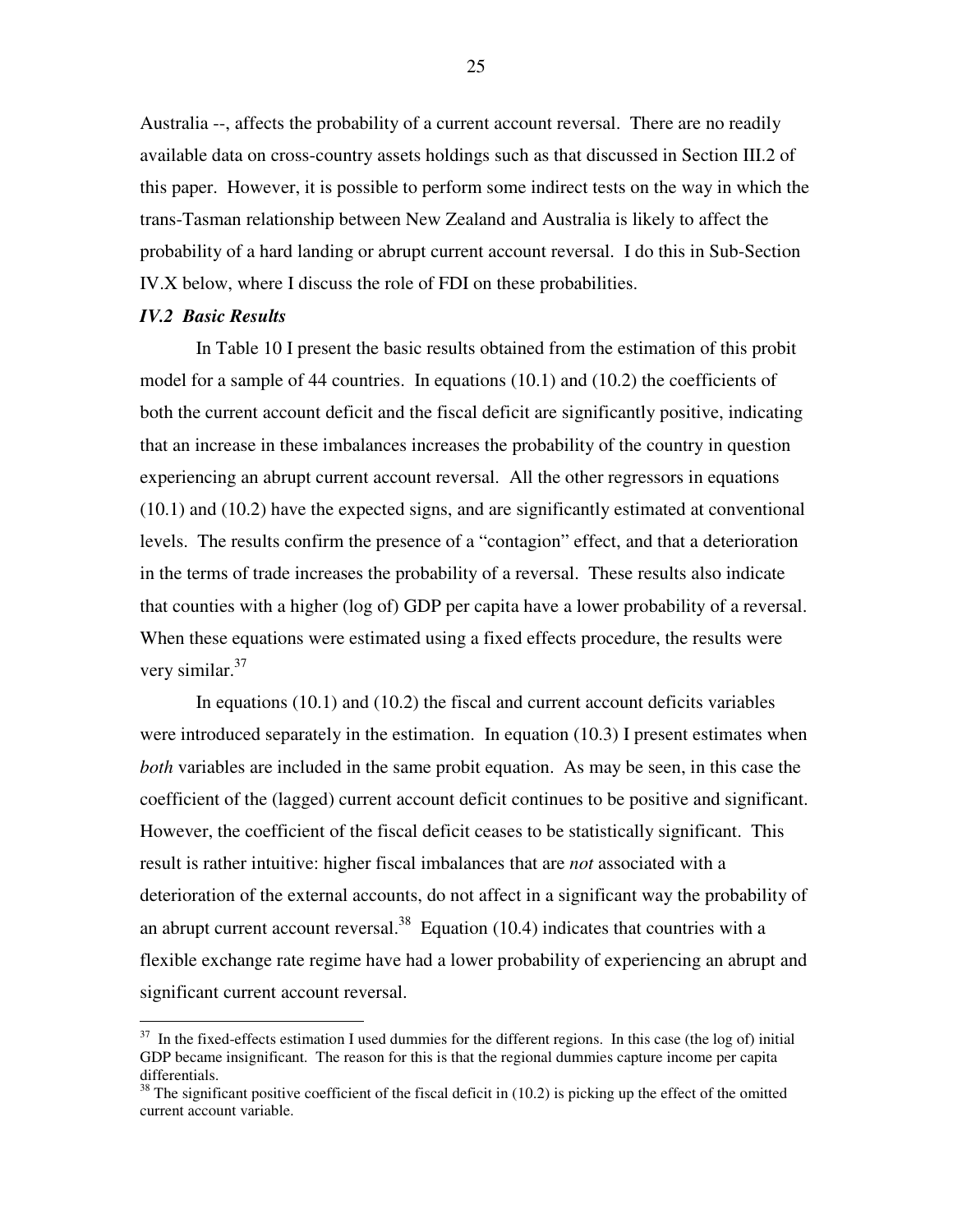In equations (10.5)-(10-6) I report estimates with additional covariates. The results are suggestive and confirm that countries with flexible exchange rates have been less likely to experience an abrupt current account reversal; they also indicate that a more expansive monetary policy has had a positive – although statistically marginal -- effect on the probability of a sudden current account reversal. Interestingly the commodity, appreciation and dollarization variables are not significant in the estimation of the current account reversal equations. All the estimated models presented in Table 10 performed quite well; the pseudo- $R^2$  ranged between 0.41 and 0.29.

#### *IV.3 Robustness Analysis*

Standard robustness tests were performed, including estimating the equations for alternative time periods, alternative data sets (larger number of countries). I also reestimated the model excluding outlier observations. Generally speaking, the results obtained suggest that the results reported in Table 10 are robust to specification, time period, country coverage, and the exclusion of "extreme values" of the different variables. I also considered alternative specifications, and included additional variables that (potentially) capture the extent of external imbalances.

The results presented in Table 10 consider the current account deficit as the measure of external imbalances, and don't control by the country's initial NIIP. That is, it makes no distinction between countries with a large deficit and a very negative initial NIIP, and one with a very large deficit and a low initial GDP. When the value of the initial NIIP to GDP ratio was included as an additional regressor its coefficient was negative, as expected, indicating that a more positive NIIP would tend to reduce the probability of a current account reversal. However, the coefficient for this variable was statistically insignificant. Moreover, its inclusion did not affect in any way the analysis on marginal effects on probabilities reported in Sub-Section IV.4.

As an additional robustness test I also considered alternative definitions of "current account" reversals. In particular, I re-estimated the probits when a reversal was defined as being a 4% reduction in the current account deficit in one year. The results obtained – available on request – are very similar to those reported here. The main difference is that when this stricter definition is used. The estimated coefficient of the initial (log of) GDP per capita was significantly negative.

26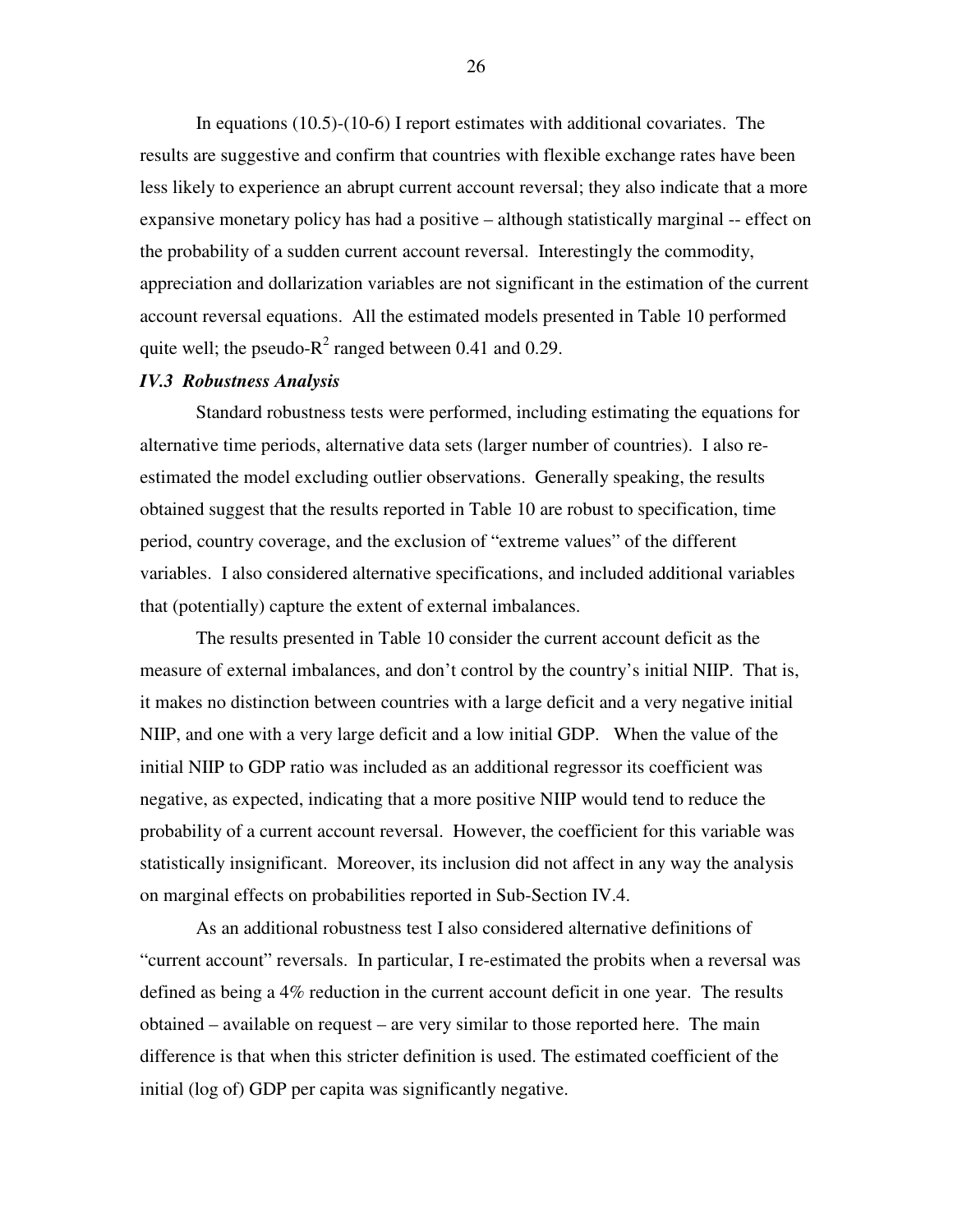## *IV.4 Evaluating the Effect of a Larger External Imbalance on the Probability of a Major Current Account Adjustment in New Zealand*

The results reported in the preceding Sub-Section show that larger external imbalances – measured by the (lagged) current account to GDP ratio – have been associated with a higher probability of experiencing an abrupt (and costly) current account reversal. However, the probit estimated coefficients reported above are difficult to interpret; it is not possible to know how the recent rapid growth in the current account deficit has affected the probability that New Zealand will face a current account reversal.

*Marginal Effects*: In order to address this issue in the Sub-Section I report the estimated marginal effects (and standard error) computed from one of the probit regressions reported above -- equation (10.4). The marginal effects are estimated as the derivatives of the cumulative normal distribution with respect to the corresponding regressor. These derivatives are then evaluated for given values of the independent variables. An important property of probit models is that marginal effects are highly nonlinear and are conditional on the values of *all* covariates. If the value of any of the independent variables changes, the marginal effect of any of them on the probability of the outcome variable will also change. In the exercise reported in this Sub-Section I attempt to answer the following specific question: "At the margin, by how much have increases in the current account imbalances affected the probability of an external crisis in New Zealand." In order to address this issue I follow a two steps strategy. First, I evaluate the marginal effects at the values of the covariates that prevailed in New Zealand in the early 2000. In particular, I use a value of the current account deficit of 2.8% of GDP, which corresponds to the year 2001. (For the other covariates I use the following values: *Contagion*=0.01; *dlogtt*=.03; *logGDP0*=9.43084; *Flex*=1). Second, I re-evaluate the marginal effects using a significantly higher value of the external imbalance. More specifically, I use a value of the current account deficit of 9% of GDP, which corresponds to New Zealand's deficit in 2005-06. In order to focus the analysis on the effects of the external disequilibria, in this second evaluation I maintain the assumed values of the rest of the covariates.

The results obtained from the computation of marginal effects are presented in Table 11. I present to sets of estimates -- "*Early 2000*," and "*High Imbalance*." The first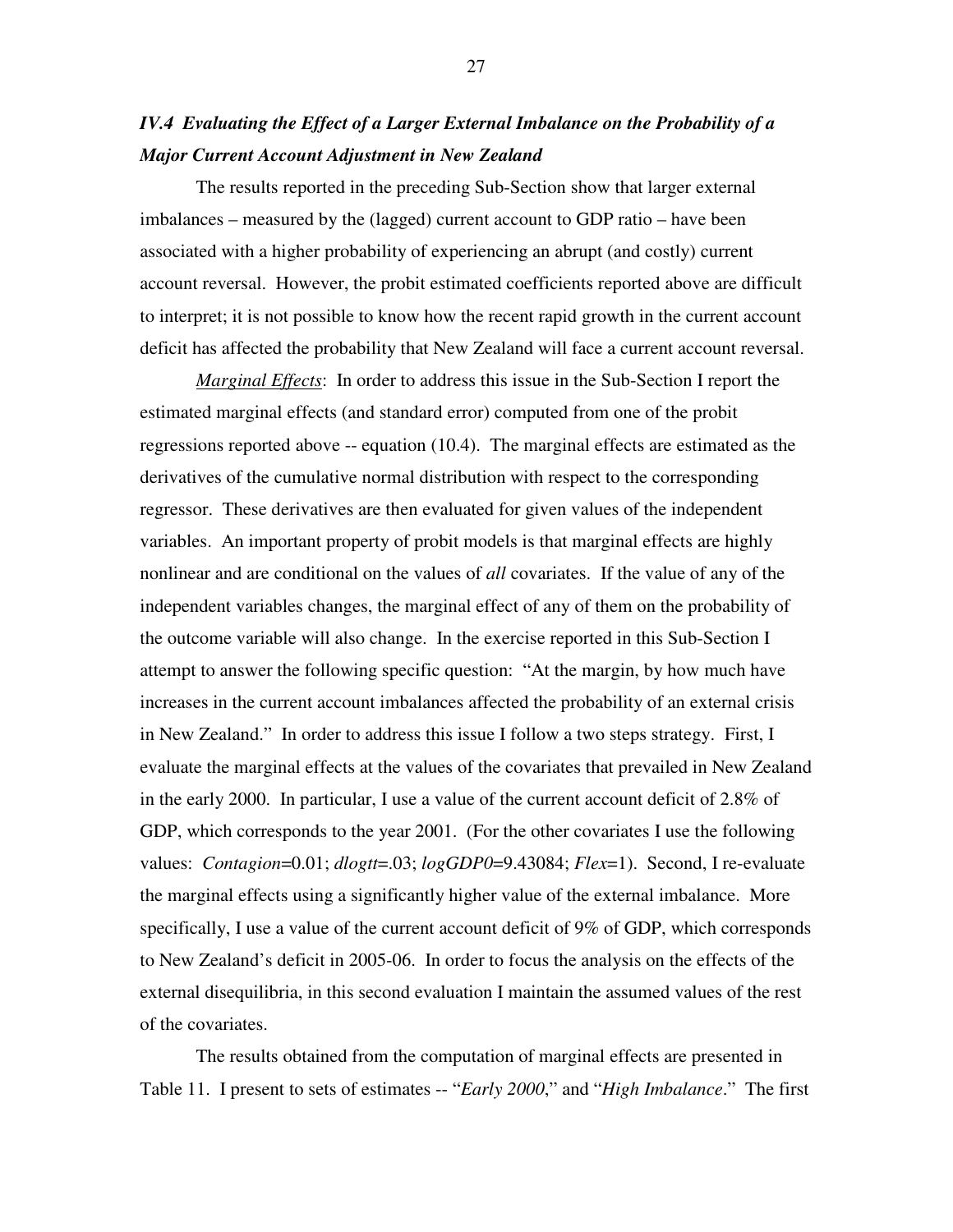column contains the marginal effects obtained when equation (10.4) is evaluated using the values of the covariate corresponding to New Zealand in the early 2000s.<sup>39</sup> Four results stand out from Column 1: (a) All, but one, of the marginal effects are significant at conventional levels. (b) The marginal effect of the current account deficit is significantly positive. Its point estimate, however, is rather low: a marginal increase in the deficit from its initial value of 2.8% of GDP increases the probability of reversal by only 1.2 percent. (c) For this specific configuration of values of the key variables, the marginal effect of the contagion is rather large; the point estimate is 0.15, indicating that an increase in sudden stops in similar countries increases the probability of a reversal crisis by 15 percent. And, (d) according to the estimate for "*flexible exchange rate*" a country that, with other things given, moves from a pegged to a flexible exchange rate regime reduces its probability of a crisis by 4.4%.

The marginal effects in the second column of Table 11 also correspond to equation (10.4), but they have been evaluated for a value of the current account deficit of 9% of GDP. All other covariates continue to have the same values as in the first column. The differences between the "*High Imbalance*" marginal effects in Column 2 and the "*Early 2000*" marginal effects in Column 1 are very interesting and may be summarized as follows:

- The marginal effect for the current account deficit is four times higher in the "*High Imbalance*" case (Column 2) than in the "*Early 2000*" case (Column 1). The point estimate, however, is still on the low side: 0.050.
- The most important difference between these two estimates has to do with the marginal effect of "*contagion*." A country with a 9% of GDP current account deficit is significantly more vulnerable to contagion than a country with only a 2.8% current account deficit (other things being the same). The differences in the marginal effect for contagion in these two estimates are indeed startling: the point estimate increases

 $39$  In these estimates the current account deficit – the variable of greatest interest – is given a value of 2.8% of GDP; this corresponds to the current account deficit experienced by New Zealand in 2001. When alternative specifications of the probit equation are used to evaluate the marginal effects, the results are very similar to those discussed here.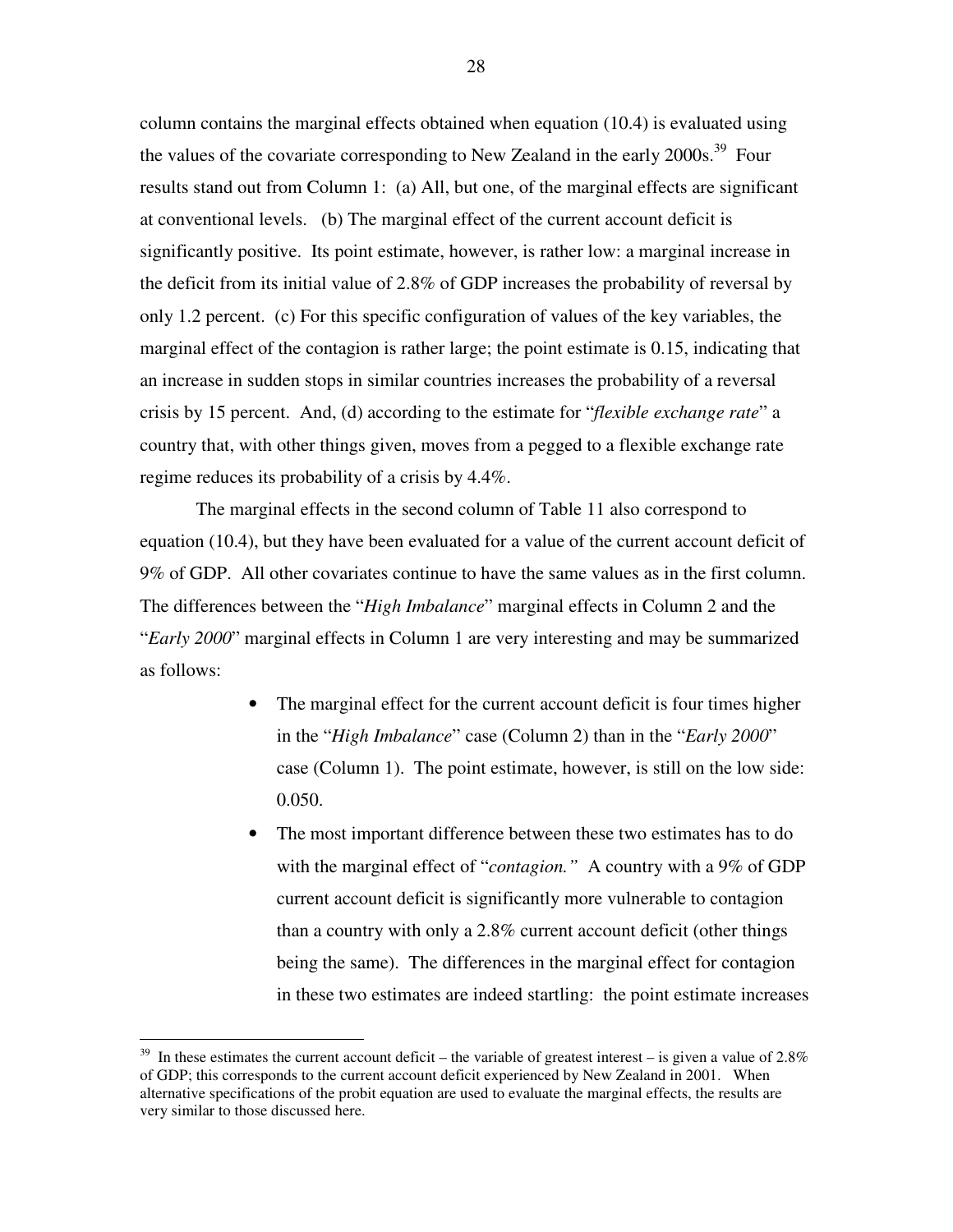from 0.15 to 0.64. Interestingly, these marginal effects for contagion are not very sensitive to the assumed value of the contagion variable itself; when I repeated this exercise using a value of 0.0 for contagion, its marginal effect was 0.14 for the "*Early 2000*" case and 0.63 for the "*High Imbalance*" case.

• The marginal effect of the "flexible exchange rate" variable goes from -0.044 to -0.13. That is, the benefits of adopting a flexible exchange rate regime are *three times higher* for countries with (very) large current account deficits than for countries with moderate deficits.

The results discussed above suggest that, although a higher current account deficit increases significantly the *marginal probability* of a reversal crisis, this is not its main effect; indeed, its marginal effect is *only* 5%. From New Zealand's point of view, the main consequence of the recent increase in the current account deficit is a very significant increase in its degree of vulnerability to contagion.

The discussion presented above has focused on the *marginal effects* of changes in the current account deficit on the probability of experiencing a current account reversal. A related question – and one that is perhaps more relevant from a policy point of view in New Zealand – is how the rapid increase in the current account deficit has affected the overall predicted probability of an abrupt current account reversal in New Zealand. This question is addressed in the last row of Table 11, where I report the predicted probability for the "*Early 2000*," and "*High Imbalance*" cases. As may be seen, the increase in the predicted probability of an abrupt current account reversal is significant. It goes from 3% in the "*Early 2000*" case – a scenario associated with New Zealand in the early 2000s --, to 21% under the "*High Imbalance*" scenario.

*"Maxi" Current Account Reversals*: The results reported in Tables 10 and 11 are for current account reversals of at least 3% of GDP. Historically, however, a number of countries have experienced more severe adjustments  $-$  say, 5% of GDP in one year. This is usually the case when the international capital market turns viciously against a country, forcing it to adjust severely. As Frankel and Cavallo (2004) and Edwards (2004) have shown, these more severe reversals are more costly in terms of GDP collapse. In order to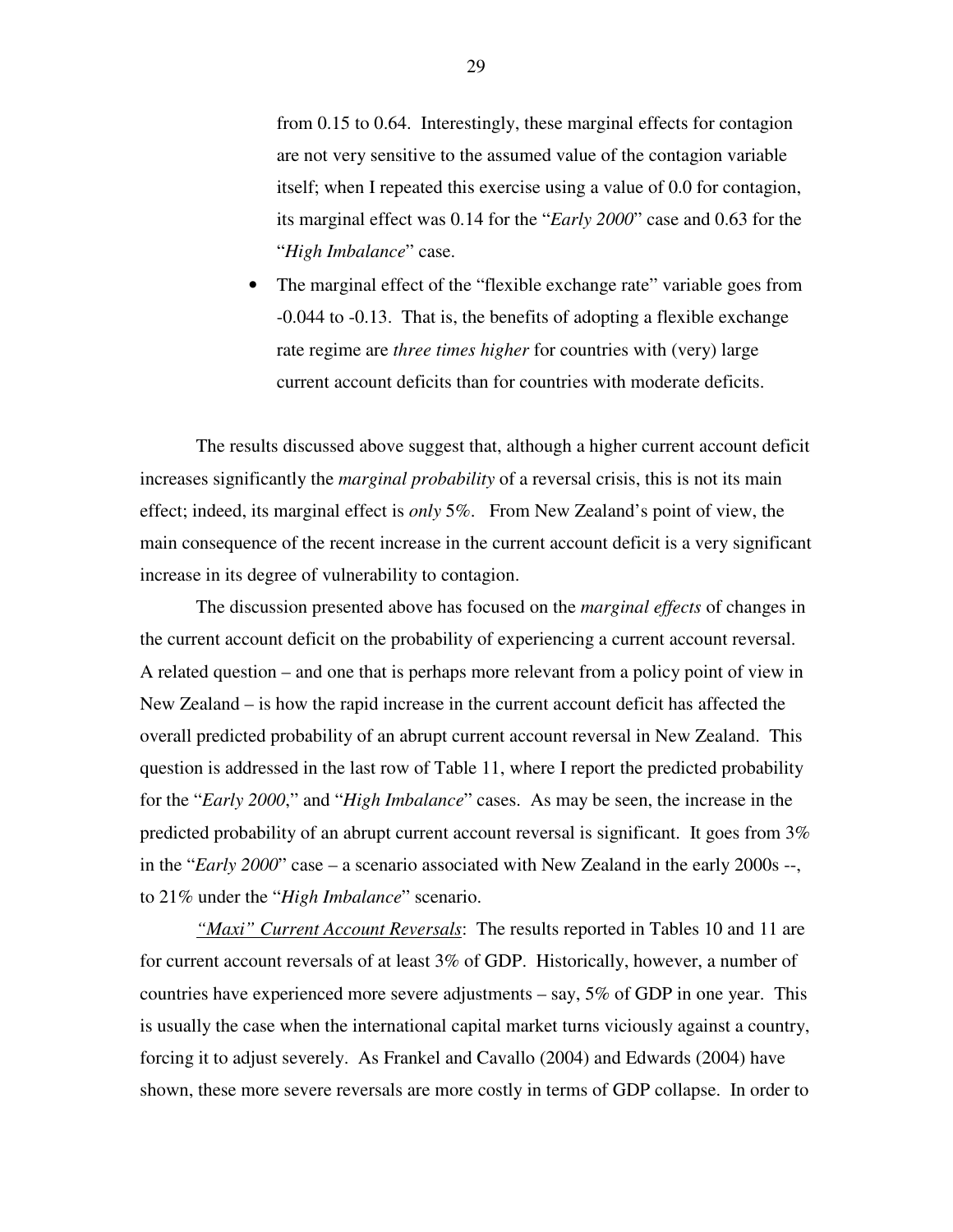address this issue I estimated random effect probit equations of the type of (3) an alternative and stricter definition of current account reversal of 5% of GDP in one year. The regression results are in Table 12; the estimated marginal effects and predicted probabilities computed from equation (12.1) are presented in Table 13.

As may be seen, qualitatively speaking the probit results are very similar to those in Table 10 for the 3% definition of reversals. The signs of the estimated coefficients are the same, and virtually the same variables are significant.

The marginal effects and predicted probabilities, however, present some differences. For every covariate the marginal effect is in Table 13 substantially lower than in the previous analysis. As an illustration, under the "*High Imbalance*" case the marginal effect of the (lagged) current account deficit is now a mere 1.4%. From a policy perspective, perhaps the most important result in Table 13 refers to the predicted probabilities of a "5% current account reversal," for a New Zealand-like country. As may be seen, the predicted probability in the "*Early 2000*" scenario is less than one percent (0.6%); under the "*High Imbalance*" scenario the predicted probability of a "5% current account reversal" is a mere 5%.

*The Role of FDI*: An interesting question is whether a large FDI component in capital inflows has an effect on the probability of experiencing a reversal. This is potentially important, since New Zealand has traditionally had a large, positive and steady flow of FDI – mostly coming from Australia. For the complete period, for example, the mean FDI to GDP ratio for New Zealand was 3.0%, and the standard deviation was 1.72. For all Advanced Countries the mean was 1.80% with a standard deviation of 3.0%. When the FDI to GDP ratio is added to the random effects probit equations, its estimated coefficient is negative and its p-value is 0.08.<sup>40</sup> This suggests that, with other things given, countries with a higher flow of FDI will tend to face a lower probability of experiencing a current account reversal.

In order to investigate further the role of FDI, I computed the marginal effects and predicted probability of reversal under two assumptions for FDI behavior. The first assumption is that the "*high imbalance*" – which as before is assumed to be characterized

 $40$  This result is obtained when the FDI to GDP ratio is added to the specification in equation (10.1). When added to the other specifications in Tables 10 and 12, the results are similar. Notice that when this variable is added to the regressions the number of observations falls by approximately 50%.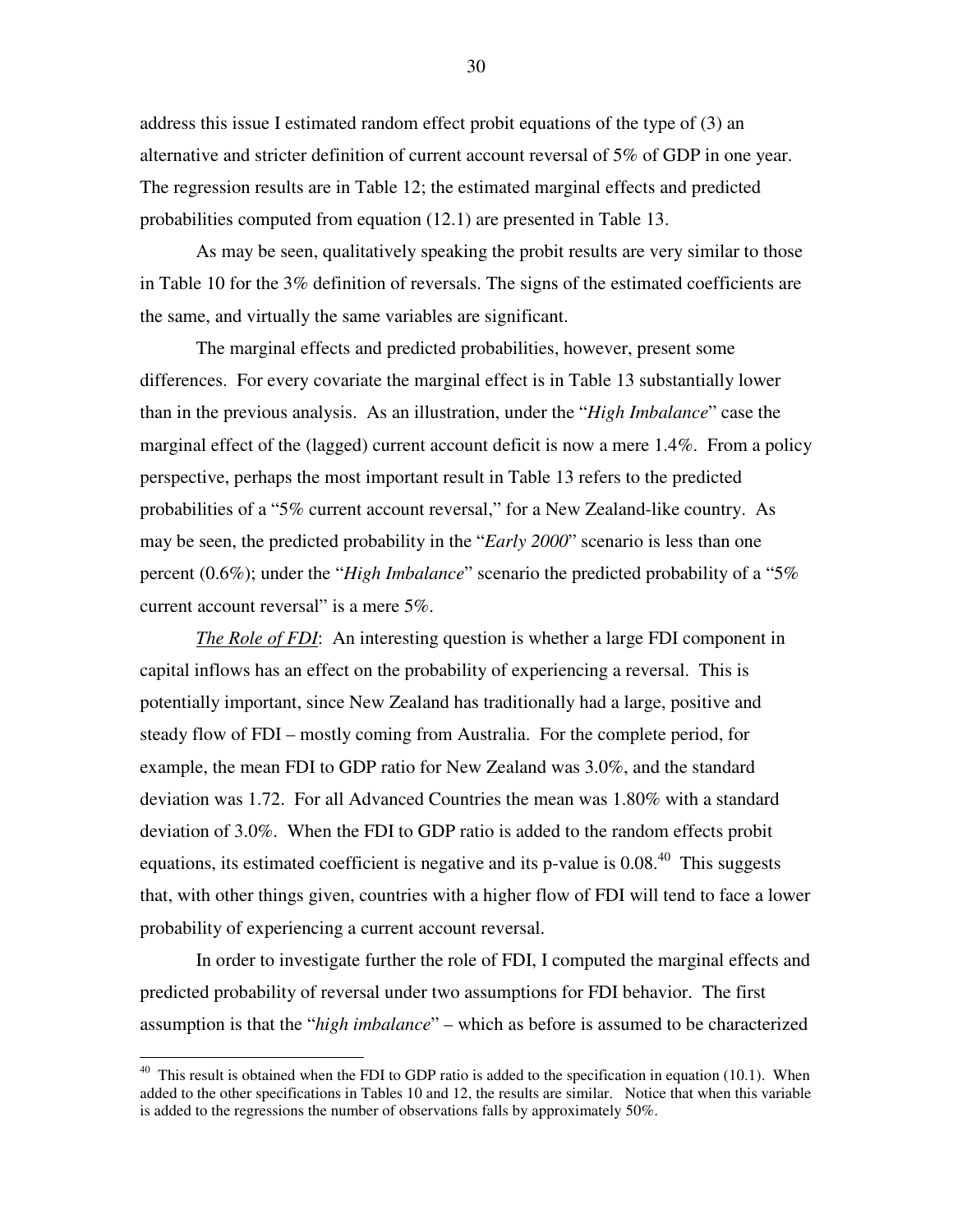by a current account deficit of 9% of GDP – is fully financed by FDI flows. In the second scenario, none of the "*high imbalance*" is financed by FDI flows.<sup>41</sup> The results obtained highlight illustrate of FDI. When the deficit is fully financed with FDI the predicted probability of reversal is 12.1%; when FDI declines to zero, the predicted probability increases to 27%. There is also an effect on the marginal contribution of the current account deficit: when FDI fully finances the imbalance, a marginal increase in the deficit raises the probability of reversal in 4%; when there are no FDI flows the marginal effect of the deficit increases to 6%. These results shed some light on the importance of the trans-Tasman relationship between Australia and New Zealand discussed in Section III.2 of this paper. As may be seen in Table 7, the stock of Australian FDI represents almost 50% of all FDI in New Zealand. Moreover, FDI is more than 60% of all Australian assets in New Zealand. Given the centrality of Australian FDI in New Zealand, and given that the probit analysis suggests that the trans-Tasman connection will, overall, tend to reduce the probability of New Zealand facing a hard landing.<sup>42</sup>

#### **V. Concluding Remarks and Summary**

This paper has dealt with a number of issues related to New Zealand's external accounts. I have shown that in a number of ways New Zealand's situation is unique in the world economy. The most important conclusions from the analysis may be summarized as follows:

- During the last thirty five years New Zealand has been one of the few countries with persistently high current account deficits.
- During this period has also been subject to a number of adjustments, including some characterized by large and rapid current account reversals (1975, 1976, 1983, and 1988).

<sup>&</sup>lt;sup>41</sup> That is, in the first scenario the predicted probabilities and marginal effects are evaluated at values of the current account deficit of 9% and of FDI of 9%; in the second scenario, the deficit is 9% and the FDI ratio is zero.

 $42$  On the other hand, given the importance of the "contagion" variable in this analysis, if Australia herself is subject to a "sudden stop", New Zealand is highly likely to go through a hard landing and an abrupt reversal. Assessing the likelihood that Australia will experience a sudden stop is beyond the scope of this paper.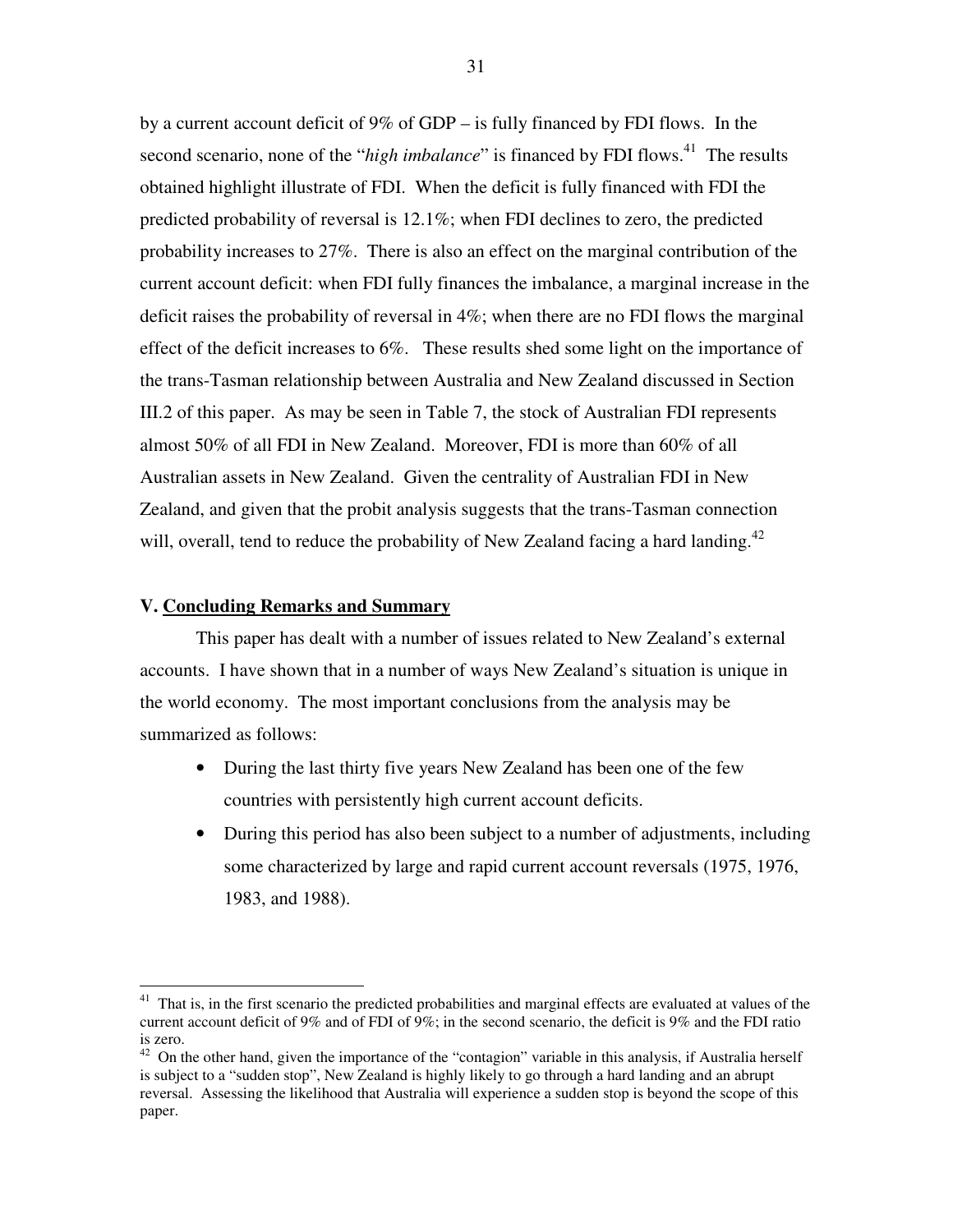- The recent -- 2005 and projected 2006 levels of the current account deficit are very large, both from a historical and comparative perspective. Indeed, at 9% of GDP, they are larger than most estimates of the "sustainable" current account deficit.
- New Zealand's large negative Net International Investment Position (NIIP) is currently 90% of GDP. This is a very large figure, both from a comparative perspective, as well as when compared with the evolution of the NIIP for New Zealand.
- In contrast with the U.S. the main source of New Zealand's current account deficit is not the trade deficit. Indeed, until recently the trade balance was in surplus. The main source of New Zealand's current account deficit is the investment incomes account.
- Having said this, in recent years the trade balance has turned into deficit, contributing to the large overall current account imbalance.
- To an important extent the (very) negative NIIP and (very) large current account deficit may be explained by New Zealand's very close economic relationship with Australia. In particular, the significant presence of Australian FDI in a number of sectors – including the banking sector – explains the large negative investment incomes account. (Remember that in balance of payments accounting, reinvested earnings of foreign owned companies are treated simultaneously as an outflow in the investment incomes account and as an inflow in the finance account).
- Once the data are adjusted by the effects of the "*Australian (or trans-Tasman) connection*," both the NIIP and the current account look less "threatening."
- However, even after making the "trans-Tasman" adjustment the current account balance appears to be significantly larger than what is sustainable. This implies that at some point in the future New Zealand will have to go through an external adjustment process. A key question is whether this adjustment will be gradual, and thus costless, or whether it will be abrupt and (very) costly.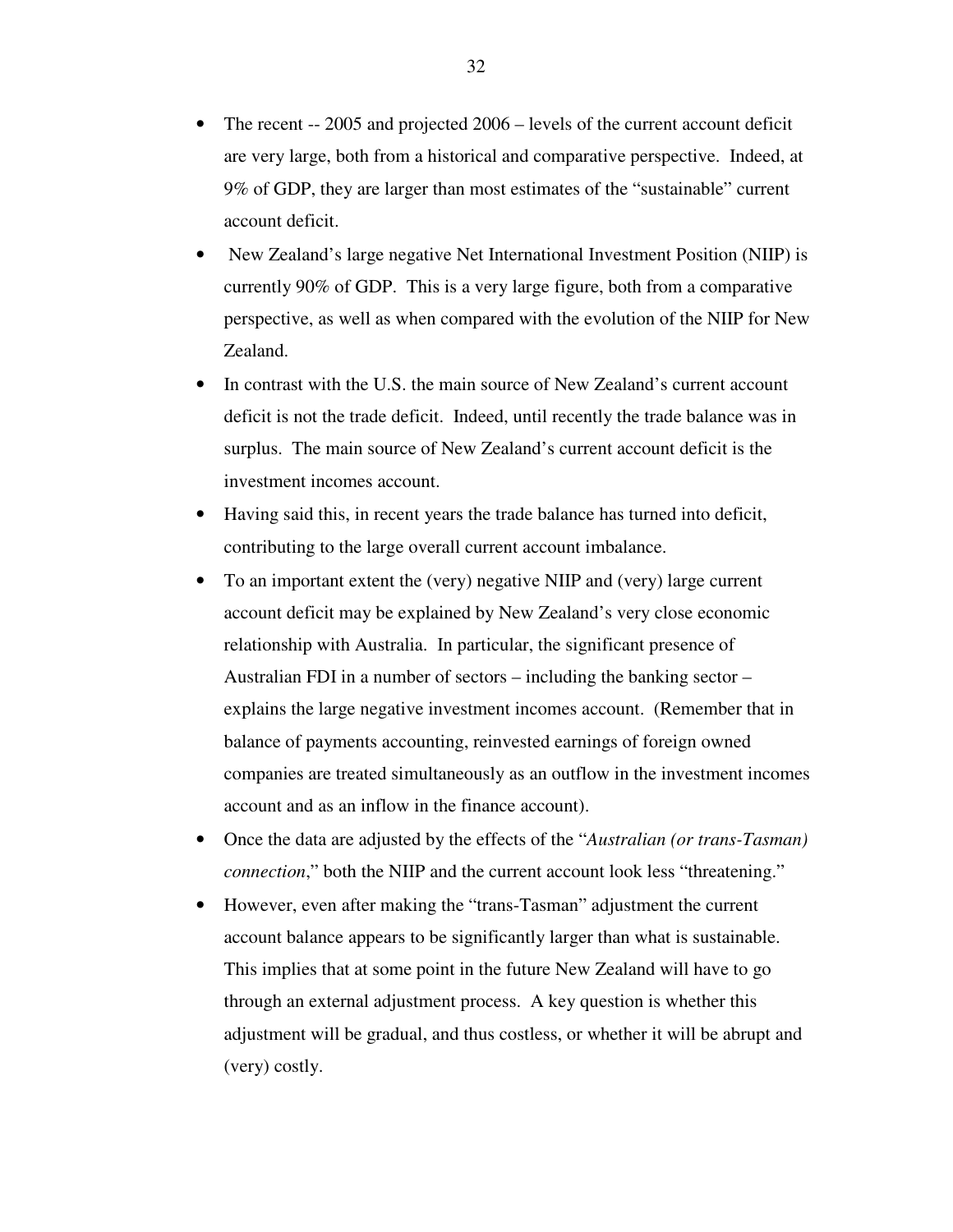- In order to address this issue I estimated a number of probit models to analyze the determinants of the probability of facing an abrupt current account reversal. I evaluated these models using data for New Zealand in the early 2000s – when the current account deficit was below 3% --, and in 2005-06, when the deficit is 9%.
- The main result from this analysis is that the rapid growth in the deficit during the last few years has (greatly) increased New Zealand's vulnerability to "contagion." It has also increased the advantage of the country's current floating exchange rate regime.
- The evaluation of the "predicted probability" of experiencing an abrupt current reversal indicates that the results depend on the magnitude of the reversal in question. The probability of facing a "3% of GDP" reversal has increased to approximately 20%; on the other hand, the probability of facing a "5% of GDP" reversal as increased to (only) 5%.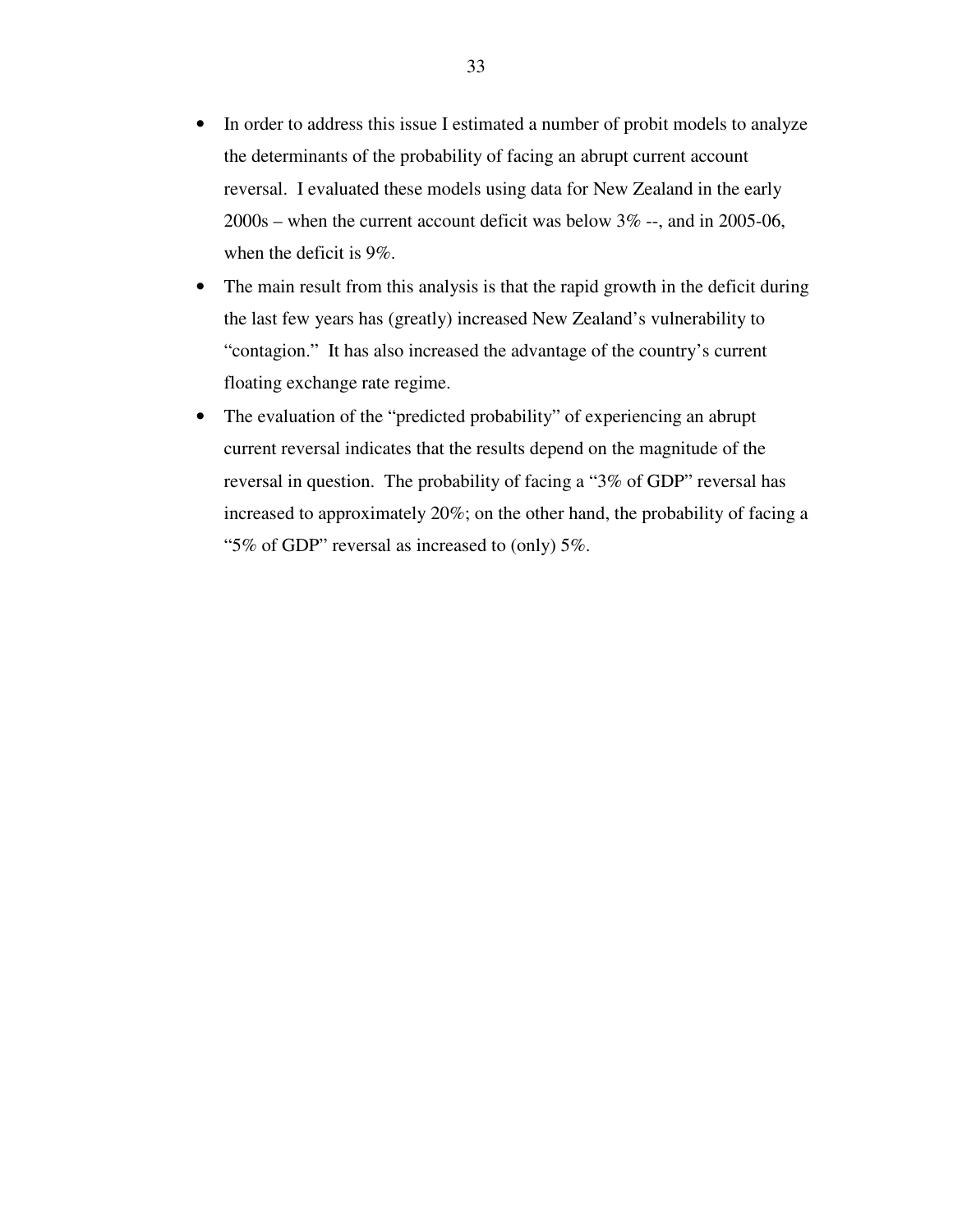

#### **Figure 1: Real Exchange Rate and Current Account Balance, 1975-2005**

Source: Statistics New Zealand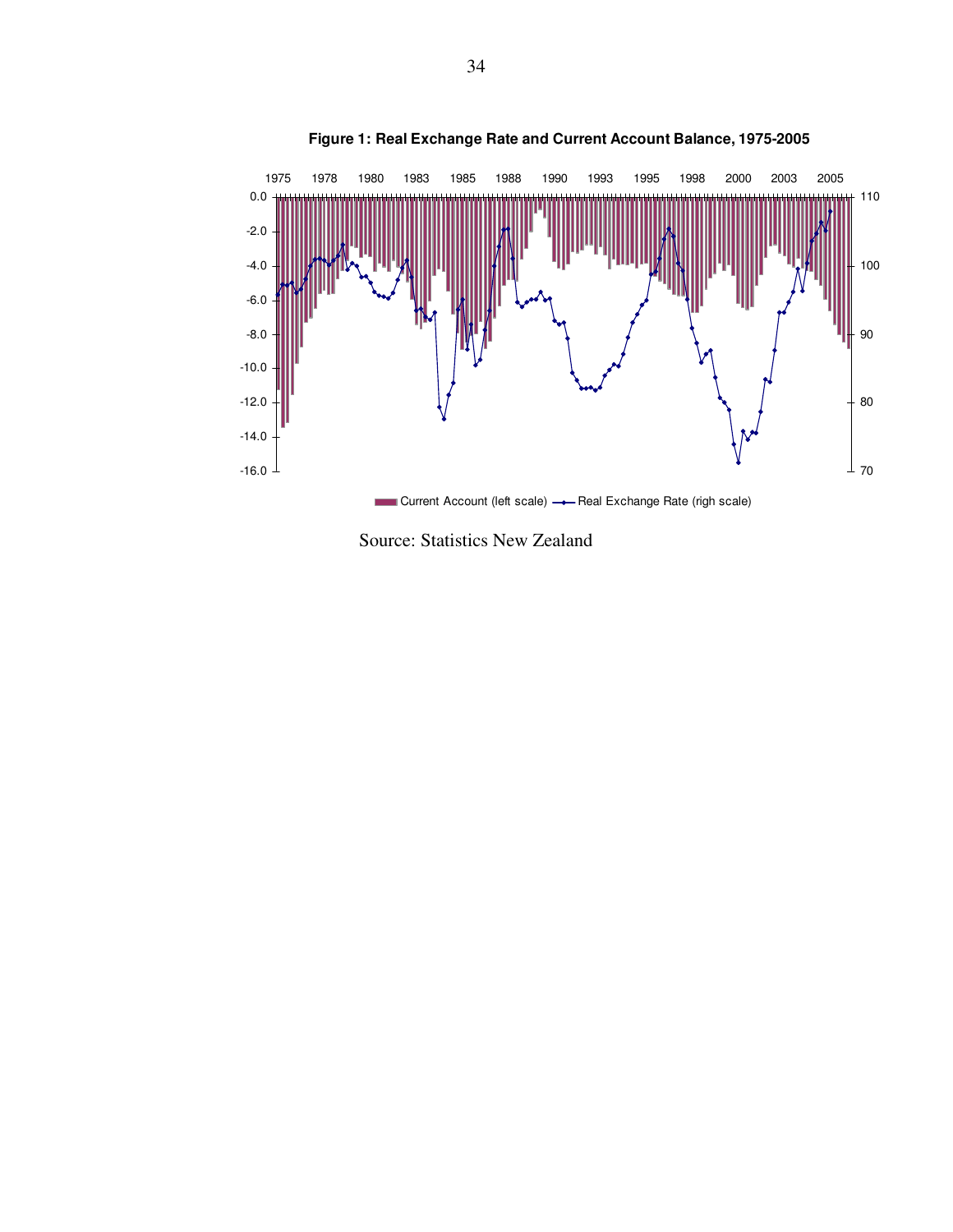

**Figure 2: Components of the Current Account Balance, 1987-2005**

Source: Statistics New Zealand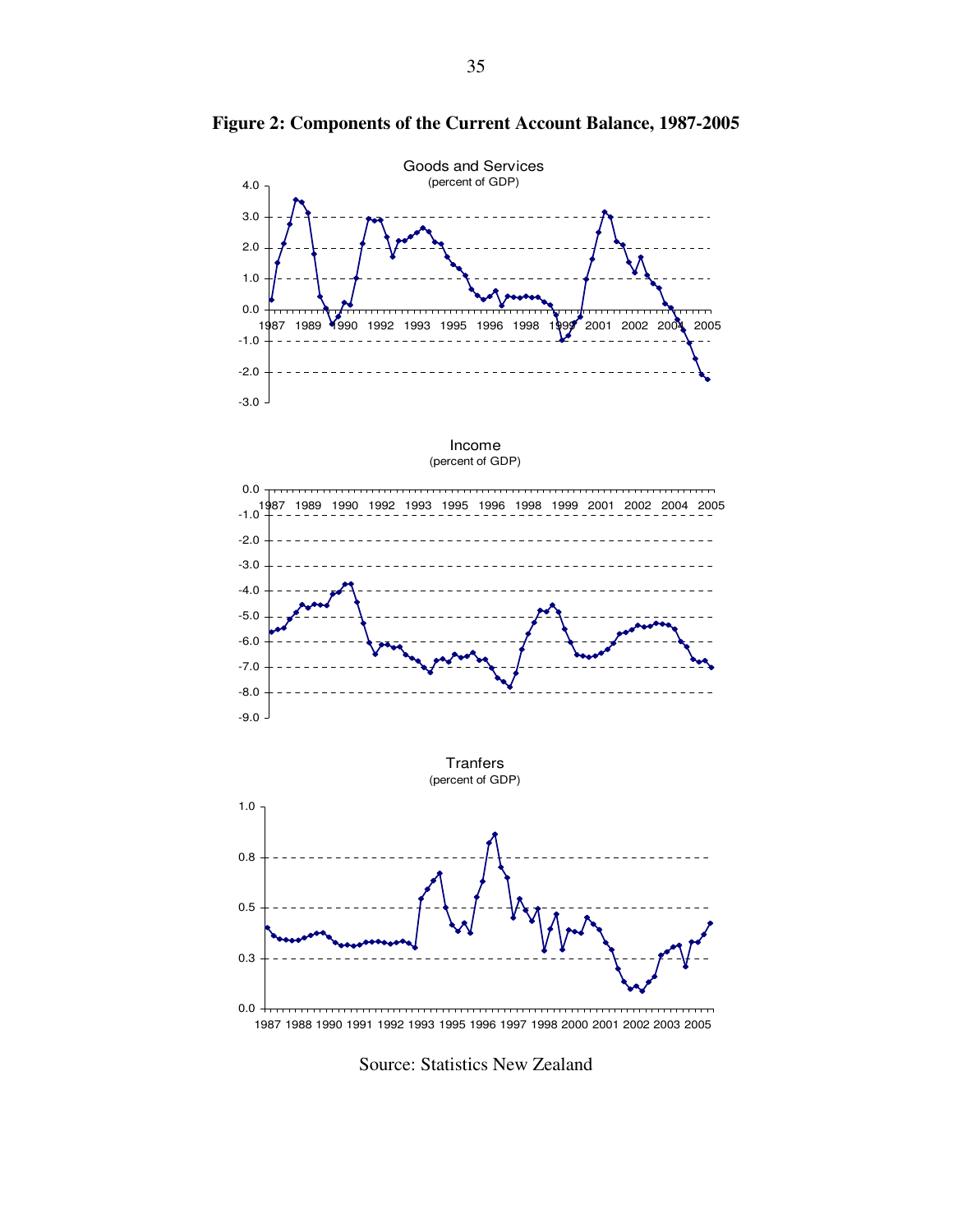

**Figure 3: Evolution of Net Savings, 1972-2005**

Source: Claus and Scobie (2002), updated using information from Statistics New Zealand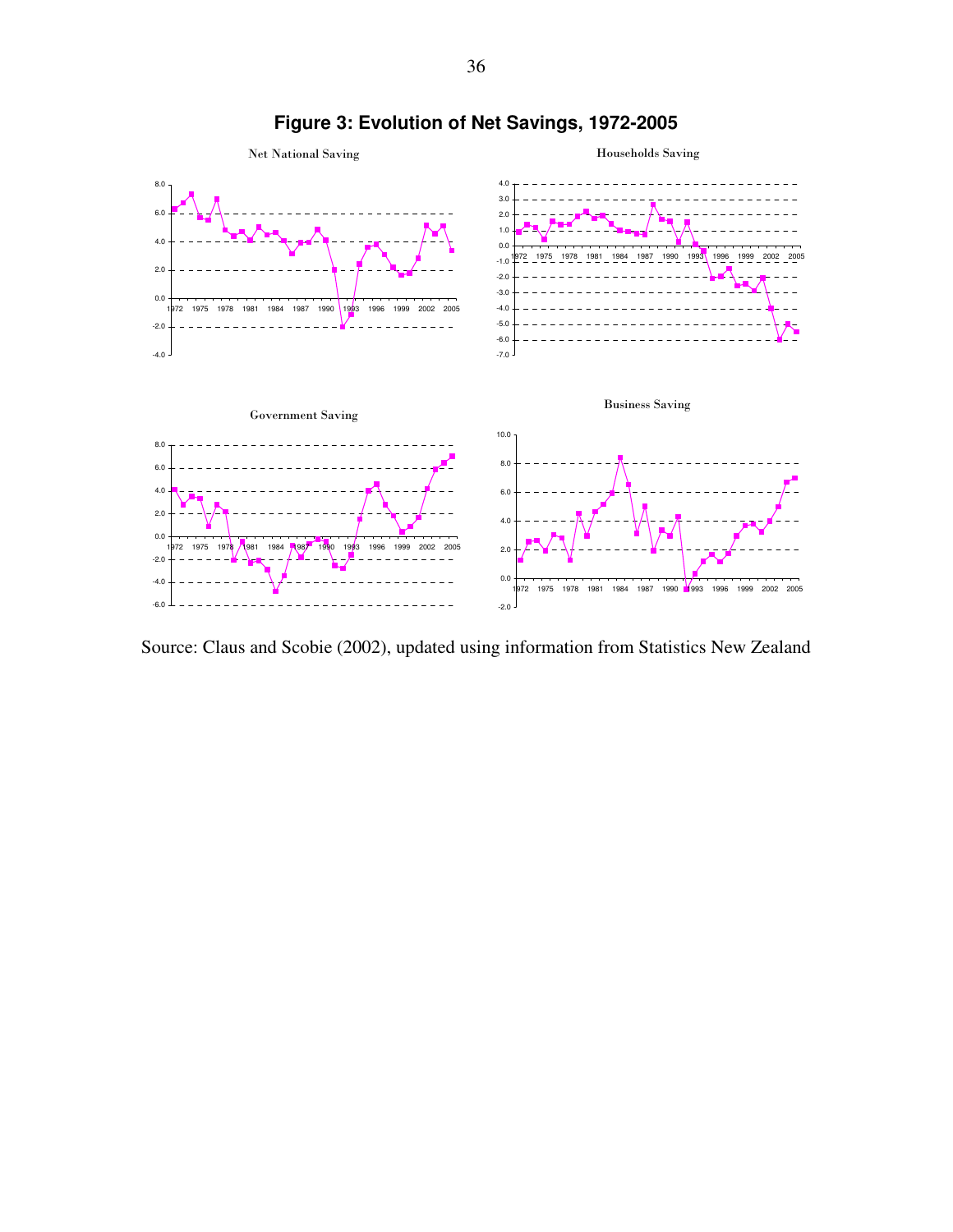

**Figure 4: New Zealand Net External Position; 1970-2004** (Percent of GDP)

Source: Lane and Milesi-Ferretti (2006)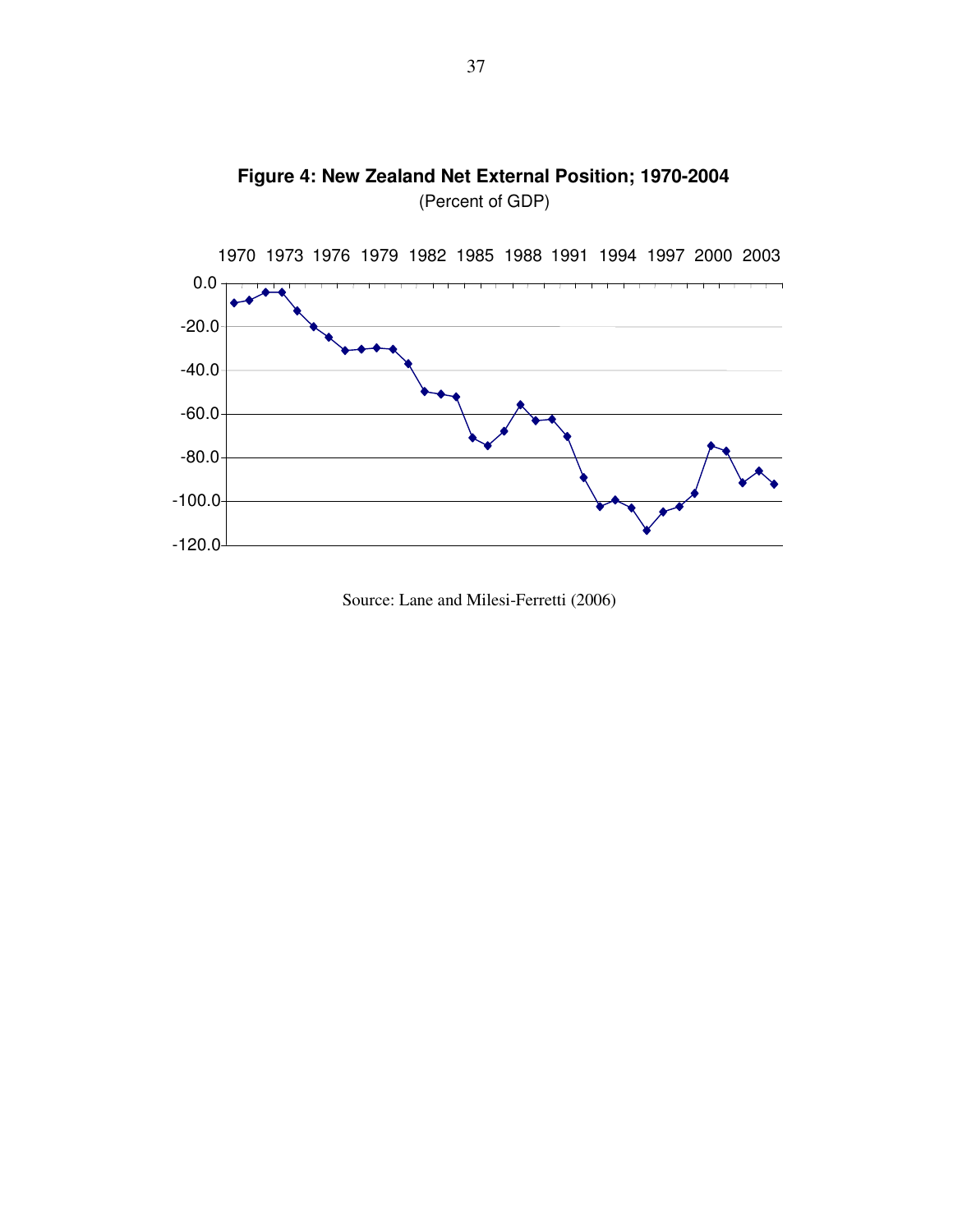

**Figure 5: Current Account Deficit between New Zealand and Australia** (% GDP)

 $\Box$  Current Account Deficit  $\blacksquare$  of which Australia exc. Australia

Source: Statistics New Zealand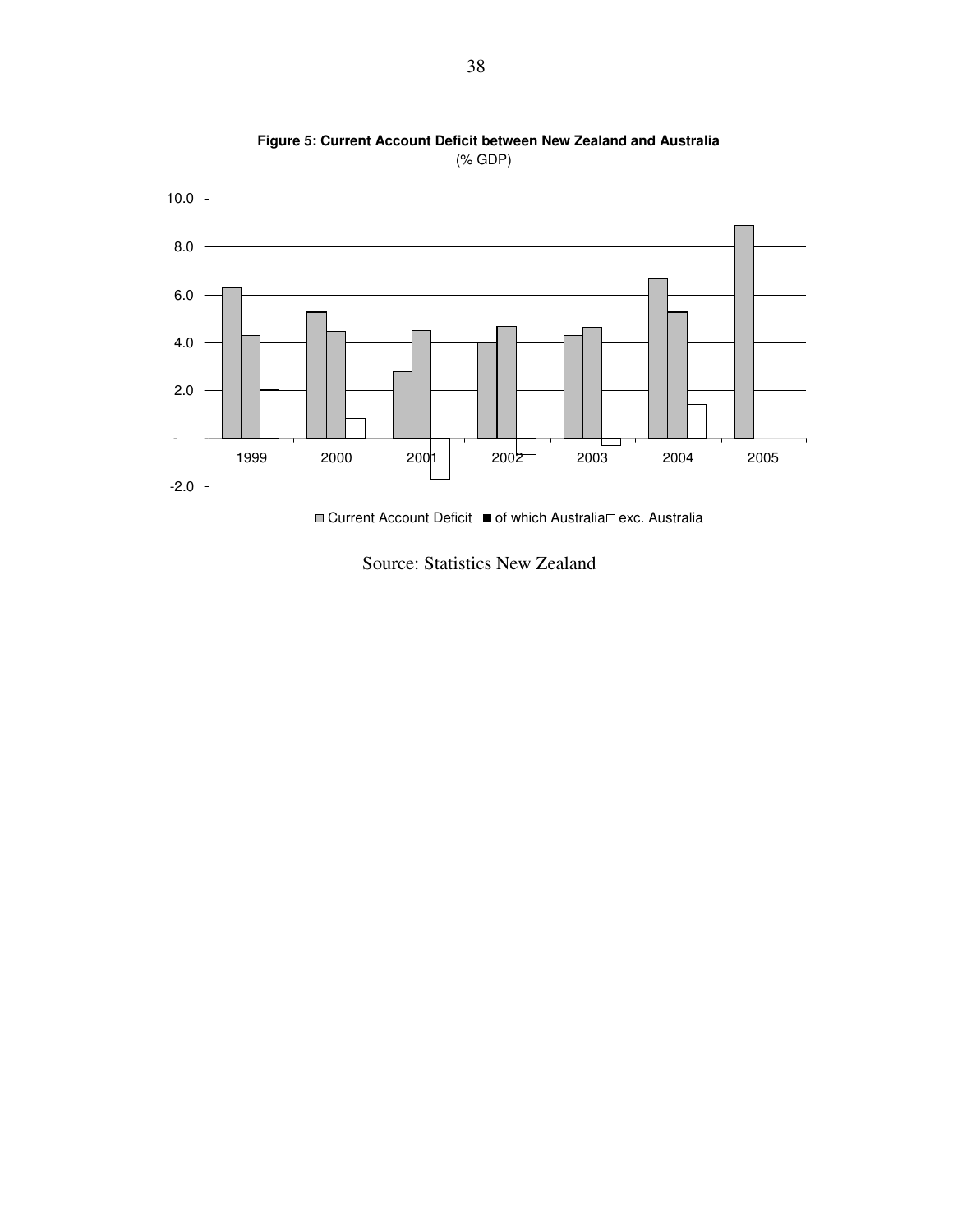

**Figure 6: Components of Bilateral Cuurent Account Deficit with Australia** (% GDP)

Goods Balance Services Balance Investment Income balance Transfers Balance Current Account Balance

Source: Statistics New Zealand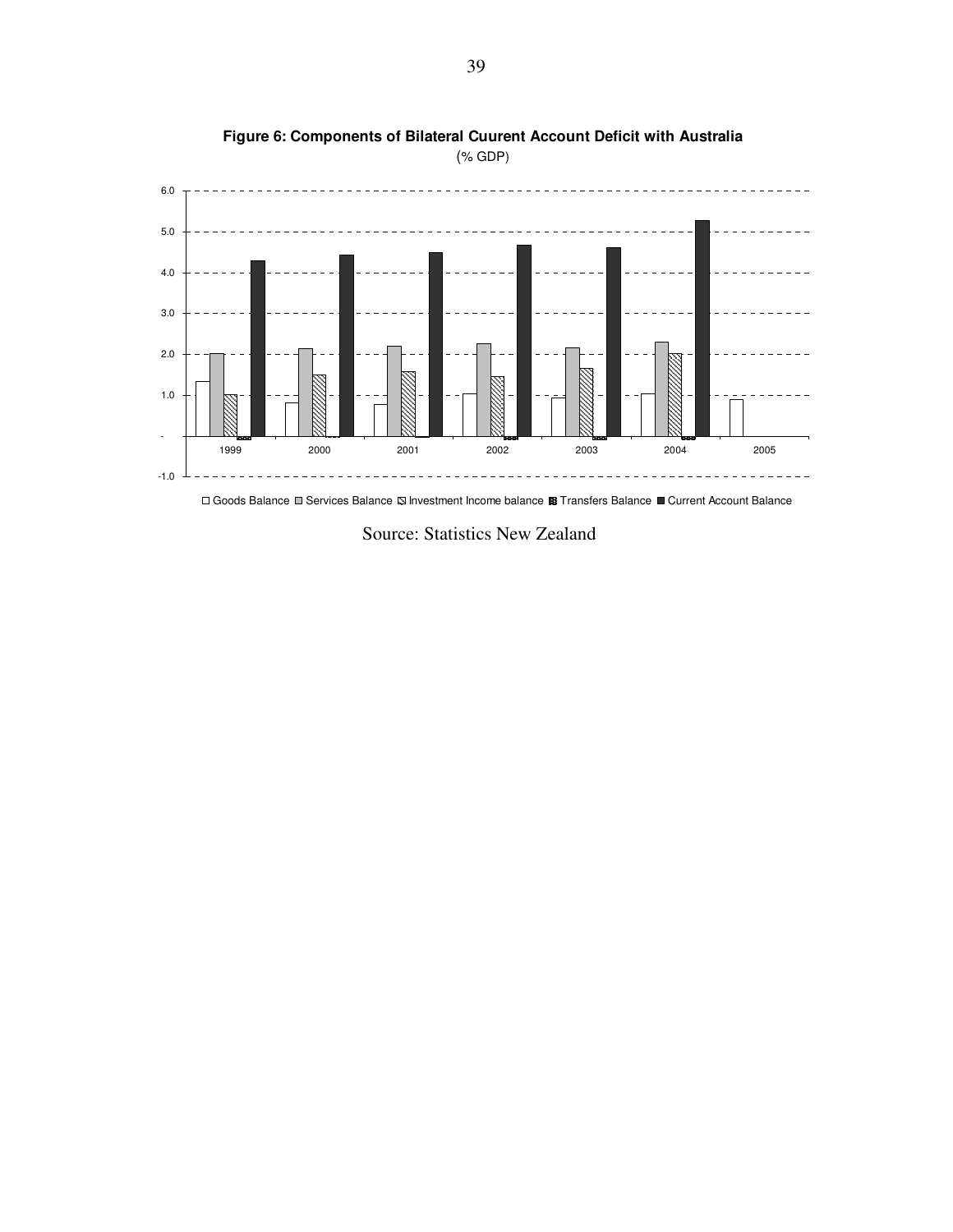### **Table 1**

### **New Zealand Net International Investment Position**

### *At 31 March*

### (NZ\$ million and Percentages)

|                                       | 2001      | 2002      | 2003                | 2004                  | 2005        |
|---------------------------------------|-----------|-----------|---------------------|-----------------------|-------------|
| Direct Investment Abroad              | $-35,699$ |           | $-40,565$ $-42,676$ | $-54,901$             | $-58,239$   |
|                                       | 40.8      | 41.0      | 41.7                | 49.0                  | 46.2        |
| Portfolio Investment Abroad           | -34.400   | -33,469   | $-40,410$           | $-40,086$             | $-43,292$   |
|                                       | 39.3      | 33.8      | 39.5                | 35.8                  | 34.3        |
| <b>Other Investment Abroad</b>        | $-29,916$ | $-32,665$ | $-26,353$           | $-24,686$             | $-31,074$   |
|                                       | 34.2      | 33.0      | 25.8                | 22.0                  | 24.6        |
| <b>Financial Derivatives</b>          | 3,989     | $-37$     | $-1,993$            | $-2,510$              | $-2,345$    |
|                                       | $-4.6$    | $0.0\,$   | 1.9                 | 2.2                   | 1.9         |
| <b>Reserve Assets</b>                 | 8,566     | 7,723     | 9,115               | 10,093                | 8,828       |
|                                       | $-9.8$    | $-7.8$    | $-8.9$              | $-9.0$                | $-7.0$      |
| Net International Investment Position | -87,461   | $-99,013$ |                     | $-102,318$ $-112,090$ | $-126, 121$ |
| NIIP as $%$ of GDP                    | $-76.2$   | $-80.1$   | $-79.3$             | $-81.6$               | $-85.4$     |

Source: Statistics New Zealand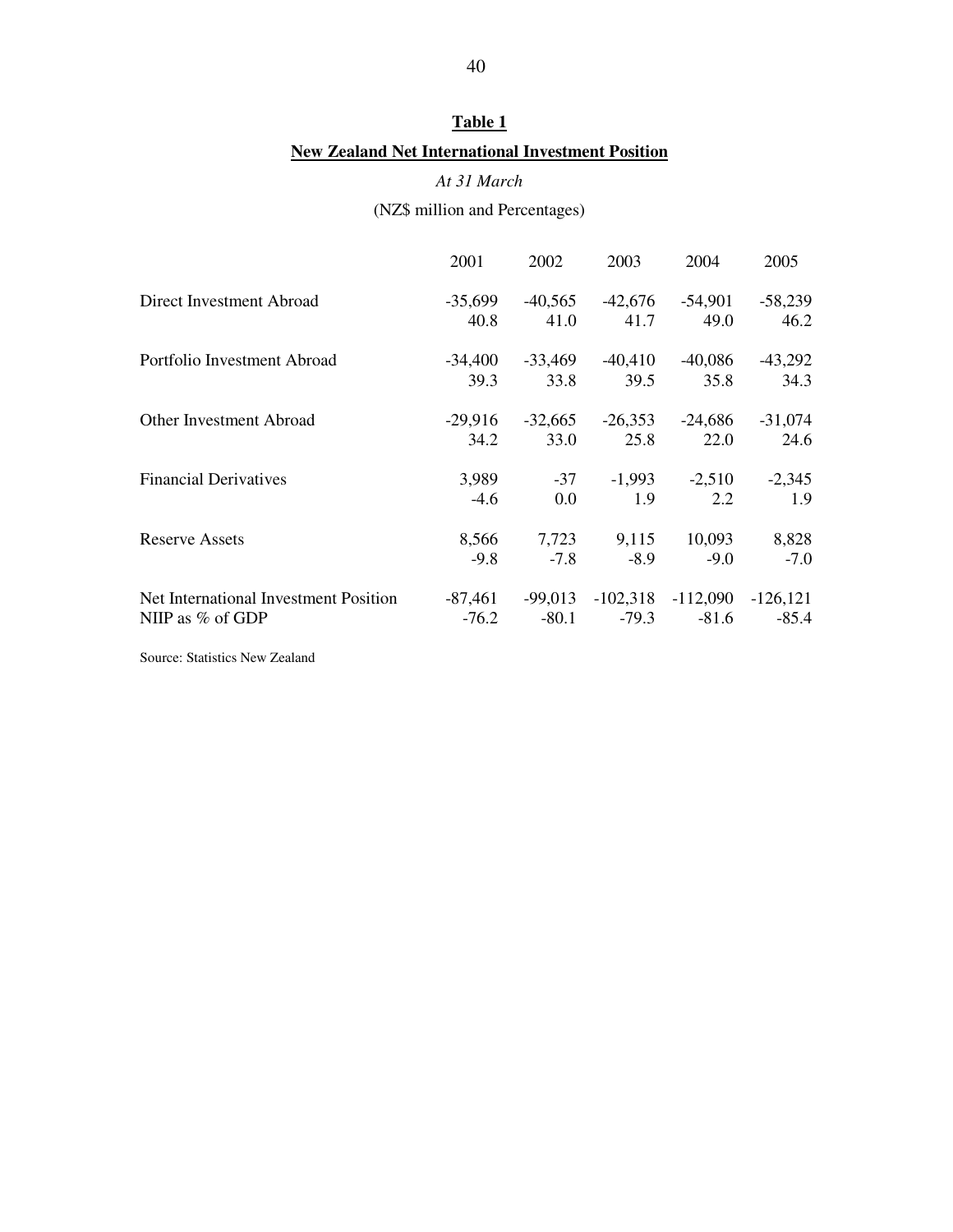# **Table 2 Net Financial Flows: 2003-2005**

(NZ\$, million)

| Flow                                                                                                                                | 2003                                          | 2004                                     | 2005                                          |
|-------------------------------------------------------------------------------------------------------------------------------------|-----------------------------------------------|------------------------------------------|-----------------------------------------------|
| Direct investment<br>Equity capital<br>Reinvested earnings<br>Other capital                                                         | 3,252<br>n.a.<br>n.a.<br>5,306                | 4,949<br>n.a.<br>n.a.<br>2,586           | 4,123<br>n.a.<br>n.a.<br>1,561                |
| Portfolio investment<br><b>Equity securities</b><br>Debt securities                                                                 | 1,573<br>$-279$<br>1,851                      | 7,332<br>$-2,518$<br>9,851               | $-150$<br>$-1,728$<br>1,579                   |
| Other investment<br>Trade credits<br>Loans<br>Deposits<br>Other instruments                                                         | 630<br>n.a.<br>$-969$<br>1,364<br>n.a.        | 479<br>n.a.<br>$-669$<br>668<br>n.a.     | 11,708<br>n.a.<br>11,138<br>1,078<br>n.a.     |
| Reserve assets<br>Special drawing<br>rights<br>Reserve position in<br>the fund<br>Foreign exchange<br>Other reserve asset<br>claims | $-1,345$<br>$-8$<br>$-304$<br>460<br>$-1,491$ | $-685$<br>$-7$<br>284<br>$-873$<br>$-91$ | $-3,475$<br>$-4$<br>361<br>$-3,627$<br>$-205$ |
| Total                                                                                                                               | 4,110                                         | 12,075                                   | 12,206                                        |
| <b>Current Account Balance</b>                                                                                                      | $-5,937$                                      | $-9,385$                                 | $-13,688$                                     |

Source: Statistics New Zealand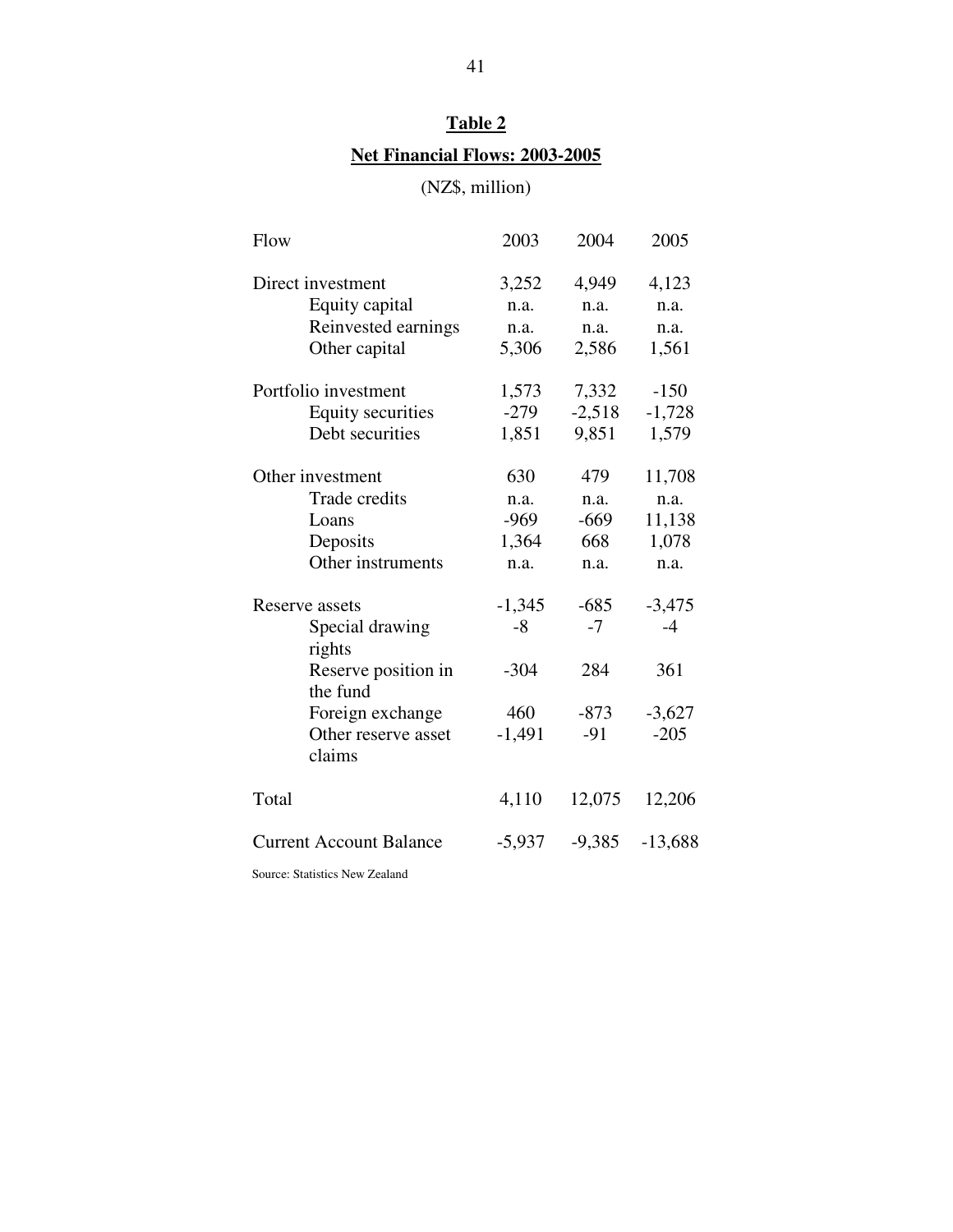| Table 3                                                              |
|----------------------------------------------------------------------|
| <b>Sustainable Current Account Deficit under Different Scenarios</b> |

| Target IIP |      |      | <b>Nominal GDP Growth</b> |      |         |
|------------|------|------|---------------------------|------|---------|
| $(\%$ GDP) | 4.5% | 5.0% | 5.5%                      | 5.8% | $6.0\%$ |
| 80         | 3.4  | 3.8  | 4.2                       | 4.4  | 4.5     |
| 100        | 4.3  | 4.8  | 5.2                       | 5.5  | 5.7     |
| 120        | 5.2  | 5.7  | 6.3                       | 6.6  | 6.8     |

Source: Munro (2005)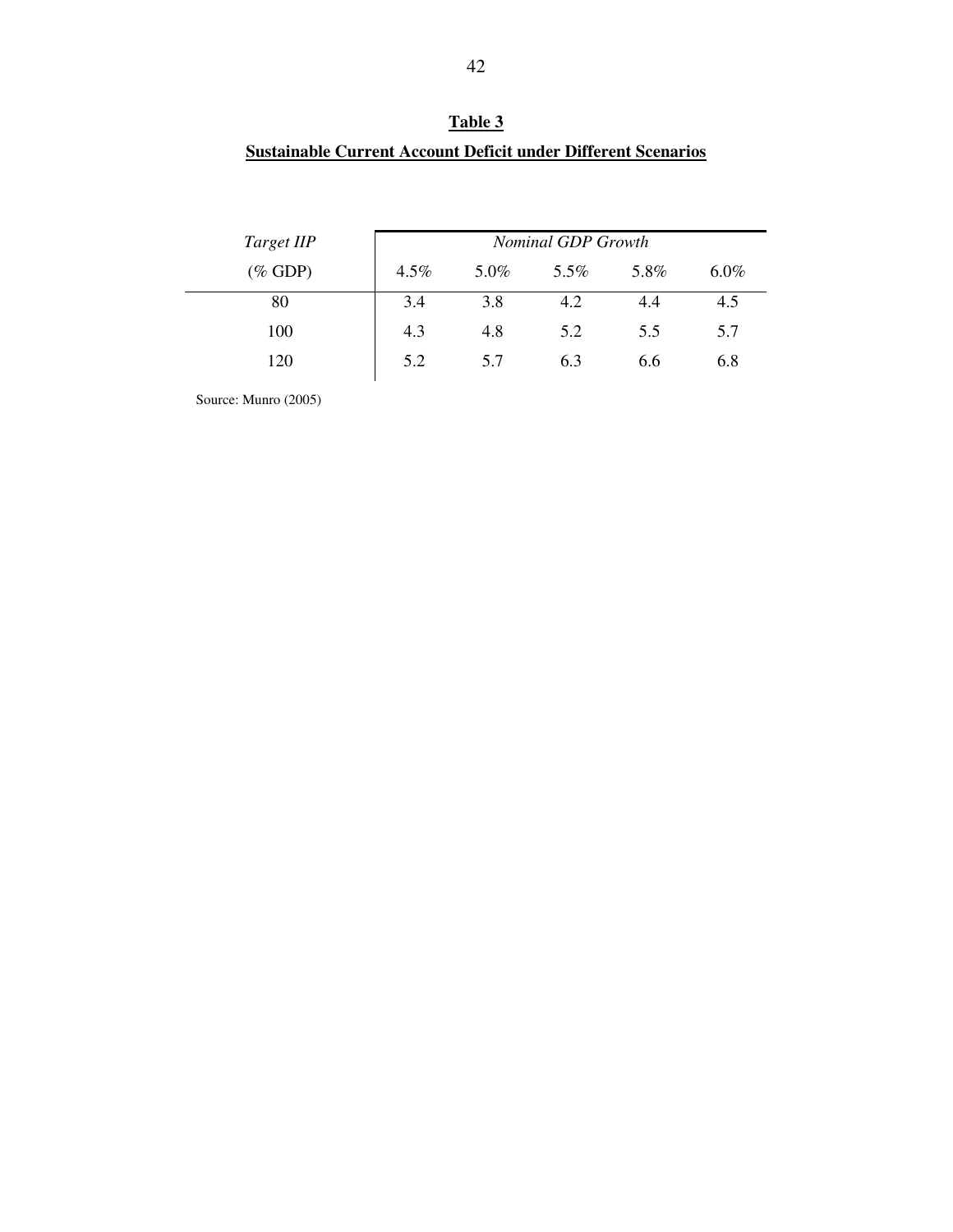# **Table 4 Distribution of Current Account Deficits By Region: 1970-2004**

| Region                   | Mean | Median | $1st$ Perc. | $1st$ Quartile | $3rd$ Quartile | $9th$ Perc. |
|--------------------------|------|--------|-------------|----------------|----------------|-------------|
|                          |      |        |             | A: 1970-2004   |                |             |
| Industrialized countries | 0.6  | 0.7    | $-3.8$      | $-1.6$         | 3.0            | 4.8         |
| Latin Am. and Caribbean  | 5.4  | 4.1    | $-2.5$      | 1.1            | 8.0            | 16.9        |
| Asia                     | 3.2  | 2.7    | $-7.0$      | $-0.3$         | 6.4            | 11.4        |
| Africa                   | 6.3  | 5.3    | $-3.4$      | 1.2            | 9.9            | 16.9        |
| Middle East              | 0.0  | 1.4    | $-18.8$     | $-5.0$         | 6.4            | 13.6        |
| Eastern Europe           | 3.9  | 3.0    | $-2.4$      | 0.3            | 6.1            | 10.7        |
| Total                    | 4.0  | 3.1    | $-4.4$      | $-0.1$         | 7.2            | 13.4        |
|                          |      |        |             | A: 1984-2004   |                |             |
| Industrialized countries | 0.2  | 0.3    | $-4.7$      | $-2.3$         | 2.7            | 4.8         |
| Latin Am. and Caribbean  | 5.1  | 3.7    | $-2.5$      | 1.1            | 7.0            | 17.0        |
| Asia                     | 2.4  | 2.6    | $-8.2$      | $-0.8$         | 6.1            | 10.3        |
| Africa                   | 5.9  | 4.6    | $-3.5$      | 0.9            | 9.1            | 16.2        |
| Middle East              | 2.3  | 1.5    | $-12.4$     | $-4.0$         | 6.3            | 14.9        |
| Eastern Europe           | 4.0  | 3.1    | $-2.5$      | 0.3            | 6.6            | 10.9        |
| Total                    | 3.9  | 2.9    | $-4.5$      | $-0.2$         | 6.7            | 13.0        |

Source: Author's elaboration based on World Development Indicators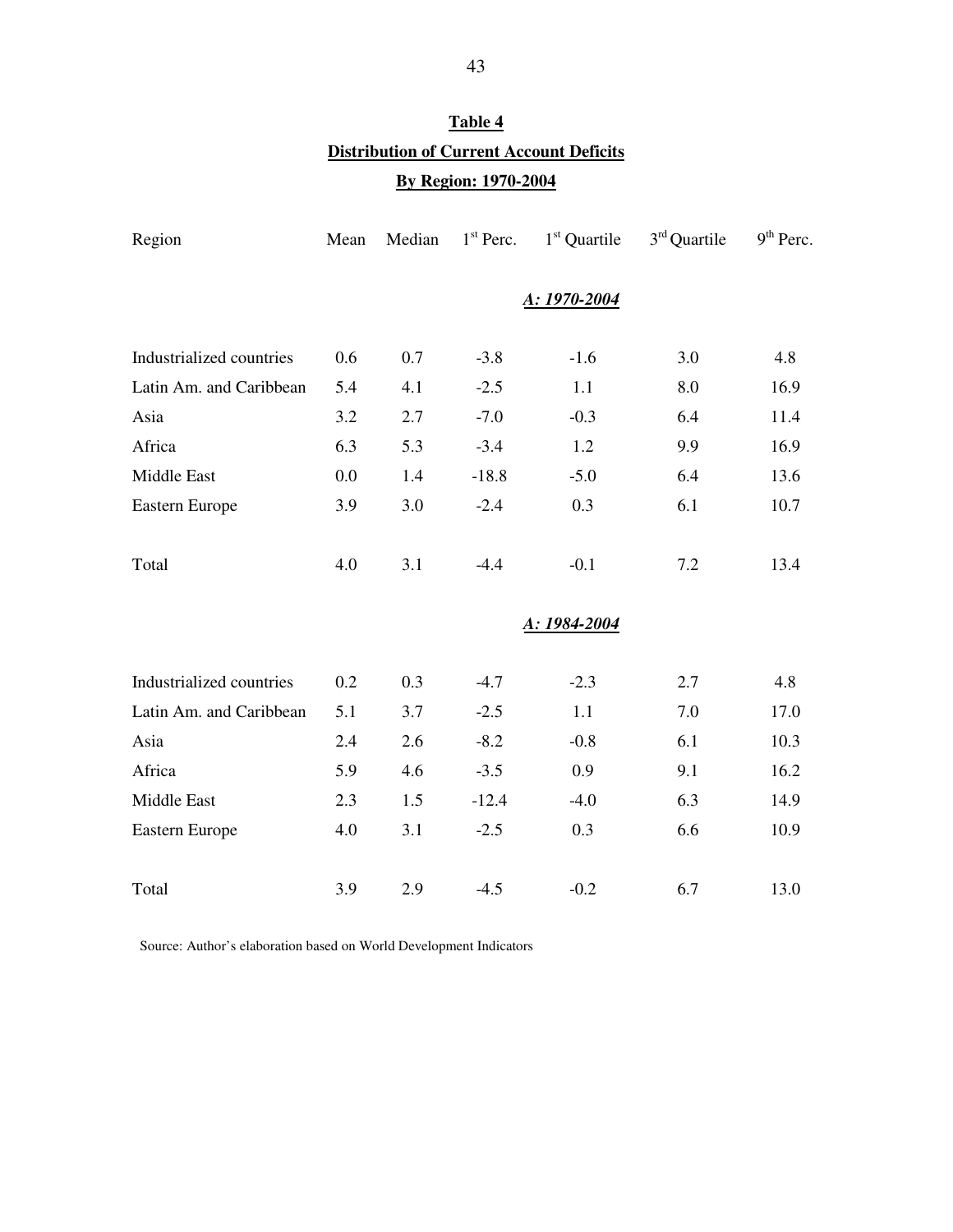# **Table 5 List of Countries with Persistent High Current Account Deficits By Region: 1970-2004**

| <b>Region/Country</b>              | Period                |
|------------------------------------|-----------------------|
| <b>Industrialized Countries</b>    |                       |
| Ireland                            | 1978-1984             |
| New Zealand                        | 1984-1988             |
| <b>Latin America and Caribbean</b> |                       |
| Guyana                             | 1979-1985             |
| Nicaragua                          | 1984-1990 & 1992-2000 |
| <b>Asia</b>                        |                       |
| <b>Bhutan</b>                      | 1982-1989             |
| <u>Africa</u>                      |                       |
| Guinea-Bissau                      | 1982-1993             |
| Lesotho                            | 1995-2000             |
| <b>Middle East</b>                 |                       |
| Lebanon                            | 2000-2004             |
| <b>Eastern Europe</b>              |                       |
| Azerbaijan                         | 1995-1999             |

Source: Author's elaboration based on World Development Indicators

A persistent large deficit is defined as one that exceeded the ninth decile for the country's region for at least five consecutive years.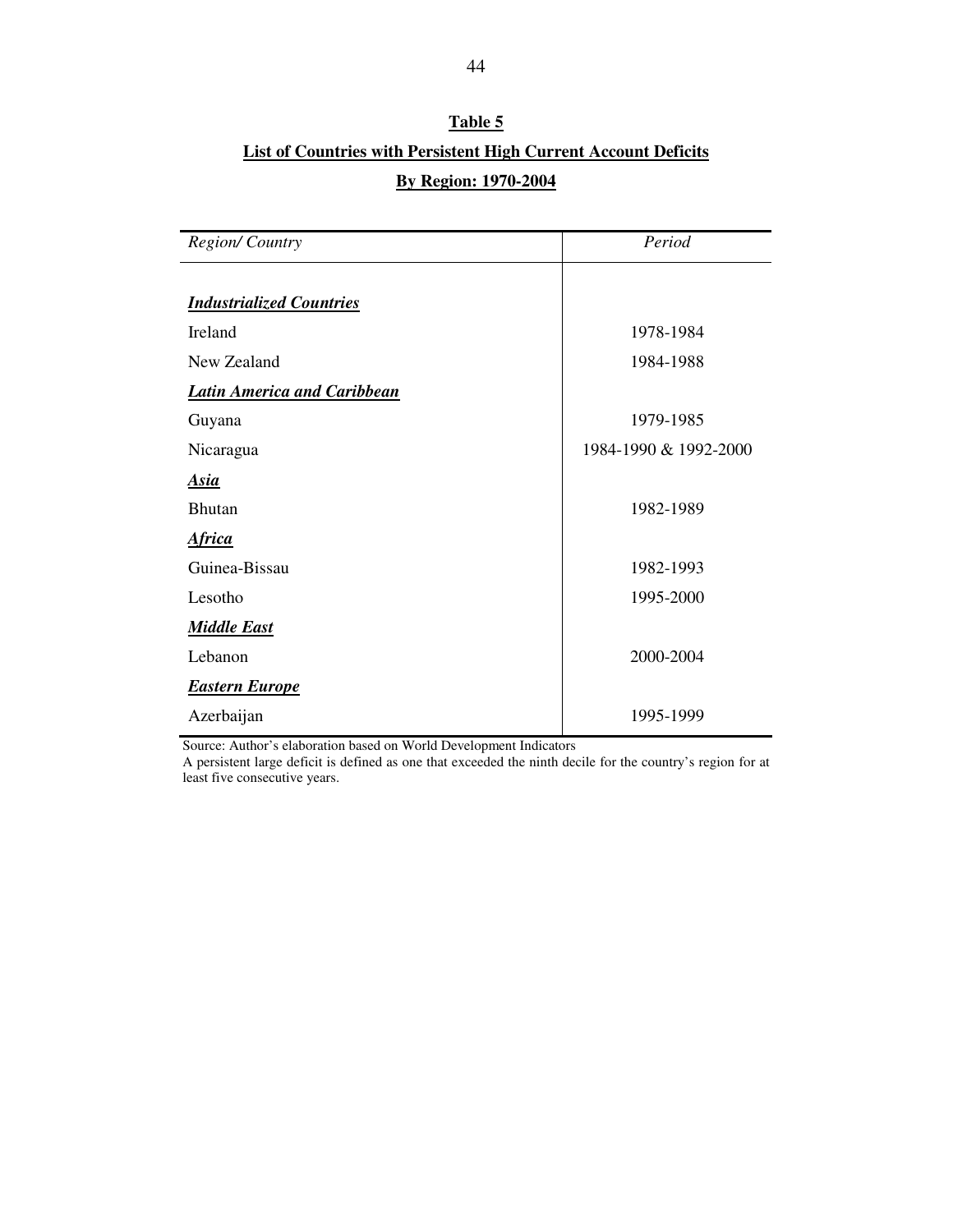| let Sock of Liabilities: New Zealand and other Industrial Countries: Selected Year |        |        |                  |       |       |      |  |
|------------------------------------------------------------------------------------|--------|--------|------------------|-------|-------|------|--|
|                                                                                    |        |        | (Percent of GDP) |       |       |      |  |
|                                                                                    |        |        |                  |       |       |      |  |
|                                                                                    | 1980   | 1985   | 1990             | 1995  | 2000  | 2004 |  |
| Australia                                                                          | 27.8   | 37.0   | 47.1             | 56.8  | 52.2  | 57.8 |  |
| Canada                                                                             | 34.2   | 34.3   | 34.9             | 29.9  | 7.2   | 12.5 |  |
| Denmark                                                                            | 30.9   | 52.6   | 41.6             | 23.8  | 14.5  | 12.4 |  |
| Finland                                                                            | 14.9   | 19.7   | 29.1             | 41.9  | 151.6 | 12.1 |  |
| <b>Iceland</b>                                                                     | 25.5   | 55.0   | 48.4             | 51.6  | 64.3  | 92.9 |  |
| New Zealand                                                                        | 30.3   | 70.9   | 62.4             | 103.3 | 74.8  | 91.9 |  |
| Sweden                                                                             | 8.6    | 19.2   | 23.7             | 36.1  | 0.6   | 9.5  |  |
| <b>United States</b>                                                               | $-3.7$ | $-0.3$ | 4.6              | 5.5   | 16.8  | 22.6 |  |
|                                                                                    |        |        |                  |       |       |      |  |

**Table 6 Net Sock of Liabilities: New Zealand and other Industrial Countries: Selected Years**

Source: Lane and Milesi-Ferretti (2006).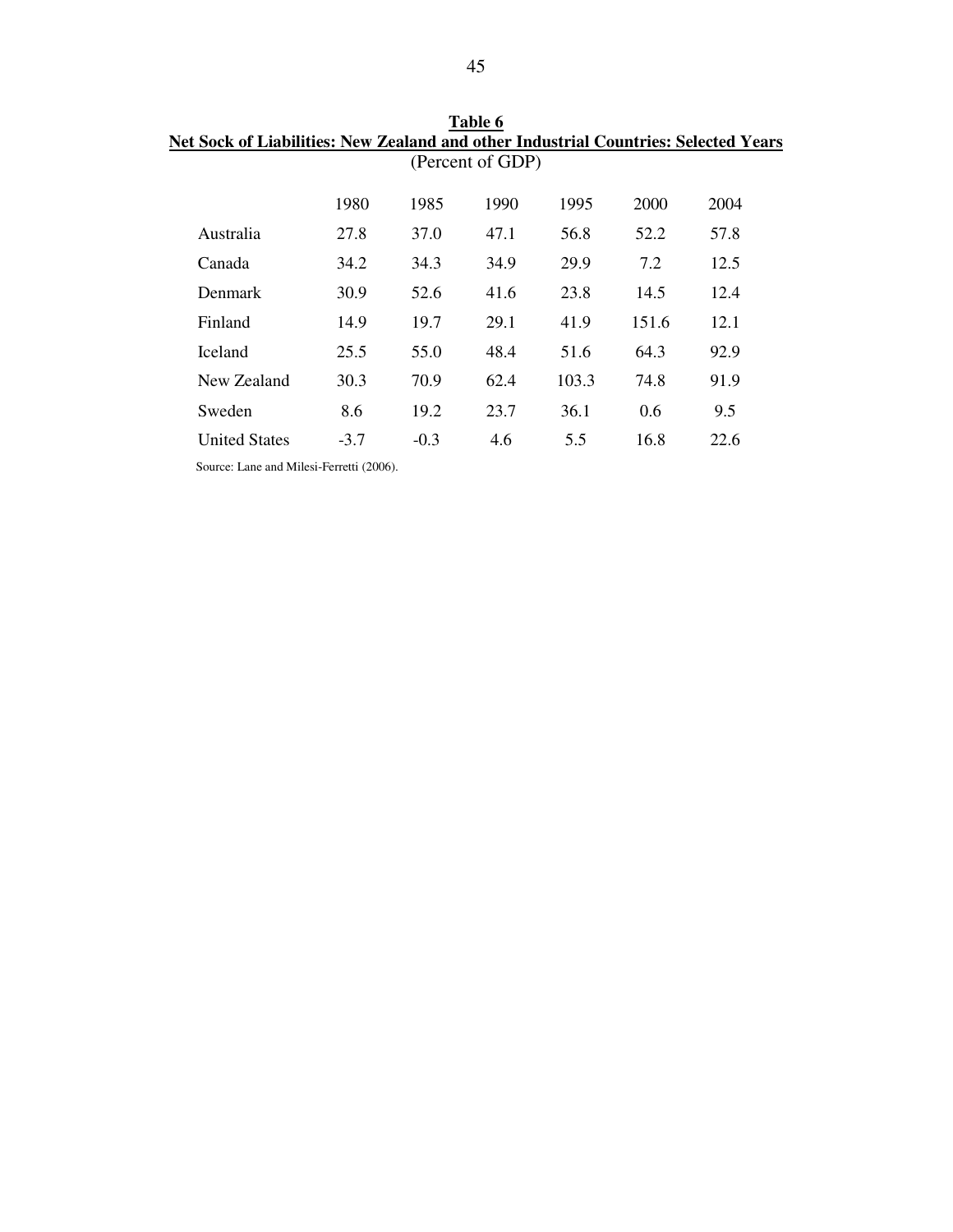|                                                | 2001      | 2002      | 2003                                     | 2004       | 2005       |
|------------------------------------------------|-----------|-----------|------------------------------------------|------------|------------|
|                                                |           |           | <b>New Zealand investment abroad</b>     |            |            |
| Direct Investment Abroad                       | 21,198    | 17,402    | 17,507                                   | 17.413     | 18,984     |
| of which Australia                             | 9,243     | 8,396     | 8,882                                    | 9,020      | 9,847      |
| $\%$                                           | 44%       | 48%       | 51%                                      | 52%        | 52%        |
| Portfolio Investment Abroad <sup>(2)(3)</sup>  | 26,191    | 28,857    | 24,882                                   | 33,254     | 35,140     |
| of which Australia                             | 3,058     | 3,612     | 2,755                                    | 5,844      | 5,826      |
| $\%$                                           | $12\%$    | 13%       | $11\%$                                   | 18%        | 17%        |
| Other Investment Abroad                        | 16,322    | 22,702    | 23,425                                   | 23.289     | 27,164     |
| of which Australia                             | 3,228     | 1.856     | 2,792                                    | 3,668      | 5,104      |
| $\%$                                           | 20%       | 8%        | $12\%$                                   | 16%        | 19%        |
| <b>Financial Derivatives</b>                   | 12,476    | 6,074     | 6,781                                    | 6,081      | 7,841      |
| <b>Reserve Assets</b>                          | 8,566     | 7,723     | 9,115                                    | 10,093     | 8,828      |
| <b>Total New Zealand Investment Abroad</b>     | 84,753    | 82,757    | 81,710                                   | 90,130     | 97,957     |
| of which Australia                             | 15,529    | 13,864    | 14,429                                   | 18,532     | 20,777     |
| $\%$                                           | 18%       | 17%       | 18%                                      | 21%        | 21%        |
|                                                |           |           | <b>Foreign investment in New Zealand</b> |            |            |
| Direct Investment in New Zealand               | 56,897    | 57,967    | 60,183                                   | 72.314     | 77,223     |
| of which Australia                             | 17,779    | 17,693    | 21,084                                   | 31.017     | 35,220     |
| $\%$                                           | 31%       | 31%       | 35%                                      | 43%        | 46%        |
| Portfolio Investment in New Zealand            | 60,591    | 62,326    | 65,292                                   | 73,340     | 78,432     |
| of which Australia                             | 3,129     | 3,735     | 6,582                                    | 8,655      | 9,034      |
| $\%$                                           | $5\%$     | 6%        | $10\%$                                   | $12\%$     | $12\%$     |
| Other Investment in New Zealand                | 46,238    | 55,367    | 49,778                                   | 47,975     | 58,238     |
| of which Australia                             | 7,642     | 11,383    | 11,152                                   | 10,021     | 11,815     |
| $\%$                                           | 17%       | 21%       | 22%                                      | 21%        | 20%        |
| <b>Financial Derivatives</b>                   | 8,487     | 6,111     | 8,774                                    | 8,591      | 10,186     |
| <b>Total Foreign Investment in New Zealand</b> | 172,214   | 181,770   | 184,028                                  | 202,220    | 224,078    |
| of which Australia                             | 28,550    | 32,811    | 38,818                                   | 49,693     | 56,069     |
| $\%$                                           | 17%       | 18%       | 21%                                      | 25%        | 25%        |
|                                                |           |           |                                          |            |            |
| <b>Net International Investment Position</b>   | $-87,461$ | $-99,013$ | $-102,318$                               | $-112,090$ | $-126,121$ |
| of which Australia                             | $-13,021$ | $-18,947$ | $-24,389$                                | $-31.161$  | $-35,292$  |
| $\%$                                           | 15%       | 19%       | 24%                                      | 28%        | 28%        |
|                                                |           |           |                                          |            |            |
| Gross Foreign Assets/GDP                       | $74\%$    | 67%       | 63%                                      | 66%        | 66%        |
| Gross Foreign Liabilities/GDP                  | 150%      | 147%      | 143%                                     | 147%       | 152%       |
| Net IIP/GDP                                    | $-76%$    | $-80\,\%$ | $-79%$                                   | $-82%$     | $-86\%$    |
|                                                |           |           |                                          |            |            |
|                                                |           |           | (of which Australia)                     |            |            |
| Gross Foreign Assets/GDP                       | 14%       | 11%       | $11\%$                                   | 14%        | 14%        |
| Gross Foreign Liabilities/GDP                  | $25\%$    | 27%       | $30\%$                                   | 36%        | $38\%$     |
| Net IIP/GDP                                    | $-11\%$   | $-15%$    | $-19\%$                                  | $-23%$     | $-24%$     |

**Table 7 New Zealand's NIIP: Total and Australia**

Source: Statistics New Zealand.

I thank Anella Munro for providing me these data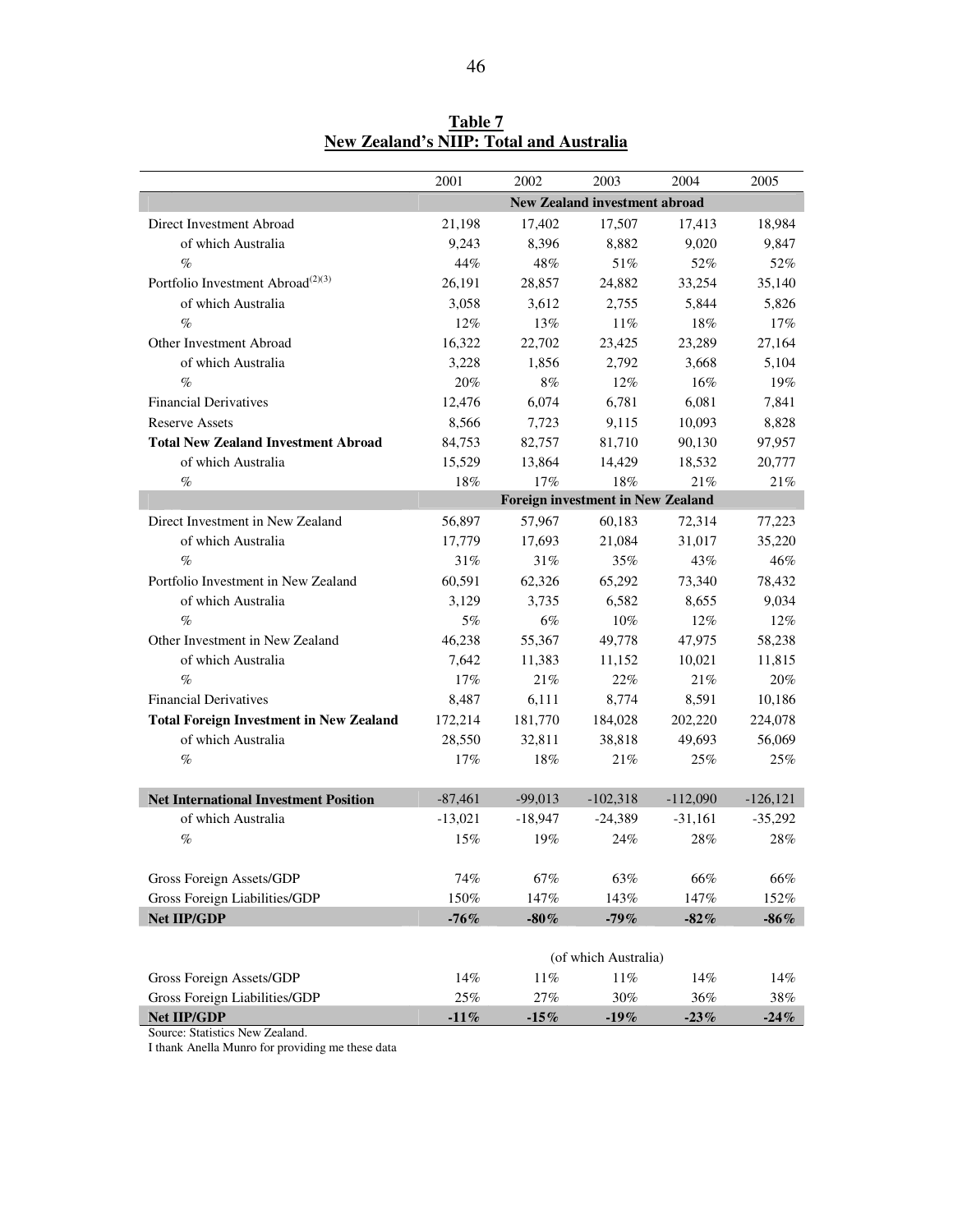|                                               | 2001            | 2002                                               | 2003      | 2004      | 2005      |  |  |
|-----------------------------------------------|-----------------|----------------------------------------------------|-----------|-----------|-----------|--|--|
|                                               |                 | <b>Australia-New Zealand investment abroad</b>     |           |           |           |  |  |
| Direct Investment Abroad                      | 220,440         | 270,315                                            | 219,087   | 255,288   | 294,943   |  |  |
| of which internal                             | 27,022          | 26,089                                             | 29,966    | 40,037    | 45,067    |  |  |
|                                               |                 |                                                    |           |           |           |  |  |
| Portfolio Investment Abroad <sup>(2)(3)</sup> | 203,957         | 226,923                                            | 189,782   | 244,270   | 272,830   |  |  |
| of which internal                             | 6,187           | 7,347                                              | 9,337     | 14,499    | 14,860    |  |  |
|                                               |                 |                                                    |           |           |           |  |  |
| Other Investment Abroad                       | 107,492         | 113,817                                            | 101,424   | 114,507   | 115,954   |  |  |
| of which internal                             | 10,870          | 13,239                                             | 13,944    | 13,689    | 16,919    |  |  |
|                                               |                 |                                                    |           |           |           |  |  |
| <b>Financial Derivatives</b>                  | 54,896          | 35,008                                             | 47,478    | 53,753    | 52,881    |  |  |
|                                               |                 |                                                    |           |           |           |  |  |
| <b>Reserve Assets</b>                         | 51,359          | 47,870                                             | 45,190    | 65,225    | 60,063    |  |  |
|                                               |                 |                                                    |           |           |           |  |  |
| <b>Total ANZ Investment Abroad</b>            | 638,145         | 693,934                                            | 602,960   | 733,041   | 796,671   |  |  |
| of which internal                             | 44,079          | 46,675                                             | 53,247    | 68,225    | 76,846    |  |  |
|                                               |                 |                                                    |           |           |           |  |  |
|                                               |                 | <b>Foreign Investment in Australia-New Zealand</b> |           |           |           |  |  |
| Direct Investment in ANZ                      | 305,488         | 325,311                                            | 332,744   | 380,309   | 448,940   |  |  |
| of which internal                             | 27,022          | 26,089                                             | 29,966    | 40,037    | 45,067    |  |  |
|                                               |                 |                                                    |           |           |           |  |  |
| Portfolio Investment in ANZ                   | 615,606         | 646,163                                            | 576,147   | 721,061   | 758,120   |  |  |
| of which internal                             | 6,187           | 7,347                                              | 9,337     | 14,499    | 14,860    |  |  |
|                                               |                 |                                                    |           |           |           |  |  |
| Other Investment in ANZ                       | 202,505         | 201,914                                            | 198,142   | 211,426   | 222,433   |  |  |
| of which internal                             | 10,870          | 13,239                                             | 13,944    | 13,689    | 16,919    |  |  |
|                                               |                 |                                                    |           |           |           |  |  |
| <b>Financial Derivatives</b>                  | 50,557          | 35,790                                             | 52,308    | 60,533    | 53,284    |  |  |
|                                               |                 |                                                    |           |           |           |  |  |
| <b>Total Foreign Investment in ANZ</b>        | 1,174,157       | 1,209,177                                          | 1,159,343 | 1,373,330 | 1,482,777 |  |  |
| of which internal                             | 44,079          | 46,675                                             | 53,247    | 68,225    | 76,846    |  |  |
|                                               |                 |                                                    |           |           |           |  |  |
| <b>Net IIP/GDP</b>                            | $-56\%$         | $-50\%$                                            | $-56%$    | $-58%$    | $-61%$    |  |  |
| Gross Foreign Assets/GDP                      | 67%             | 68%                                                | 61%       | 66%       | 71%       |  |  |
| Gross Foreign Liabilities/GDP                 | 123%            | 118%                                               | 117%      | 124%      | 132%      |  |  |
|                                               |                 |                                                    |           |           |           |  |  |
|                                               | (excl internal) |                                                    |           |           |           |  |  |
| <b>Net IIP/GDP</b>                            | $-56\%$         | $-50\%$                                            | $-56%$    | $-58\%$   | $-61\%$   |  |  |
| Gross Foreign Assets/GDP                      | 62%             | 63%                                                | 55%       | 60%       | 64%       |  |  |
| Gross Foreign Liabilities/GDP                 | 118%            | 114%                                               | 111%      | 117%      | 125%      |  |  |

**Table 8 Consolidated Australia-New Zealand (ANZ) International Investment Position**

Source: Statistics New Zealand, IMF International Financial Statistics, RBNZ estimates.

I thank Anella Munro for providing me these data

.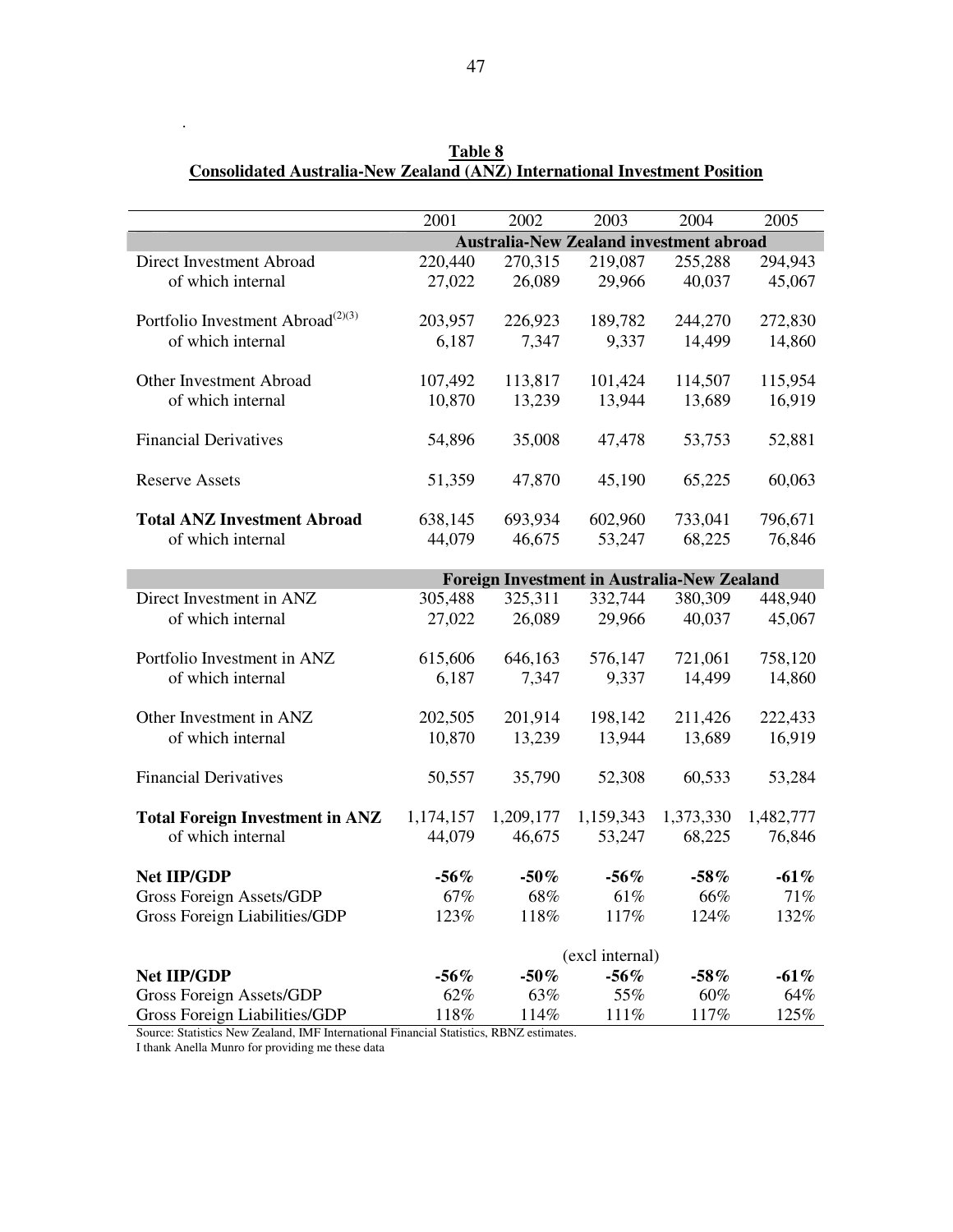| Region                       | No Reversal | Reversal |
|------------------------------|-------------|----------|
| Industrial countries         | 94.7        | 5.3      |
|                              |             |          |
| Latin American and Caribbean | 80.3        | 19.7     |
| Asia                         | 82.1        | 17.9     |
| Africa                       | 77.2        | 22.8     |
| Middle East                  | 83.5        | 16.5     |
| Eastern Europe               | 83.9        | 16.1     |
| Total                        | 82.8        | 17.2     |
| <b>Observations</b>          | 3.491       |          |
| Pearson                      |             |          |
| Uncorrected chi $2(5)$       | 90.58       |          |
| Design-based $F(5, 14870)$   | 18.11       |          |
| P-value                      | 0.000       |          |

**Table 9 Incidence of Current Account Reversals: 1972-2004**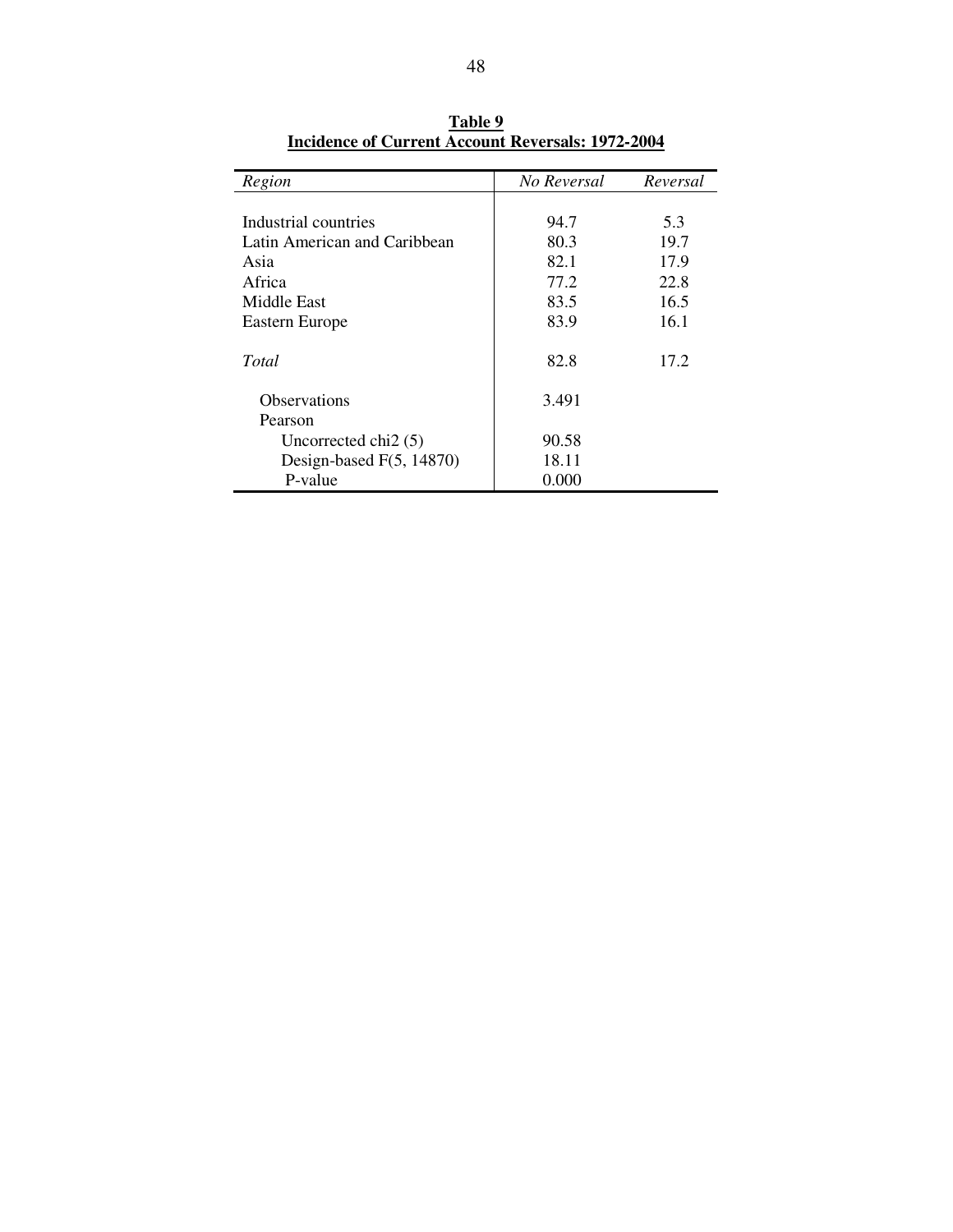# **Table 10 Determinants of Current Account Reversals**

### **Random Effects Probit Regressions**

|                             | (10.1)                  | (10.2)                   | (10.3)                  | (10.4)                  | (10.5)                  | (10.6)                   |
|-----------------------------|-------------------------|--------------------------|-------------------------|-------------------------|-------------------------|--------------------------|
| Current-Acc. deficit to GDP | 0.177<br>$(8.65)$ ***   |                          | 0.183<br>$(8.27)$ ***   | 0.174<br>$(7.82)$ ***   | 0.171<br>$(6.57)$ ***   |                          |
| Fiscal deficit to GDP       |                         | 0.039<br>$(2.56)$ ***    | 0.002<br>(0.13)         |                         | 0.012<br>(0.62)         | 0.033<br>$(1.95)^*$      |
| Contagion                   | 1.960<br>$(2.74)$ ***   | 2.408<br>$(3.60)$ ***    | 1.731<br>$(2.35)$ **    | 2.224<br>$(2.78)$ ***   | 1.956<br>$(2.20)$ **    | 2.360<br>$(2.93)$ ***    |
| Terms of trade change       | $-0.012$<br>$(2.27)$ ** | $-0.018$<br>$(3.59)$ *** | $-0.012$<br>$(2.25)$ ** | $-0.011$<br>$(1.93)^*$  | $-0.013$<br>$(1.77)*$   | $-0.020$<br>$(3.26)$ *** |
| Initial GDP per capita      | $-0.053$<br>(1.02)      | $-0.115$<br>$(2.09)$ **  | $-0.062$<br>(1.17)      | $-0.014$<br>(0.23)      | $-0.081$<br>(1.06)      | $-0.115$<br>$(1.94)^*$   |
| Flexible                    |                         |                          |                         | $-0.397$<br>$(2.38)$ ** | $-0.398$<br>$(2.18)$ ** | $-0.264$<br>(1.62)       |
| Commodity                   |                         |                          |                         |                         | 0.089<br>(0.45)         |                          |
| Domestic credit growth      |                         |                          |                         |                         | 0.0002<br>(1.36)        | 0.0001<br>(1.01)         |
| Dollarization index         |                         |                          |                         |                         | $-0.188$<br>(0.82)      |                          |
| Appreciation                |                         |                          |                         |                         | $-0.280$<br>(1.15)      |                          |
| Pseudo- $R^2$               |                         |                          |                         |                         |                         |                          |
| Observations                | 881                     | 822                      | 822                     | 741                     | 599                     | 608                      |
| Countries                   | 42                      | 40                       | 40                      | 42                      | 35                      | 36                       |

Absolute value of z statistics is reported in parentheses; All regressors are one-period lagged; constant term is included, but not reported. \*\*\* significant at 1%; \*\* significant at 5%; \* significant at 10%;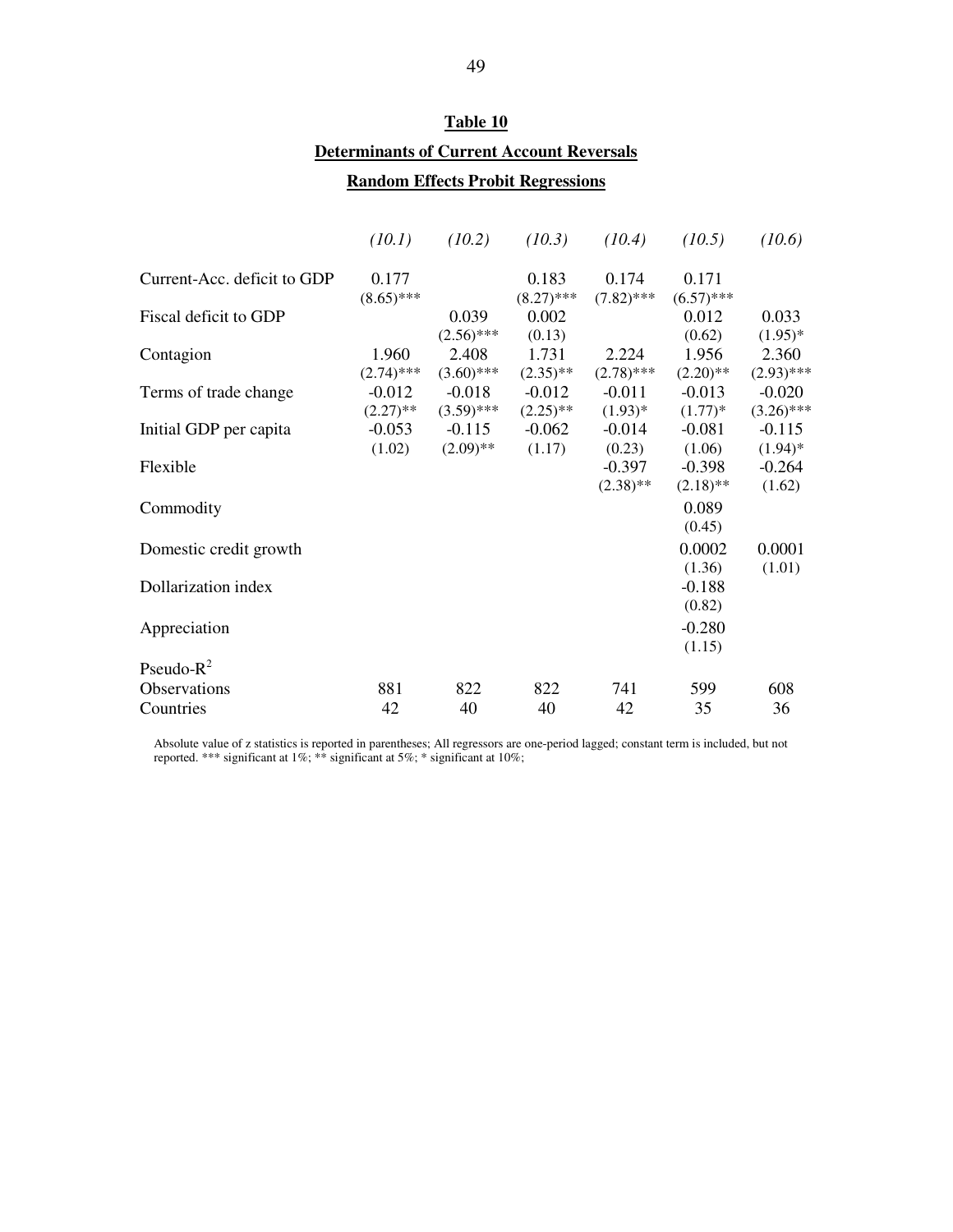| Table 11  |  |
|-----------|--|
|           |  |
| arainal F |  |

| Table 11                                                                     |  |
|------------------------------------------------------------------------------|--|
| <b>Current Account Reversals: Marginal Effects and Predicted Probability</b> |  |

| Variable                       | (11.1)<br>"Early 2000" | (11.2)<br>High Imbalance |
|--------------------------------|------------------------|--------------------------|
| Current-Account deficit to GDP | 0.012                  | 0.050                    |
| Contagion                      | $(2.98)$ ***<br>0.148  | $(3.80)$ ***<br>0.638    |
|                                | $(2.59)$ **            | $(2.88)$ **              |
| Changes in terms of trade      | $-0.001$               | $-0.003$                 |
|                                | (1.51)                 | $(1.78)$ *               |
| GDP per capita                 | $-0.001$               | $-0.004$                 |
|                                | (0.23)                 | (0.23)                   |
| Flexible                       | $-0.038$               | $-0.131$                 |
|                                | $(2.27)$ **            | $(2.40)$ **              |
| <b>Predicted Probability</b>   | 0.029                  | 0.208                    |

Absolute value of z statistics are reported in parentheses

\*\*\* significant at 1%; \*\* significant at 5%; \* significant at 10%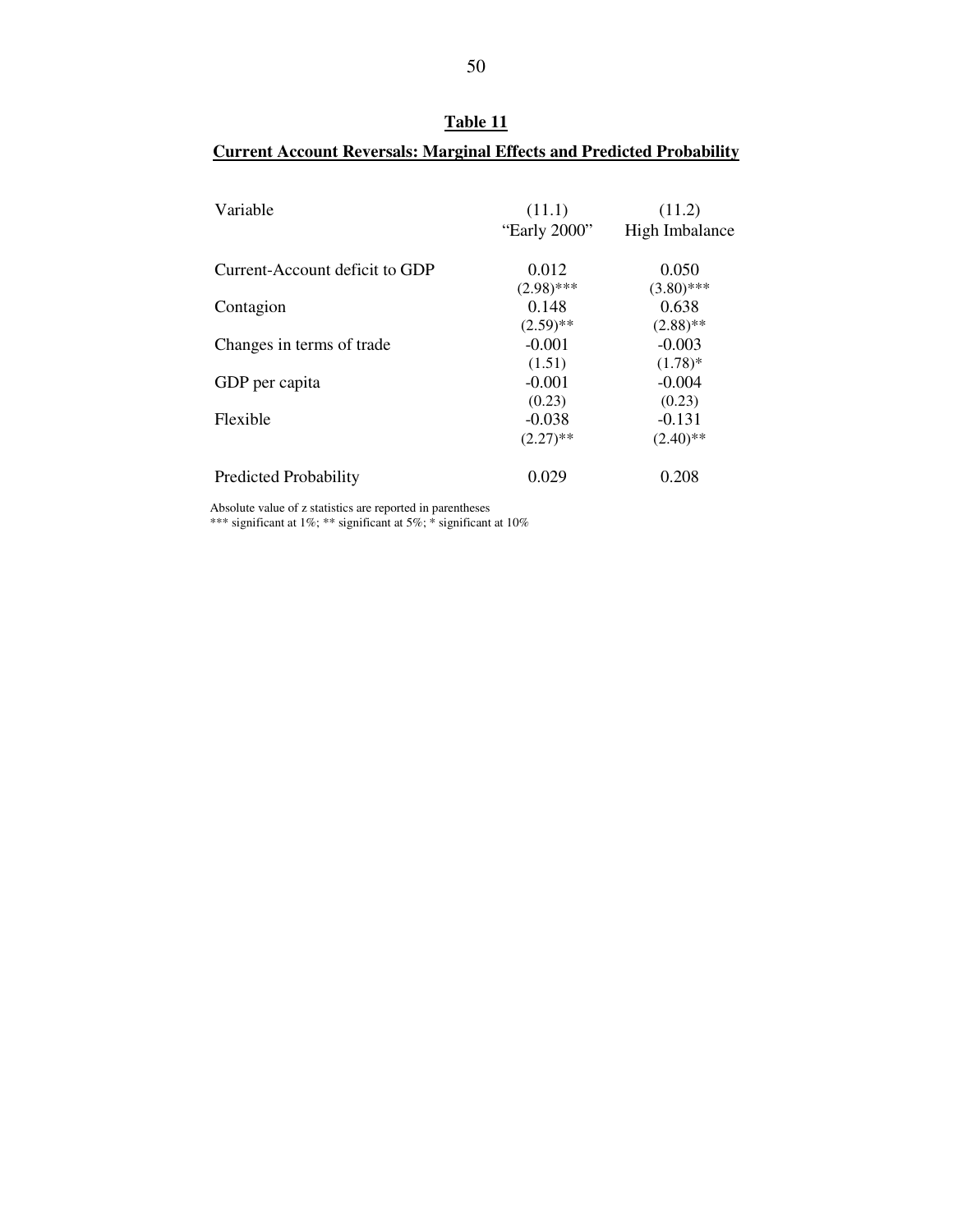### **Table 12**

## **Determinants of Current Account Reversals: Reversal 5% Random Effects Probit Regressions**

|                                | (12.1)       | (12.2)                    | (12.3)       |
|--------------------------------|--------------|---------------------------|--------------|
| Current-Account deficit to GDP | 0.138        | 0.147                     | 0.144        |
|                                |              | $(5.41)$ *** $(5.25)$ *** | $(5.21)$ *** |
| Fiscal deficit to GDP          |              | $-0.010$                  | $-0.015$     |
|                                |              | (0.53)                    | (0.70)       |
| Contagion                      | 3.117        | 2.917                     | 2.896        |
|                                | $(3.53)$ *** | $(3.14)$ ***              | $(3.06)$ *** |
| Terms of trade change          | $-0.009$     | $-0.010$                  | $-0.009$     |
|                                |              | $(1.36)$ $(1.43)$         | (1.35)       |
| Initial GDP per capita         | $-0.116$     | $-0.132$                  | $-0.195$     |
|                                |              | $(1.41)$ $(1.57)$         | $(2.17)$ **  |
| Flexible                       | $-0.455$     | $-0.506$                  | $-0.557$     |
|                                | $(2.10)$ **  | $(2.23)$ **               | $(2.44)$ **  |
| Commodity                      |              |                           | 0.131        |
|                                |              |                           | (0.57)       |
| Appreciation                   |              |                           | $-0.215$     |
|                                |              |                           | (0.76)       |
| Dollarization index            |              |                           | $-0.406$     |
|                                |              |                           | (1.54)       |
| Pseudo- $R^2$                  |              |                           |              |
| <b>Observations</b>            | 741          | 694                       | 685          |
| Countries                      | 42           | 40                        | 39           |
|                                |              |                           |              |

Absolute value of z statistics is reported in parentheses; All regressors are one-period lagged; constant term is included, but not reported. \*\*\* significant at 1%; \*\* significant at 5%; \* significant at 10%.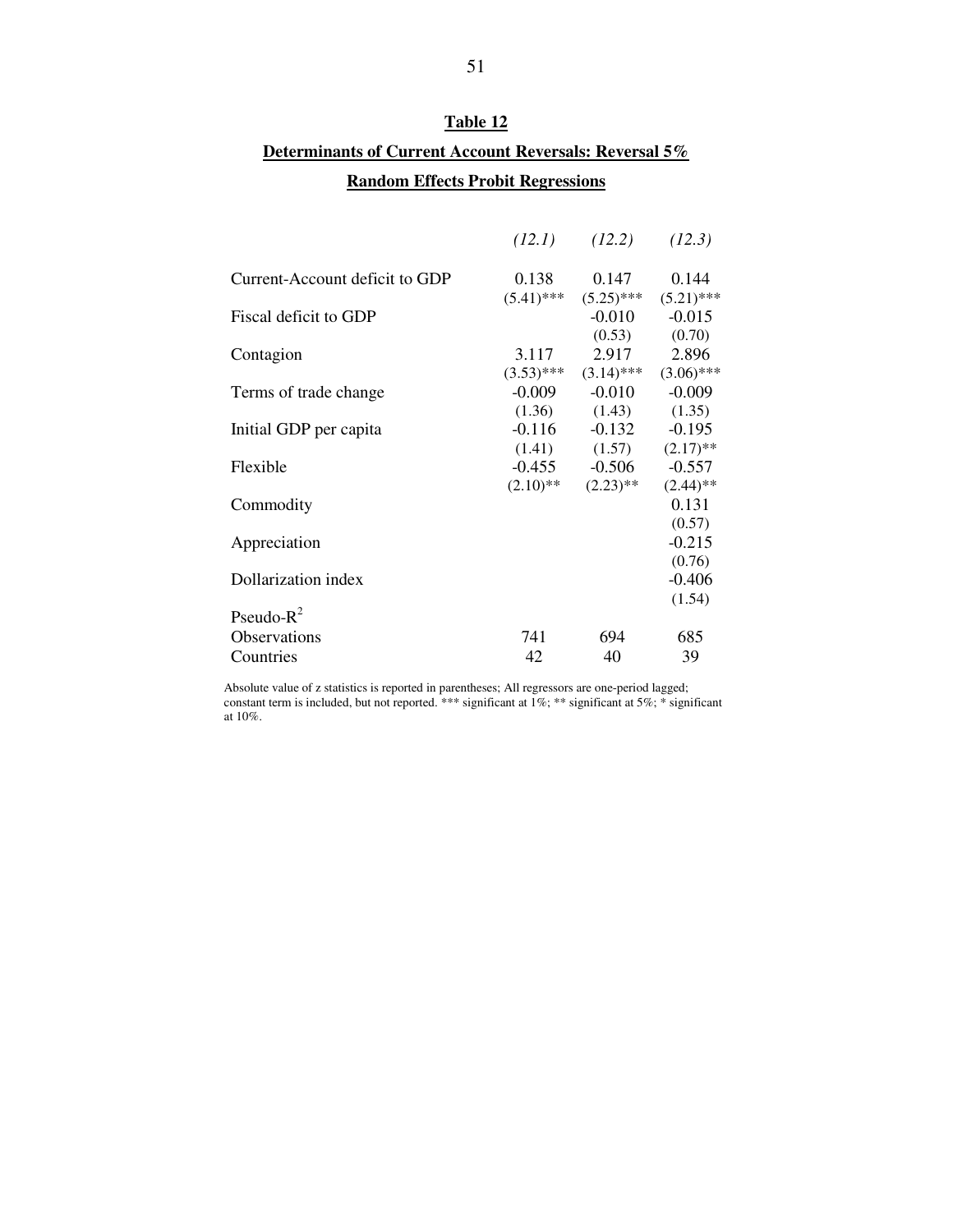### **Table 13**

## **Current Account Reversals: Marginal Effects and Predicted Probability Reversal 5%**

| Variable                       | (13.1)<br>"Early 2000" | (13.2)<br>High Imbalance |
|--------------------------------|------------------------|--------------------------|
| Current-Account deficit to GDP | 0.002                  | 0.014                    |
|                                | $(1.65)^*$             | $(1.83)$ *               |
| Contagion                      | 0.052                  | 0.311                    |
|                                | $(1.77)*$              | $(2.29)$ **              |
| Changes in terms of trade      | $-0.0002$              | $-0.001$                 |
|                                | (1.03)                 | (1.20)                   |
| GDP per capita                 | $-0.002$               | $-0.011$                 |
|                                | (1.43)                 | (1.58)                   |
| Flexible                       | $-0.013$               | $-0.065$                 |
|                                | $(1.80)$ *             | $(1.99)$ **              |
| <b>Predicted Probability</b>   | 0.006                  | 0.047                    |

Absolute value of z statistics are reported in parentheses

\*\*\* significant at 1%; \*\* significant at 5%; \* significant at 10%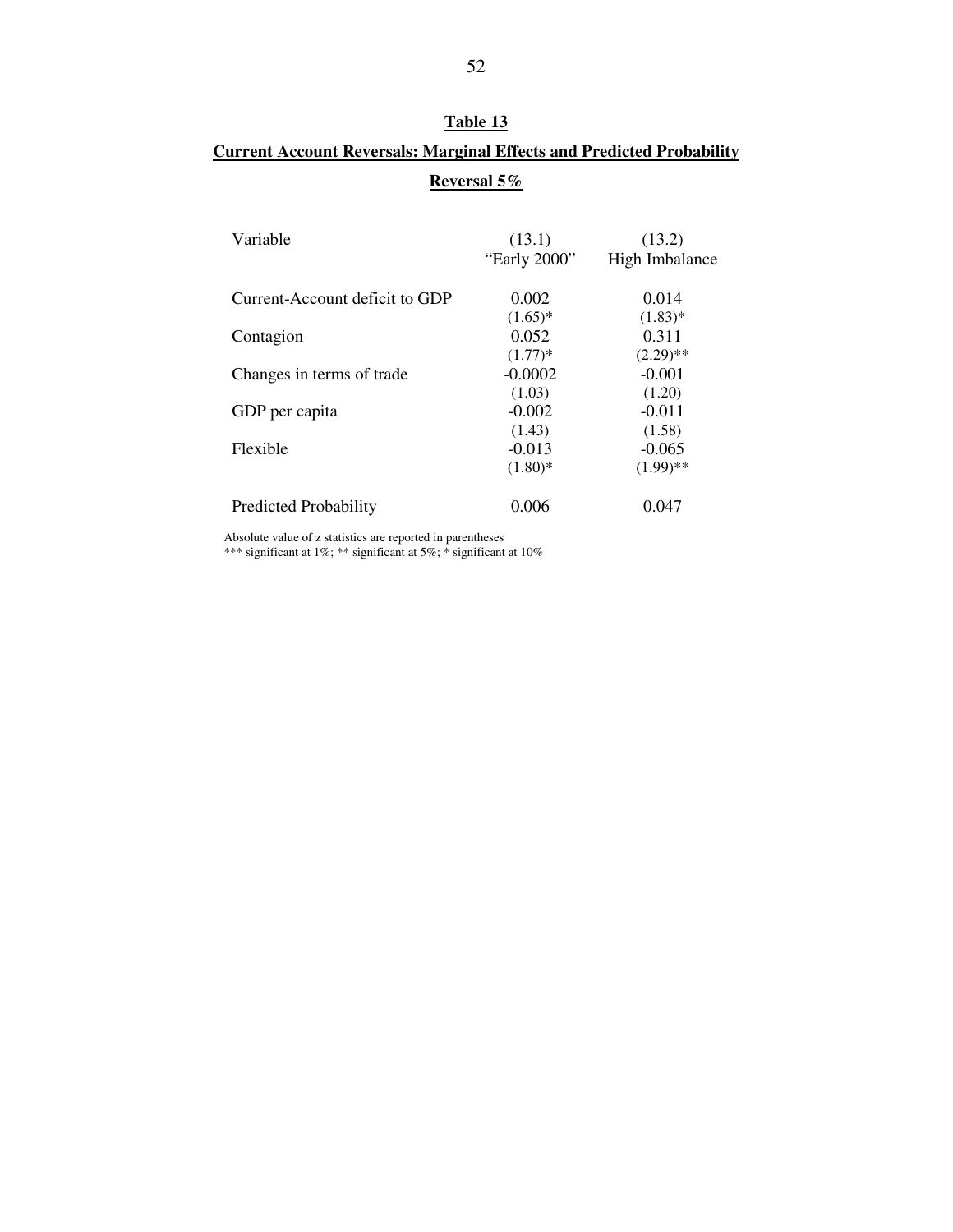#### **References**

- Björksten, N., Karagedikli, Ö., Plantier, C., and A. Grimes. 2004. "What Does the Taylor Rule Say About a New Zealand–Australia Currency Union?," *Economic Record*, 80: 34-42.
- Bernanke, B. S., Laubach, Th., Mishkin, F. S., and A. S. Posen. 1999. *Inflation Targeting: Lessons from the International Experience,* Princeton, Princeton University Press.
- Calvo, G. A., Izquierdo, A. and L. F. Mejia. 2004. "On the Empirics of Sudden Stops: The Relevance of Balance-Sheet Effects," NBER Working Paper No. 10520, May.
- Claus, I. and G. Scobie. 2002. "Saving in New Zealand: Measurement and Trends," New Zealand Treasury Working Paper 02/02,
- Corden, W. M. 1994. *Economic Policy, Exchange Rates, and the International System*. Oxford: Oxford University Press, and Chicago: The University of Chicago Press.
- Domínguez, K. and J. A. Frankel. 1993. "Does Foreign-Exchange Intervention Matter?. The Portfolio Effect". *American Economic Review*, 83(5): 1356-69.
- Drage, D., Munro, A. and C. Sleeman. 2005. "An Update on Eurokiwi and Uridashi Bonds," *Reserve Bank of New Zealand Bulletin*, 68(3): 28-38.
- Drew, A., Hall, V. B., McDermott, J. and R. St. Clair. 2003. "Would Adopting the Australian Dollar Provide Superior Monetary Policy in New Zealand?," Reserve Bank of New Zealand Discussion Paper, DP2001/03.
- Eckhold, K. and C. Hunt. 2005. "The Reserve Bank's New Foreign Exchange Intervention Policy," *Reserve Bank of New Zealand Bulletin*, 68(1): 12-22.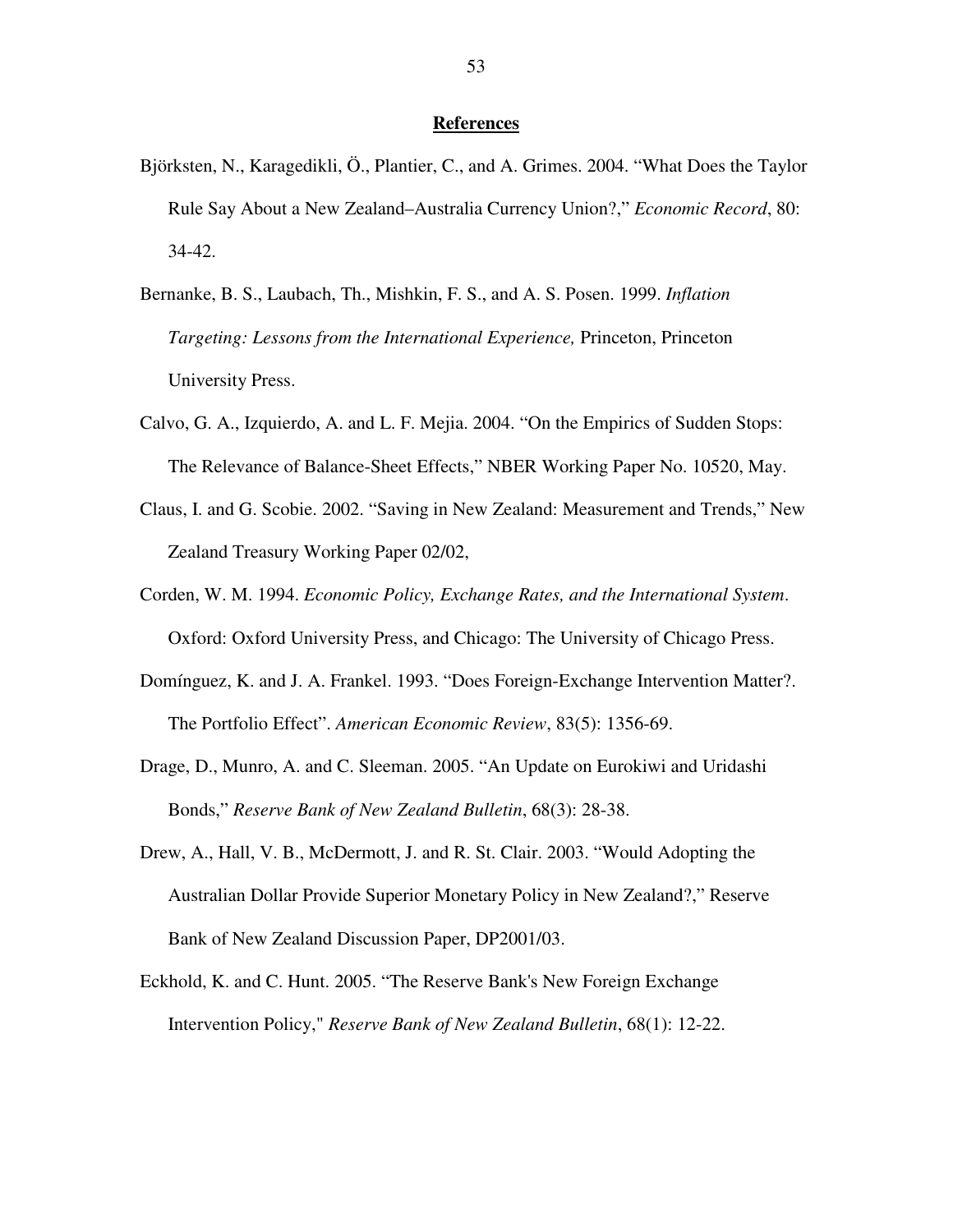Edwards, S. 2002. "Does the Current Account Matter?" in *Preventing Currency Crises in Emerging Markets*, S. Edwards and J. A. Frankel (editors), The University of Chicago Press. 21-69.

\_\_\_\_\_\_\_\_\_ 2004. "Thirty Years of Current Account Imbalances, Current Account Reversals and Sudden Stops," *IMF Staff Papers*, Vol. 61, Special Issue: 1-49. International Monetary Fund.

\_\_\_\_\_\_\_\_\_\_ 2004a. "Financial Openness, Sudden Stops and Current Account Reversals," *American Economic Review*, 94(2): 59-64.

\_\_\_\_\_\_\_\_\_ 2005. "Is the U.S. Current Account Deficit Sustainable? And If Not, How Costly is Adjustment Likely to Be?," *Brookings Papers on Economic Activity*, 0(1): 211-271.

\_\_\_\_\_\_\_\_\_ 2005a. "The End of Large Current Account Deficits, 1970-2002: Are There Lessons for the United States?," NBER Working Paper No. 11669, October.

\_\_\_\_\_\_\_\_\_ 2005b. "Capital Controls, Sudden Stops and Current Account Reversals,"

NBER Working Paper No. 11170, March.

\_\_\_\_\_\_\_\_\_\_\_2006. "The Relationship between Exchange Rates and Inflation Targeting Revisited," NBER Working Paper No. 12163, April.

Frankel, J. A., and A. K. Rose. 1996. "Currency Crashes in Emerging Markets: An Empirical Treatment," *Journal of International Economics*, 41(3-4): 351-366.

Frankel, J. A. and E. A. Cavallo. 2004. "Does Openness to Trade Make Countries More Vulnerable to Sudden Stops, Or Less? Using Gravity to Establish Causality," NBER Working Paper No. 10957, December.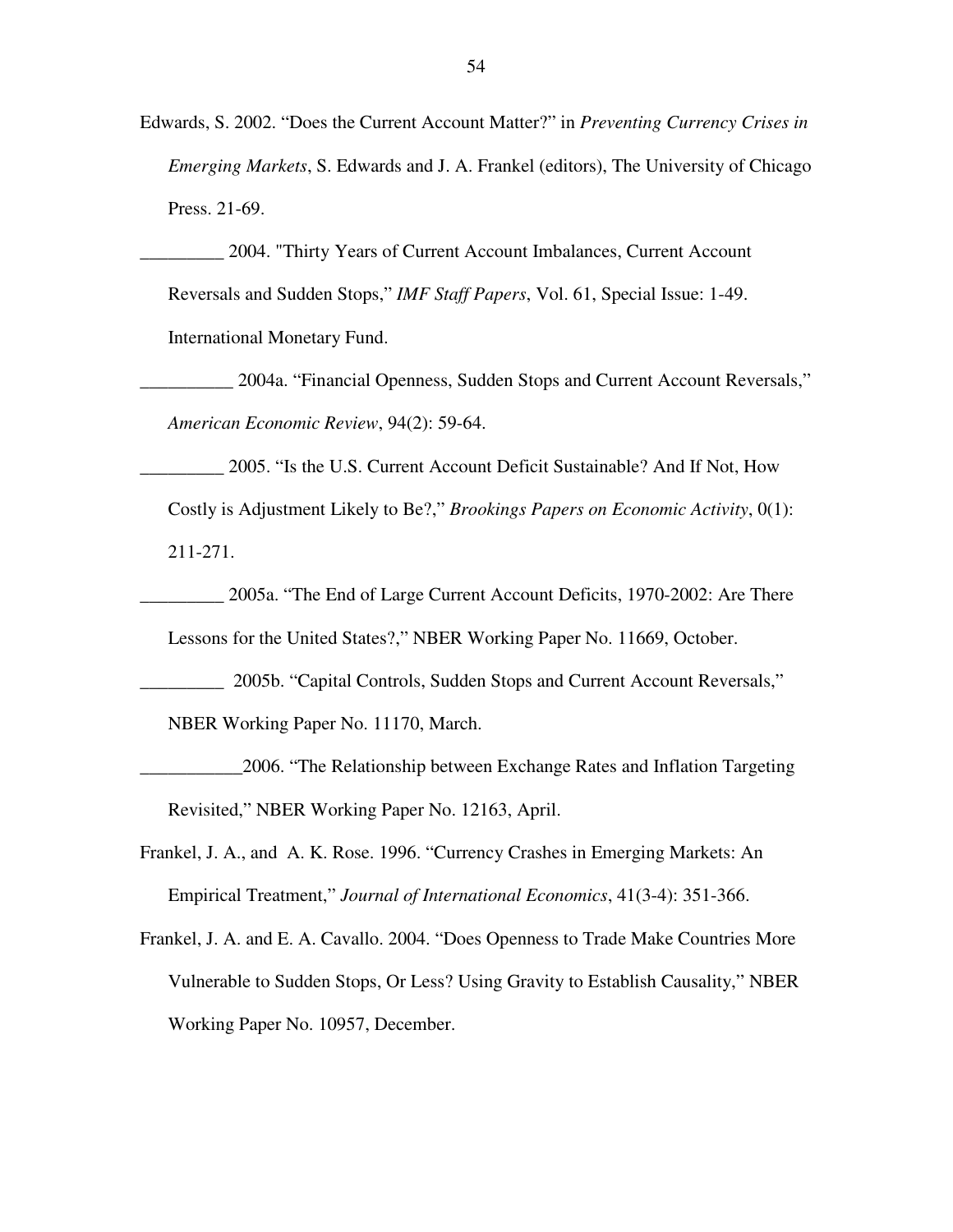- Ghosh, A. R. and J. D. Ostry. 1995. "The Current Account in Developing Countries: A Perspective from the Consumption-Smoothing Approach." *World Bank Economic Review*, 9(2): 305-333.
- Grimes, A. 2005a. "Intra & Inter-Regional Industry Shocks: A New Metric with Application to Australasian Currency Union," Motu Working Paper 2005-03.

\_\_\_\_\_\_\_\_\_\_\_ 2005b. "Regional and industry cycles in Australasia: Implications for a Common Currency," *Journal of Asian Economics*, forthcoming

\_\_\_\_\_\_\_\_\_\_\_\_ 2006. "Are 'Regional'Shocks Truly Regional? Aggregate, Regional and

Industry Shocks in Australasia," mimeo, Motu Economic & Public Policy Research

International Monetary Fund 2004a, "New Zealand: Selected Issues," IMF Country

Report 04/127

\_\_\_\_\_\_\_\_\_\_\_\_2004b, "New Zealand Article IV Consultation and Staff Report," IMF Country Report 04/128

\_\_\_\_\_\_\_\_\_\_\_\_2006a, "New Zealand Article IV Consultation and Staff Report," IMF Country Report 06/160

\_\_\_\_\_\_\_\_\_\_\_\_2006b, "New Zealand Selected Issues," IMF Country Report 06/161

- Kearns, J. and R. Rigobon (2002). "Identifying the Efficacy of Central Bank Interventions: The Australian Case," *Journal of International Economics*, 66(1): 31- 48.
- Kim, K., V.B. Hall, and R. A. Buckle. 2004. "Consumption-Smoothing in a Small, Cyclically Volatile Open Economy: Evidence from New Zealand", mimeo, September.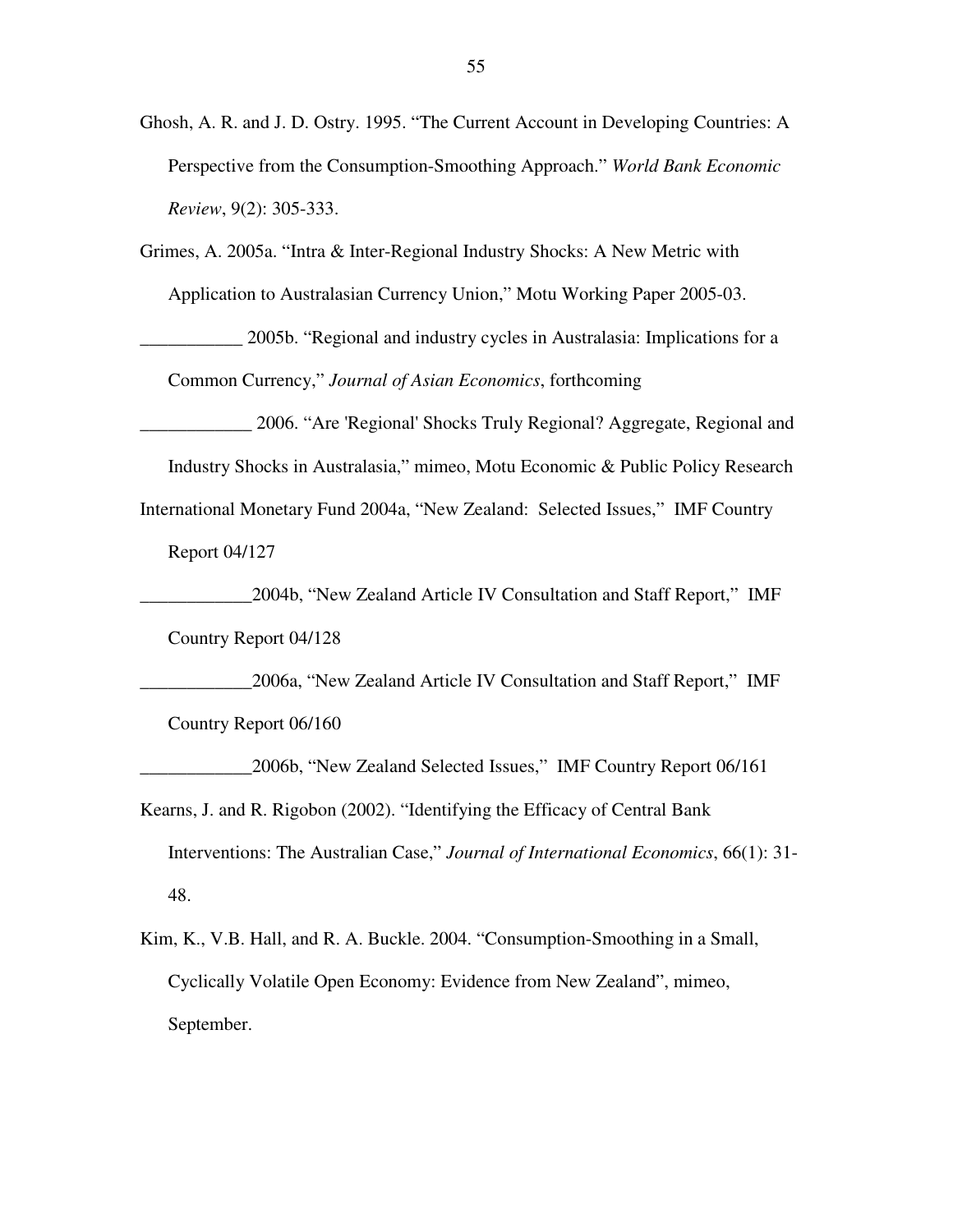- Lane, P. R. and G. M. Milesi-Ferretti. 2006. "The External Wealth of Nations Mark II: Revised and Extended Estimates of Foreign Assets and Liabilities,1970–2004," IIIS Discussion Paper No. 126.
- McCallum, B. T. 2005. "A Monetary Policy Rule For Automatic Prevention of a Liquidity Trap?, NBER Working Paper No. 11056, January.

\_\_\_\_\_\_\_\_\_\_\_\_\_\_ 2006. "Singapore's Exchange Rate-Centered Monetary Policy Regime and Its Relevance for China," MAS Staff Paper No. 43, March.

- Mercereau, B. and J. Miniane. 2004. "Challenging the Empirical Evidence from Present Value Models of the Current Account," IMF Working Papers 04/106.
- Milesi-Ferretti, G. M. and A. Razin. 2000. "Current Account Reversals and Curreency Crises: Empirical Regularities" in P. Krugman (Ed), *Currency Crises*, U. of Chicago Press.
- Mishkin, F. S. and K. Schmidt-Hebbel. 2001. "One Decade of Inflation Targeting in the World: What do we Know? What do we Need to Know?," NBER Working Paper No. 8397, July.
- Munro, A. 2005. "New Zealand's Foreign Liabilities and Current Account Deficit: Sustainability Assessment," mimeo
- Munro, A and R Sethi. 2006. "Modelling New Zealand's Current Account", mimeo.
- Nason, J. M. and J. H. Rogers. 2006. "The Present Value Model of the Current Account has been Rejected: Round up the Usual Suspects," *Journal of International Economics*, 68(1): 159-187.
- Neely, Ch. J. 2001. "The Practice of Central Bank Intervention: Looking under the Hood". *Federal Reserve Bank of St. Louis Review*, 83(3): 1-10.